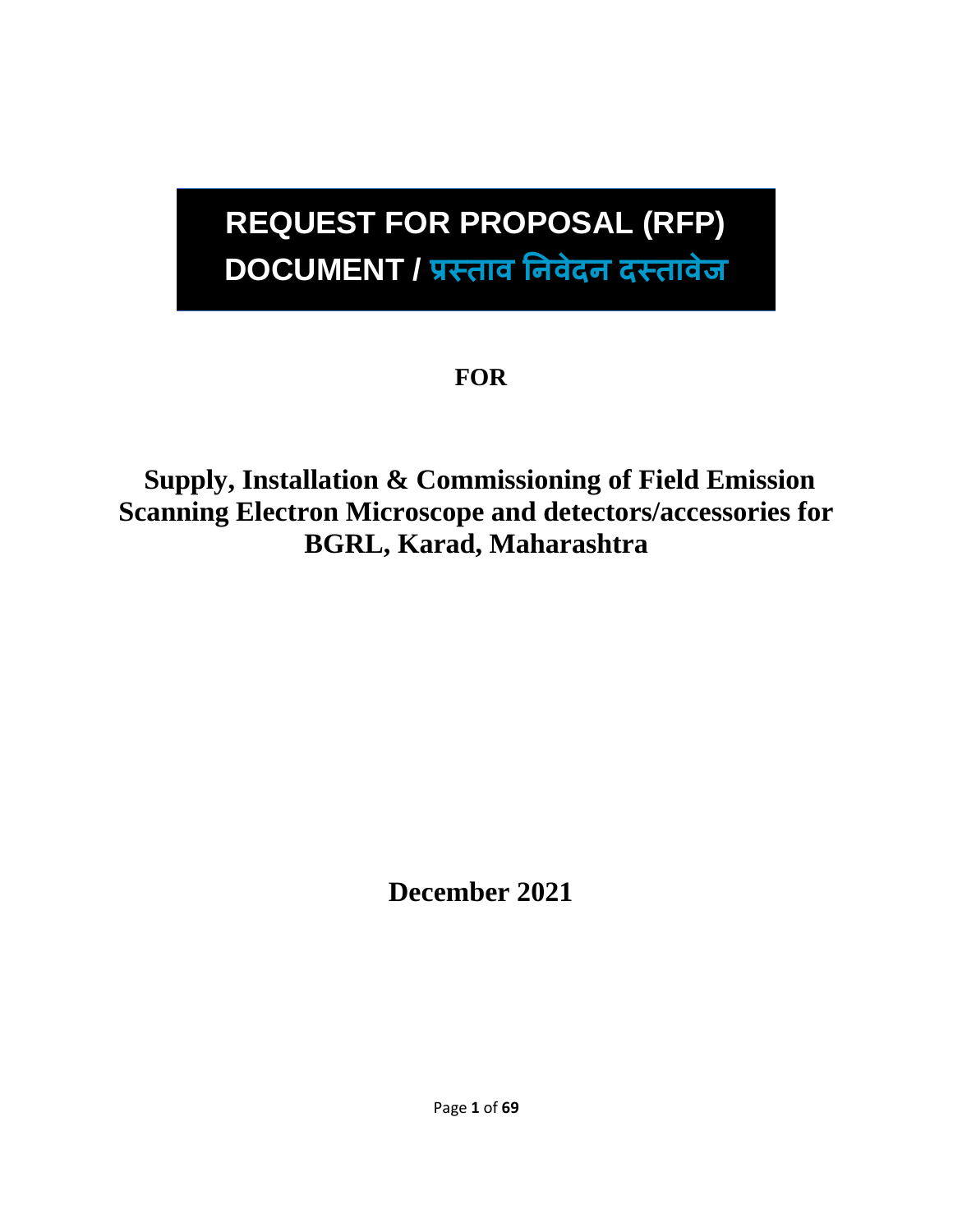#### **SECTION – I GENERAL INSTRUCTIONS**

#### **1. Introduction:**

- 1.1 The Purchaser has issued this Tender Enquiry (TE) document for purchase of goods/stores/articles and related services as mentioned in Section "List of requirements / Technical specifications", which also indicates, inter alia, the required stores, delivery schedule, terms and place of delivery etc. This section "General Instructions to Bidders" (GIB) provides the relevant information as well as instructions to assist the prospective Bidders in preparation and submission of tenders.
- 1.2 Bidders shall have to agree/accept all the terms and conditions of Tender document including payment terms etc. Acceptance shall be unconditional and Bidders shall have no claim and right in future on their terms, if any.
- 1.3 Whenever there is any conflict between the provision in the "General Instructions to Bidders" with regard to specific item/para/clause under this section and that in the "RFP", the provision contained in the RFP shall have an over-riding effect and treated as final. Any special instructions as per "RFP" section will also apply for this purchase. The conditions (like qualification criteria, maintenance services, penalty charges, etc.) mentioned in "RFP" will also apply for this purchase.
- **2. Tender Language:** The tender submitted by the Bidder and all subsequent correspondence and documents relating to the tender exchanged between the Bidder and the purchaser shall be written in English language.
- **3. Tender Currency:** The Bidder should quote the price in US Dollar (US \$) for nonindigenous (or imported) items and in INR  $(3)$  for indigenous (locally sourced) items.
- **4. Eligible Goods and services:** All goods and related services to be supplied shall have their origin either in India or in any other country with which India has not banned the trade relations. The term "origin" used in this clause means the place where the goods are mined, grown, produced or manufactured or from where the related services are arranged and supplied.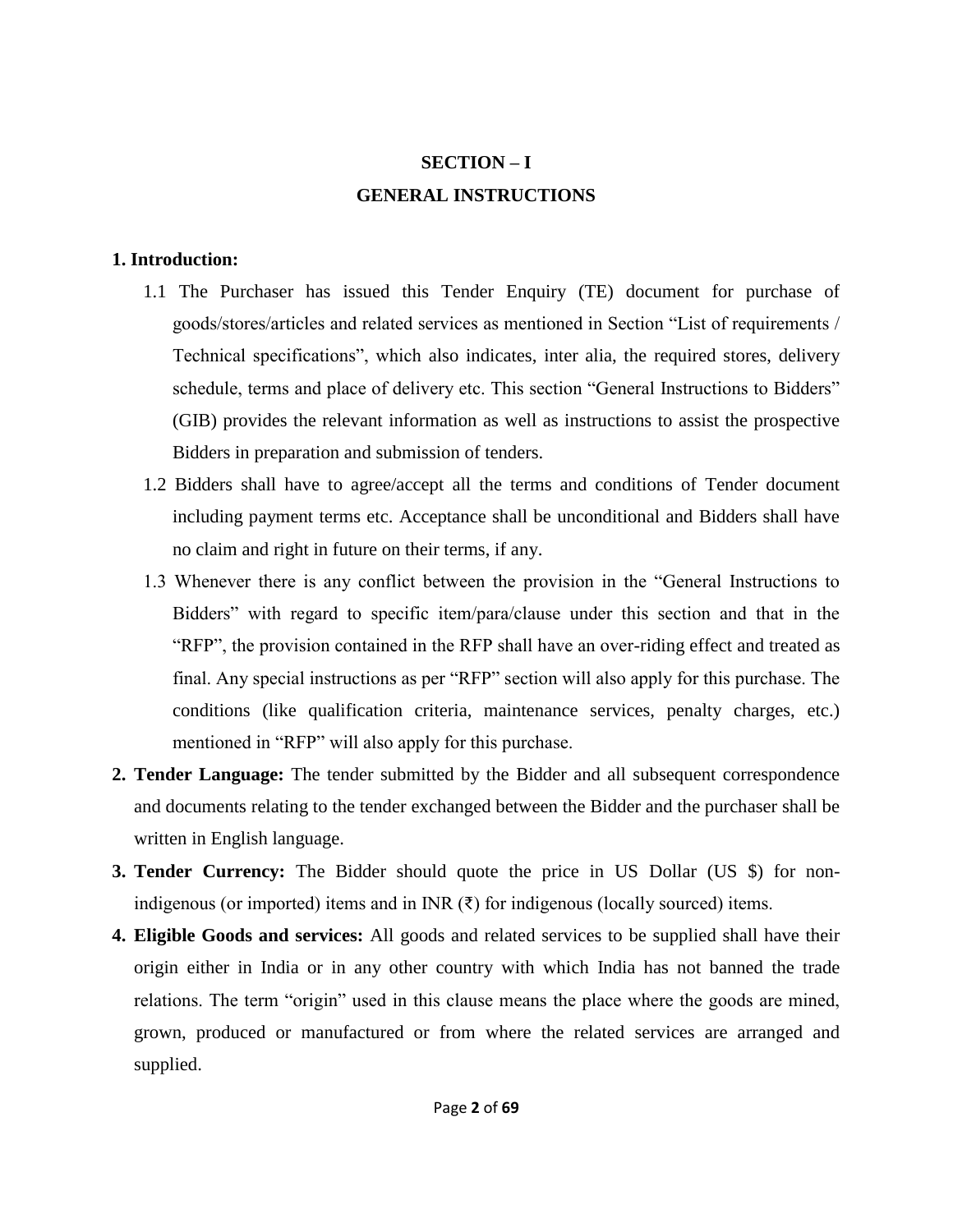#### **5. Tender Validity:**

- 5.1 The tenders shall remain valid for acceptance for a period of 180 days (one hundred eighty days) after the date of tender opening prescribed in the TE document.
- 5.2 Purchaser reserves the right to accept any tender and to reject any or all tenders.
- 5.3 The purchaser reserves the right to accept in part or in full any tender or reject any tender without assigning any reason or to cancel the tendering process and reject all tenders at any time prior to award of contract, without incurring any liability, whatsoever to the affected Bidder or Bidders.
- **6. Tendering Expenses:** The Bidder shall bear all the costs and expenditure incurred and/or to be incurred by them in preparation, and uploading their tender including attending the pre-bid conference and/ or arranging demonstration of Services or Presentations before the Committee that may be deemed necessary by the Purchaser.

#### **7. Pre-bid Meeting:**

- 7.1 Pre-bid conference shall be held as per NIT schedule so as to provide an opportunity to the participating bidders to interact with Borehole Geophysics Research Laboratory (BGRL) / NCS (MoES), Karad, Maharashtra with regard to various tender provisions/clauses, before the bids are submitted. Bidders should depute their authorized representative for pre-bid meeting. In case, due to the points/doubts raised by the prospective Bidders, the RFP needs to be modified, and then the same will be considered for modification. After pre-bid conference, tender conditions will be frozen. No change will be permissible after pre-bid meeting. Clarification needed, if any, may be sent before commencement of pre-bid meeting. No reply in this regard shall be sent to individual Bidders. Pre-Bid minutes shall be uploaded on e-Procurement portal <https://eprocure.gov.in/cppp/> and NCS website<http://seismo.gov.in/content/tenders>
- 7.2. BGRL/NCS shall hold a pre-bid meeting with the prospective Bidders as per Notice Inviting Tender (NIT) details. Queries received in writing, from the Bidders, prior to the pre-bid meeting only shall be addressed. The queries can be sent to BGRL/NCS (Dr. Vishnu C.S., Scientist) through email at deepkoyna@gmail.com.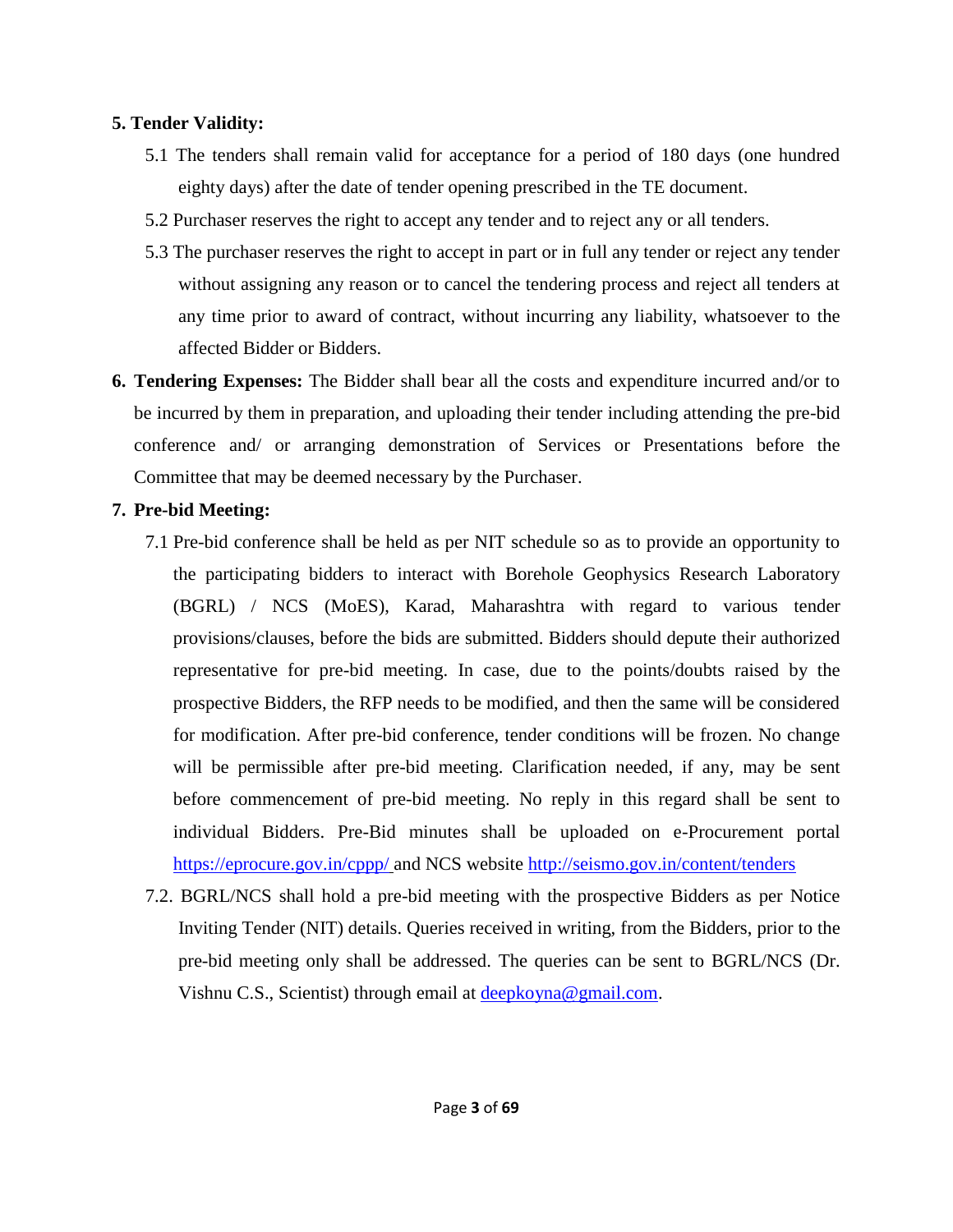- 7.3 Conditional tenders shall not be accepted on any ground and shall be rejected straightaway. If any clarification is required, the same should be obtained on or before pre-bid meeting. No correspondence will be entertained after pre-bid meeting.
- 7.4 **Regular visit of website**: Prospective Bidders are advised to see e-Procurement portal <https://eprocure.gov.in/cppp/> or NCS website <http://seismo.gov.in/content/tenders> on regular basis for any change in NIT schedule, amendment / corrigendum in Tender Document including technical requirement and pre-bid minutes etc.
- 7.5 **Integrity pact:** As per directive of CVC all organizations including BGRL/NCS have to adopt an Integrity Pact (IP) to ensure transparency, equity and competitiveness in major public procurement having procurement value above ₹ 5.0 crore.

#### **8. Document comprising the tender:**

8.1 Tender Enquiry Document seeks quotation in two parts by following **TWO Bid System**. The First Part will be known as **'Technical Bid'**, and the Second Part will be known as **'Price Bid'** (Details given below)

#### 8.2 **Technical Bid (Un-priced Bid):** comprising of following

- a) Checklist section (Annexure-1) properly filled and signed.
- b) Bid security / Earnest Money Deposit **(EMD)** declaration **(Annexure-2a)** or MSME certificate. MSME certificate should be relevant to goods / services to be procured in the present tender.
- c) Technical proposal.
- d) Compliance statement/table.
- e) A copy of the blank price bid as per **Annexure 6.** The list of deliverables (un-priced) with make & model etc. as per **Annexure 10** should also be submitted along with the technical bid.
- f) Documentary evidence for eligibility
- g) Tender Acceptance Letter **(Annexure-2)** Duly Stamped & Signed. (Bidder has to agree to accept all the terms & conditions of the Tender Enquiry Document).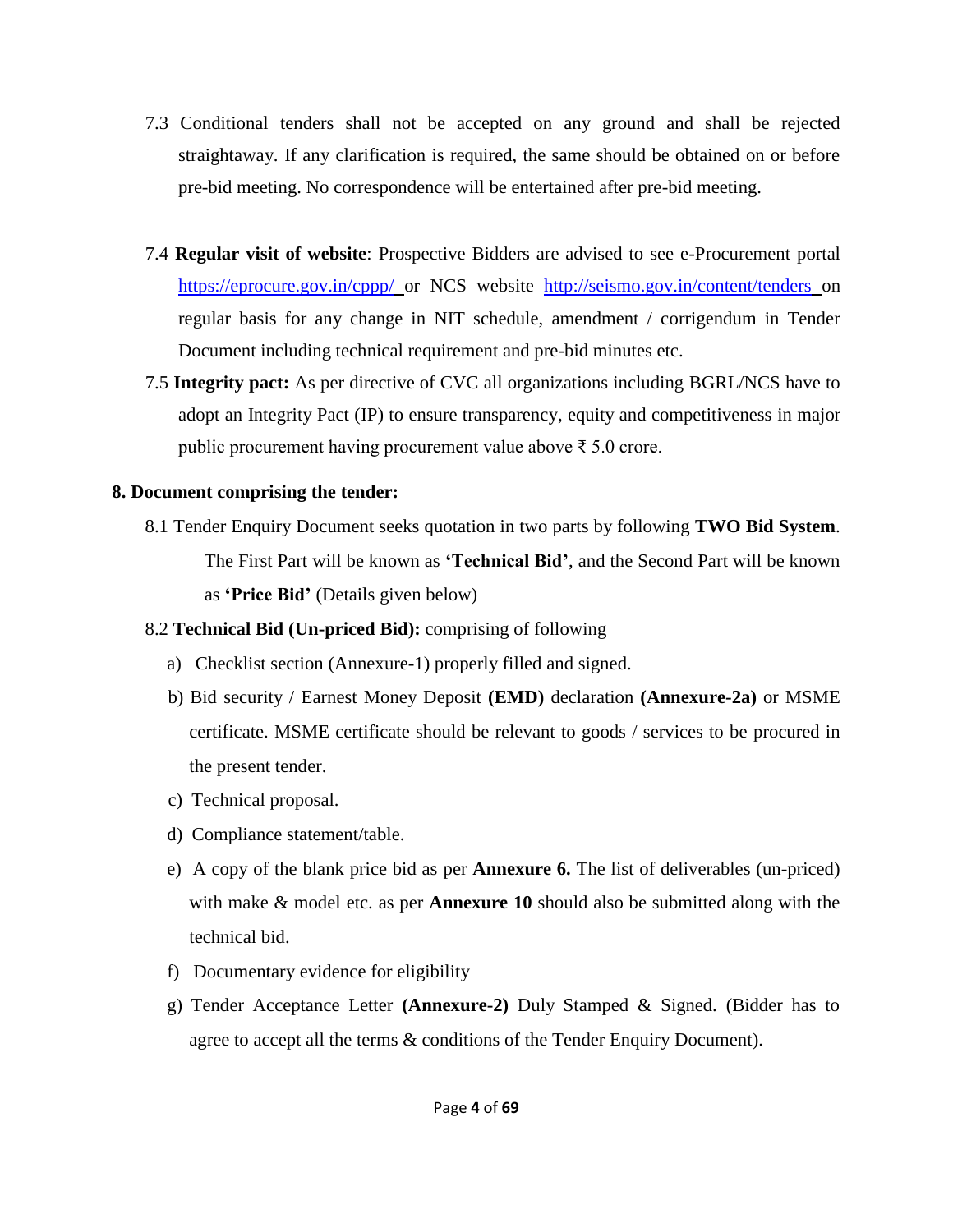- h) The bidder, who quotes for goods manufactured by some other manufacturer, shall furnish Manufacturer's Authorisation Form **(Annexure-3)**
- i) Authorization Letter from the foreign principal for authorizing Indian Representative to sign and submit the tender document on behalf of foreign principal.
- j) All the above documents must be enclosed with technical bids, otherwise bids may be either ignored or not considered for technical evaluation.

#### 8.3 **PRICE BID:**

- a) All the pages of the price bid should be numbered, indexed and duly signed and stamped by the authorized signatory.
- b) Prices should be quoted as per Price Schedule Format (Annexure-6). The domestic Bidder shall indicate on the Price Schedule specifying all components of prices shown therein including the unit prices and total tender prices of the goods, services, packing, inland transportation/freight/insurance to the sites and GST etc. against the requirement.
- c) In case any charges are not mentioned in the price bid, it will be treated as "all the charges are free of cost for that item".
- d) Indian vendor shall quote prices on F.O.R destination (sites of consignee) basis. Payment will be made in Indian Rupees only. No payment will be made in foreign currency.
- e) **Foreign vendor shall quote prices on F.O.B basis.**
- **f) The bidder supplying indigenous goods or already imported goods shall quote only in Indian Rupees.**
- g) Unless otherwise specified, prices quoted by the bidder shall remain firm and fixed during the currency of the contract and not subject to variation on any account except statutory levies, taxes and duties etc., if any, chargeable on the goods are payable.
- h) If there is a discrepancy between the amount expressed in words and figures, the amount expressed in words shall prevail and will be treated as final.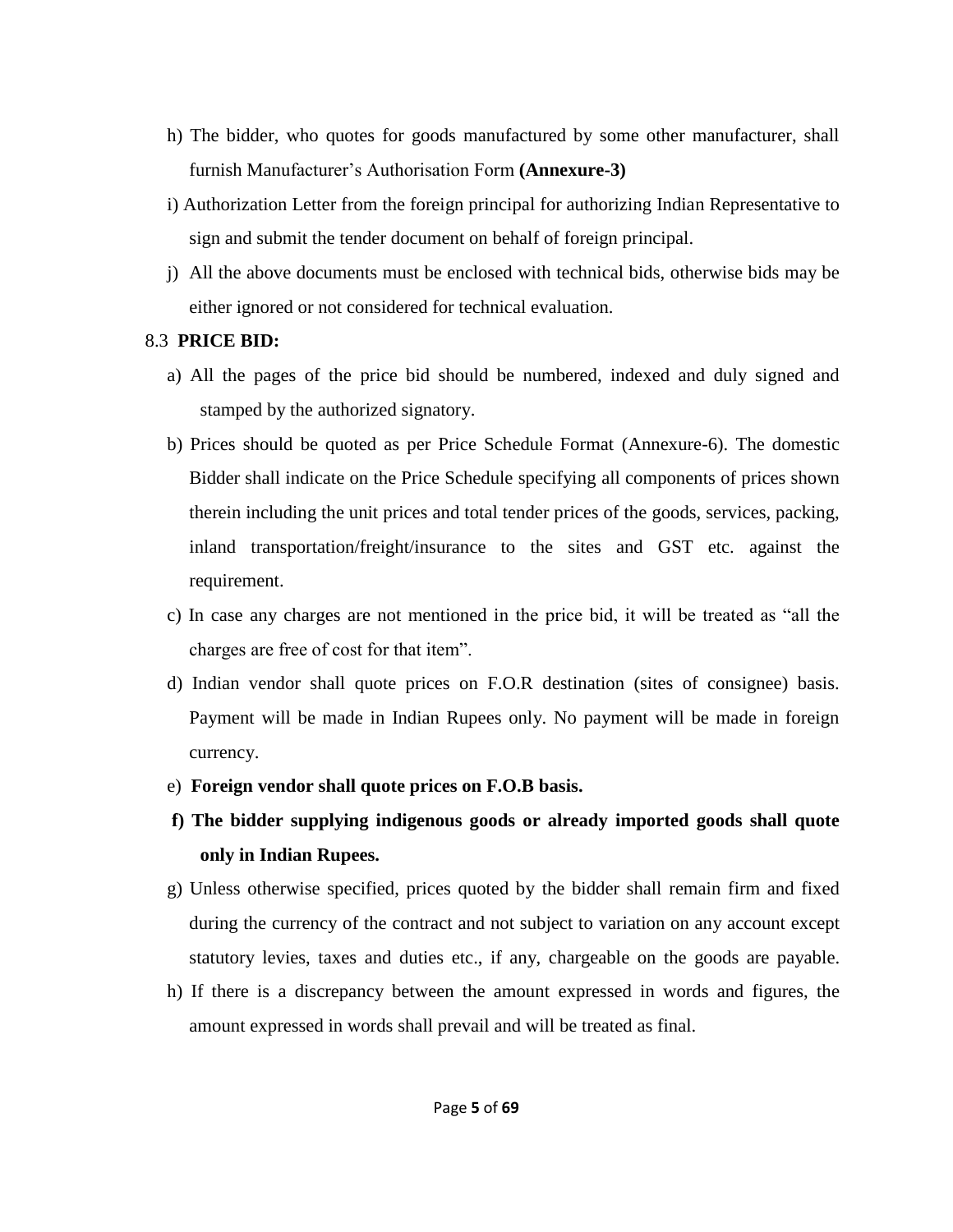- i) The Supplier shall bear all the Income-tax liability as per rates prevailing at the time of undertaking the job in accordance with the Income-Tax Act in force in India.
- j) Price bid shall prima-facia be rejected in case of any deviation from the technical bid of the bidder and if there is any fact concealed or hidden in price bid/technical bid.
- k) Prices indicated on the price-schedule form shall be entered separately in the following manner:

#### **(i) For Goods manufactured/sourced within India:**

|      | The price of the goods quoted Ex-works including taxes already paid.               |
|------|------------------------------------------------------------------------------------|
|      | GST and other taxes like LBT / Octroi etc. which will be payable on the goods if   |
|      | the contract is awarded.                                                           |
| iii) | The charges for inland transportation, insurance and other local services required |
|      | for delivering the goods at the desired destination as specified in the price      |
|      | schedule form.                                                                     |
| iv)  | The installation, commissioning and training charges including any incidental      |
|      | services, if any.                                                                  |

#### **(ii) For Goods manufactured abroad:**

|           | The price of the goods, quoted on FCA (named Airport abroad) or FOB (named       |
|-----------|----------------------------------------------------------------------------------|
|           | port of shipment), as specified in the price schedule form.                      |
| $\rm ii)$ | The charges for insurance and transportation of the goods to the port / place of |
|           | destination.                                                                     |
| iii)      | The agency commission charges payable to Indian agent in Indian rupees, if any.  |
| iv)       | The installation, commissioning and training charges including any incidental    |
|           | services, if any                                                                 |

- l) The terms FOB, FCA, CIF, CIP etc shall be governed by the rules prescribed in the current edition of the Incoterms published by the International Chambers of Commerce, Paris.
- m) Where there is no mention of packing, forwarding, freight, insurance charges, taxes etc. such offer shall be rejected as incomplete.
- n) The price quoted shall remain fixed during the contract period and shall not vary on any account.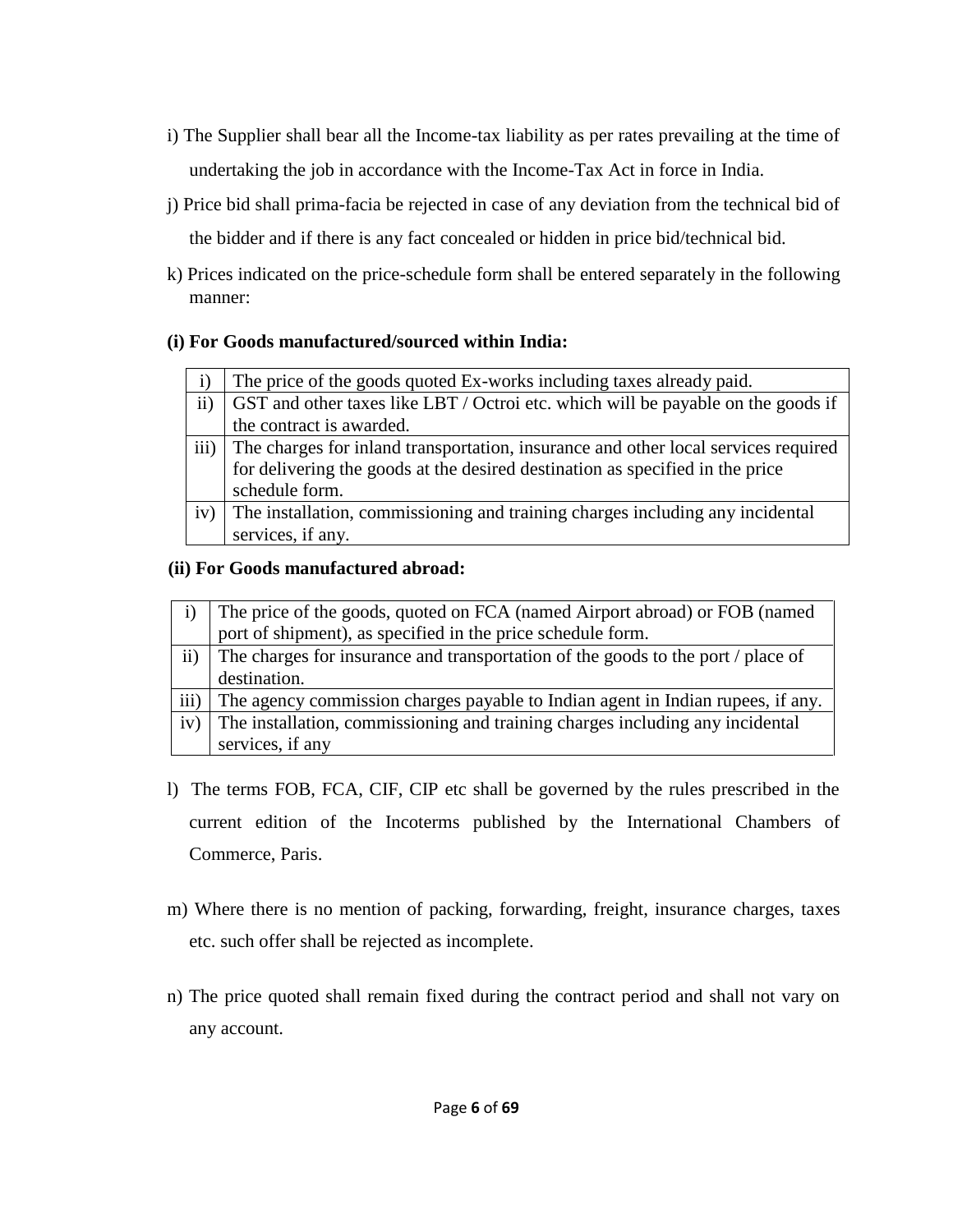- o) All lots and items must be listed and priced separately in the Price Schedules. If a Price Schedule shows items listed but not priced, their prices shall be assumed to be included in the prices of other items. Lots or items not listed in the Price Schedule shall be assumed to be not included in the bid.
- p) In case of imports the freight & insurance will be paid by the Purchaser, as the consignments are to be shipped through the Purchaser nominated freight forwarder unless otherwise mentioned specifically.

#### **q) The quotation should be only in Indian Rupees for indigenous items**. **In case of foreign quote, the vendors may quote their rates in US \$.**

- r) In case of INR bids the price criteria should be on Free Delivery to BGRL (NCS/MoES), Karad 415 105, District Satara, Maharashtra, India. Govt. Levies like GST, LBT / Octroi etc., if any, shall be paid at actual rates applicable on the date of delivery. Rates should be quoted accordingly giving the basic price, GST etc., if any.
- s) Customs Duty is levied on all import meant for MoES/NCS/BGRL. Hence, the suppliers are requested to quote only on **FOB/FCA basis**, freight, insurance and custom duty as applicable to Govt./Service/R&D Institutions will be paid by the Purchaser.

Note: All payments due under the contract shall be paid after deduction of statutory levies at source (like ESIC, IT (TDS), GST, LBT / Octroi etc.), wherever applicable.

#### **8.3.1 Taxes and Duties**

- a) For goods manufactured outside India, the Supplier shall be entirely responsible for all taxes, stamp duties, license fees, and other such levies imposed outside India.
- b) For goods Manufactured within India, the Supplier shall be entirely responsible for all taxes, duties, license fees, etc., incurred till its final manufacture / production.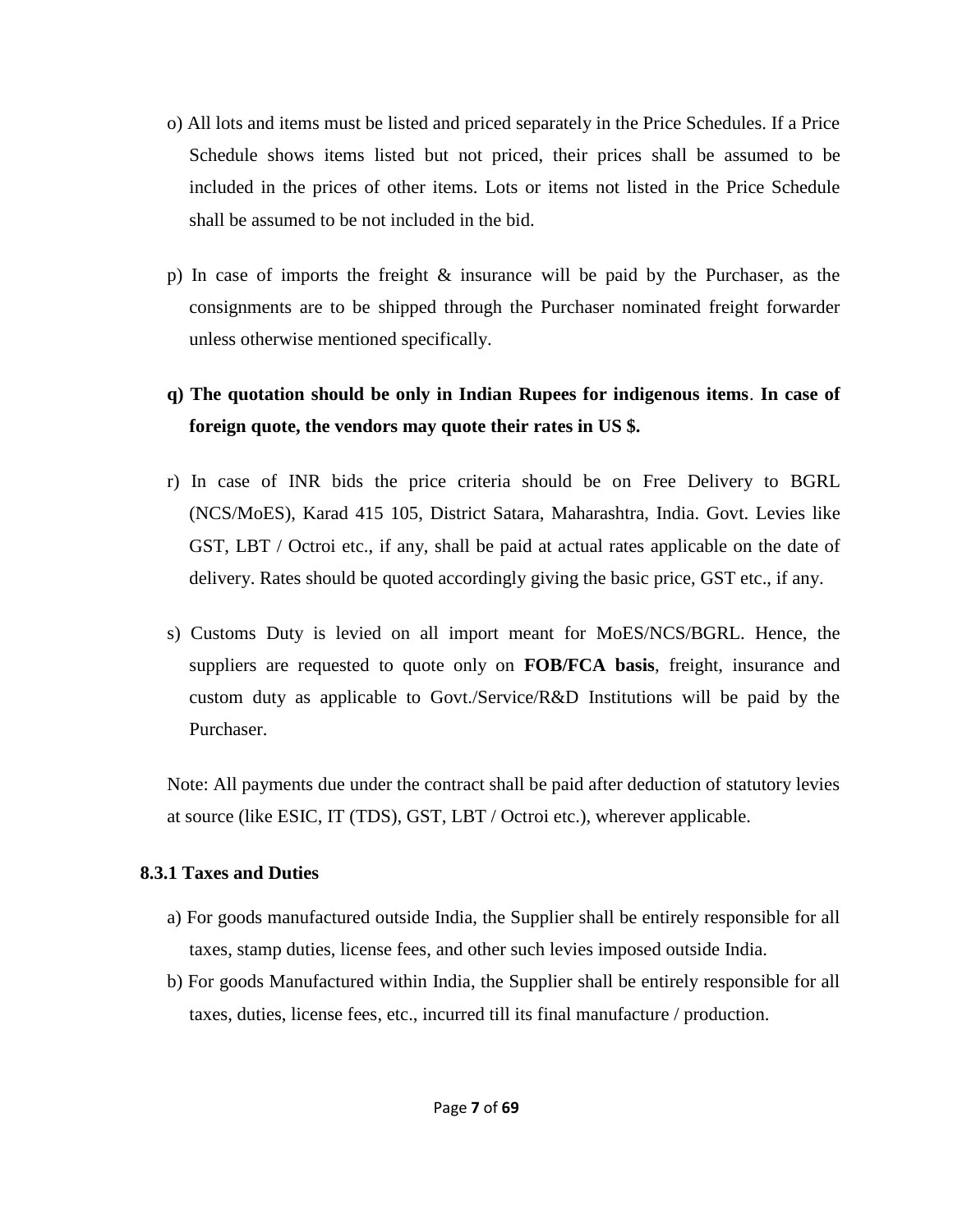- c) If any tax exemptions, reductions, allowances or privileges may be available to the Supplier in India, the Purchaser shall make its best efforts to enable the Supplier to benefit from any such tax savings to the maximum allowable extent.
- d) All payments due under the contract shall be paid by the Purchaser after deduction of statutory levies (at source) (like ESIC, IT, etc.) wherever applicable.
- 8.4 The Bidder shall have to agree/accept all the terms and conditions of the tender including payment etc. Acceptance shall be unconditional and bidders shall have no claim and right in future on their terms
- **9. Preparation of Tender:** A bidder shall complete all the documents of its tender, duly signed and stamped. The bidder shall scan all the documents and save them in PDF format.
- **10. Submission of Tender:** The bidders shall upload the soft copy of the tenders (in PDF Format) on CPP Portal within the specified date/time of submission of the tender as mentioned in the NIT document. Uploading of tender on CPP Portal is essential and mandatory otherwise their tenders shall be rejected. Additionally, hard copy of technical bid only is to be submitted by post or by hand to Project Director, Borehole Geophysics Research Laboratory (Ministry of Earth Sciences), Karad-Vita Road, Hanamachi, Karad 415 105, Maharashtra.
- **11. Alteration of Tender:** The bidder, after submitting its tender, is permitted to alter / modify and upload its tender any number of times before the last date/time for submission of tender. The earlier tenders will get cancelled automatically and the latest uploaded tender will remain effective.
- **12 Opening of Tenders:** The purchaser shall open the tenders after the specified date/time and at the place as indicated in the NIT document. In case the specified date of tender opening falls on a holiday (or subsequently declared a closed day for the purchaser), then the tenders will be opened at the appointed time and place on the next working day. The bids downloaded by this office from CPP Portal will be available for the bidders automatically. The bidders need not come to this office as they can also download the opened bids directly from the CPP Portal. In case the bidders wish to come to this office during tender opening, they must bring an Authorization Certificate from their respective firms. The process of opening of the tenders in Two Bid System is as follows.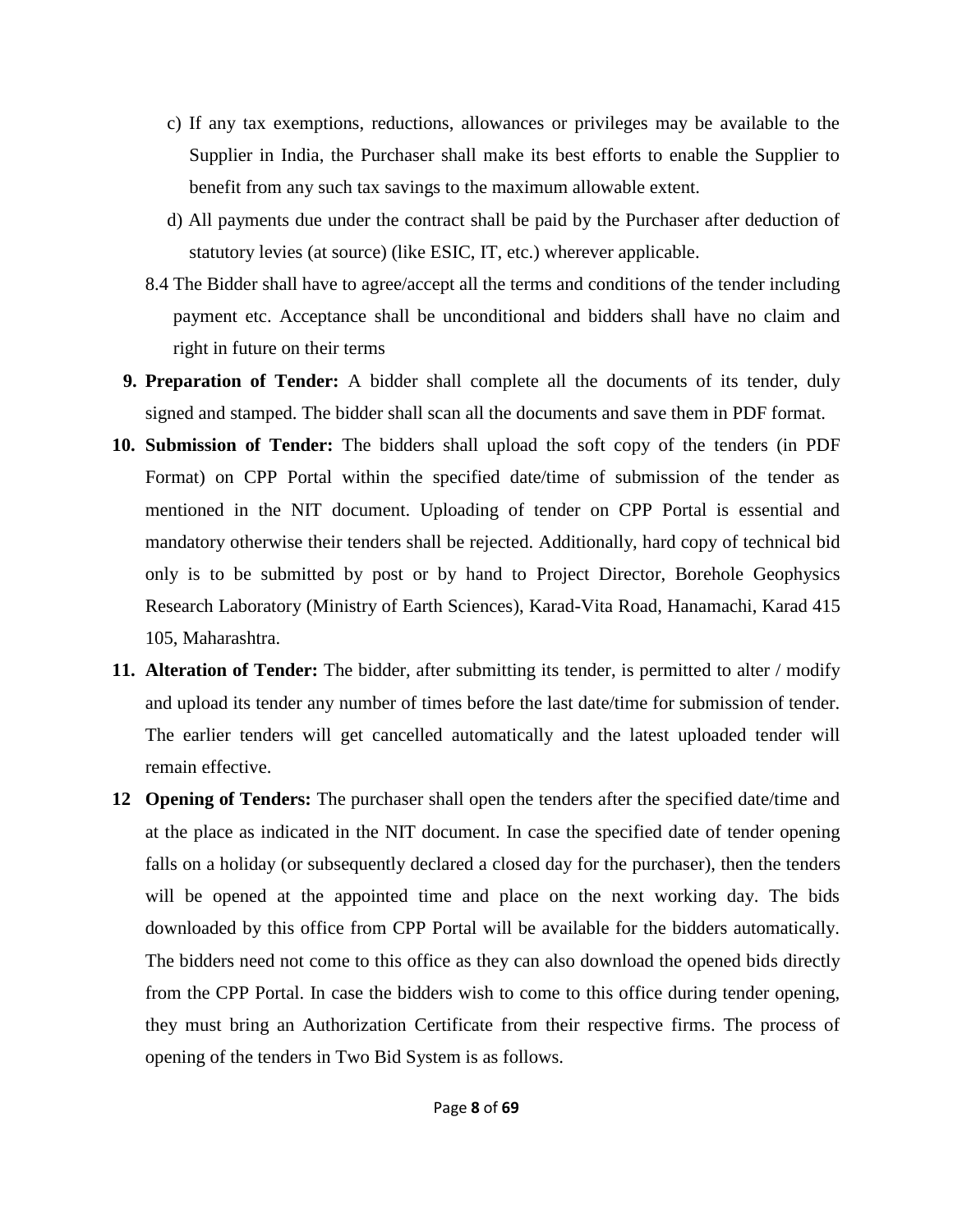- 12.1 **First Stage**: The Technical Bids are to be opened in the first stage on/after the prescribed date and time. These Bids are scrutinized and evaluated by Technical Evaluation Committee (**TEC**) constituted by the competent authority with reference to parameters prescribed in the Tender Enquiry Document. The bidders whose Technical Bids are found responsive and acceptable will pass on to the second stage. The details of the bidders, whose Technical bids have been accepted, will be uploaded on the CPP Portal along with the Report of TEC. The date of opening of Financial/Price Bids will also be published.
- 12.2 **Second Stage**: In the Second Stage, the Price Bids of technically qualified bids only will be opened. The Price Bids will be scrutinized by Financial Evaluation Committee (**FEC**) constituted by the competent authority. The report of the FEC will decide the lowest bidder. This report will also be uploaded on CPP Portal. Supply Order will then be issued to the lowest bidder.

#### **13. Scrutiny and Evaluation of Tenders**

- 13.1**Unresponsive bids:** The tenders will be scrutinized to determine whether they are complete and meet the essential and important requirements, conditions etc. as prescribed in the Tender Enquiry Document. The tenders are liable to be treated as non-responsive and will be summarily ignored if following documents are not provided along with technical bids.
- a) Checklist (Annexure-1).
- b) Tender Acceptance Letter (Annexure-2) is not duly signed and stamped. (Bidder has to agree to accept all the terms & conditions of the Tender Enquiry Document)
- c) Tender Validity Period is shorter than the required period.
- d) Bid security/ EMD declaration (Annexure-2a).
- e) Bidder has not agreed to deposit the required performance security (In case of allotment of the tender).
- f) Copy of agreement of Indian agent with its foreign principal with the precise relationship between them and nature of services which would be available from Indian agent. Copy of this agreement must be attached with the tender.

#### Page **9** of **69**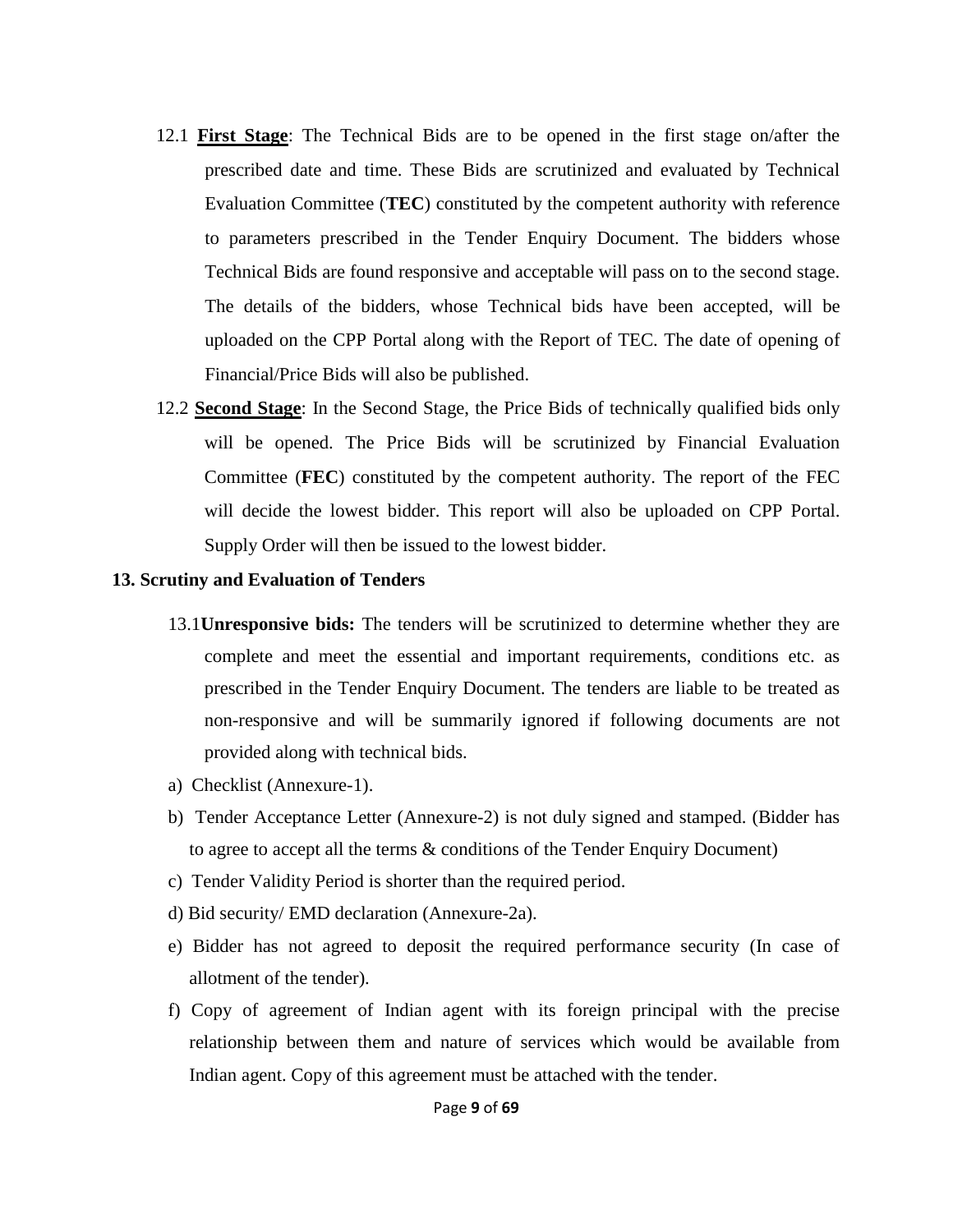- g) By any means/reason, the incomplete bid uploaded on e-procurement.gov.in shall also be treated as Unresponsive.
- h) Pre-Contract Integrity Pact (if applicable)

#### 13.2 **Technical Evaluation:**

- a) A duly constituted Technical Evaluation Committee (TEC) will first select Bidders on the basis of eligibility criteria of this tender. The Bids conforming to the eligibility criterion will be considered for further evaluation
- b) If during the preliminary examination, the purchaser find any minor infirmity and/or irregularity and/or non-conformity in a tender, the purchaser may waive the same provided it does not constitute any material deviation and financial impact and, also, does not prejudice or affect the ranking order of the Bidder. Wherever necessary, the purchaser will convey its observation on such 'minor' issues to the Bidder asking the Bidder to respond by a specified date. If the Bidder does not reply by the specified date or gives evasive reply without clarifying the point at issue in clear terms, that bid will be liable to be ignored.
- c) Technical Evaluation Committee (TEC) will shortlist Technical Bids on the basis of technical parameters, offered technical solutions/products and their features. The TEC can make any enquiry/seek clarification from the Bidders on the offered Service Solution. In such a situation, the Bidder shall extend full co-operation. The Bidders can also be asked to give technical presentation/discussion on the offered solution, in a short period notice, as such the **Bidder**s have to be ready for the same.
- d) During the detailed Technical Presentations/Discussions, Bidder has to ensure availability of appropriate specialist, along with required documentation for interacting with Technical Evaluation Committee. If the required specialist along with proper documentation is not made available by Bidders, then such defaulting Bidders are likely to be debarred from further tender evaluation process.
- e) Compliance statement in the form of **'Complied' or 'Not Complied'** shall be given against each term and specification mentioned in the tender document. The compliance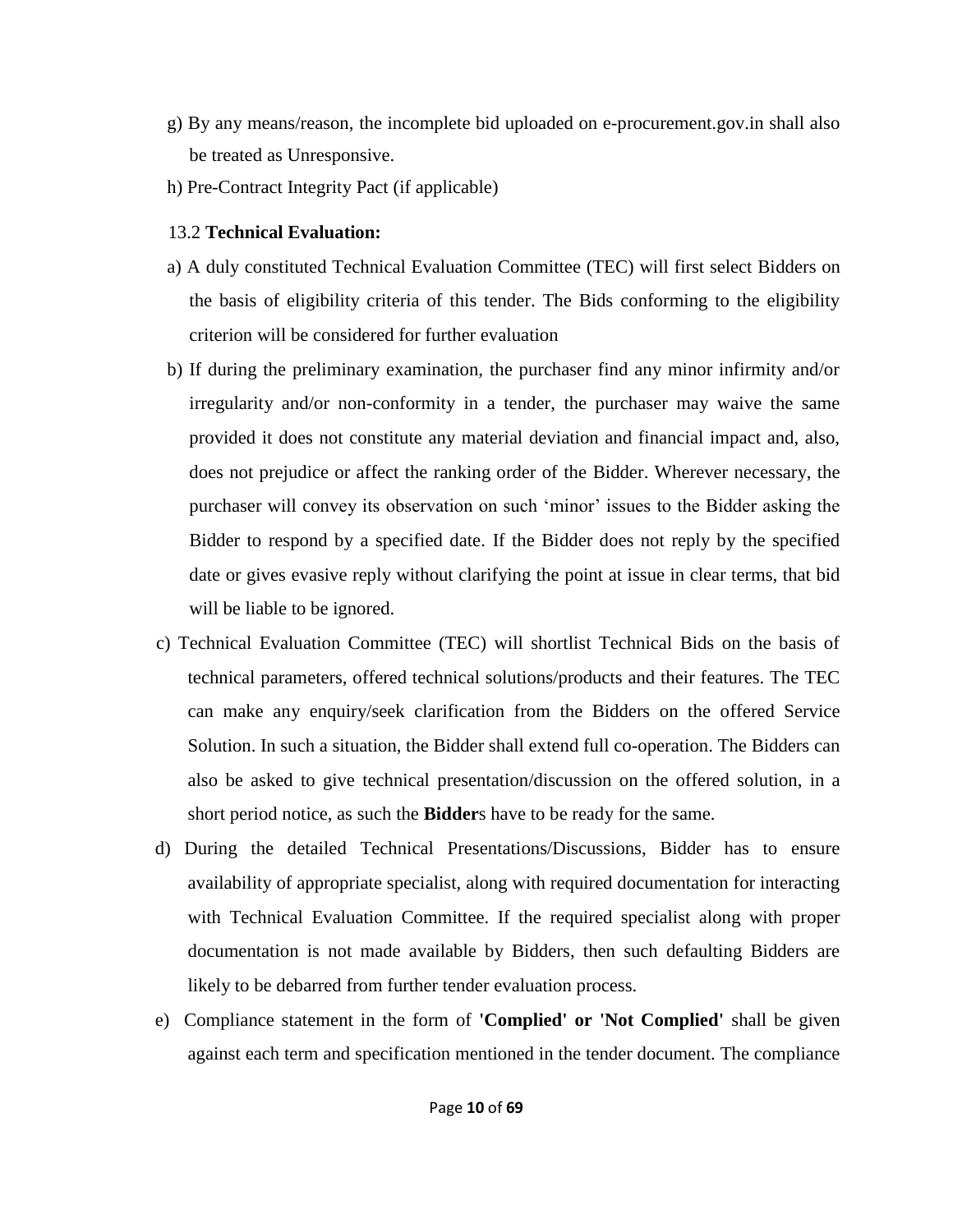statement as per Annexure -11 should contain the signature of the authorized person and the seal of the company. Any deviation should be mentioned / explained by the Bidder in Compliance Statement. The compliance statements should be supported by authentic documentation. Deviations in lower side will not be accepted.

- f) No enquiry shall be made by the Bidder(s) during the course of evaluation of the tender, after opening of bid, till final decision is conveyed to the successful Bidder(s).
- g) The names of technically short listed Bidders will be announced to only those Bidders whose bids will qualify for opening of the Price/Financial/Commercial Bids.
- 13.3 **Financial Evaluation:** In the second stage, the Price Bids of technically qualified bidders only shall be opened for further scrutiny and evaluation.
- a. The Financial Bids of only those Bidders short-listed from the Technical Bids by TEC will be opened in the presence of their representatives on a specified date and time to be intimated to the respective Bidders, and the same will be evaluated by a duly constituted Finance Evaluation Committee (FEC).
- b. No enquiry shall be made by the Bidder(s) during the course of evaluation of the tender, after opening of bid, till final decision is conveyed to the successful Bidder(s). However, the Committee/its authorized representative and office of BGRL/NCS can make any enquiry/seek clarification from the Bidders, which the Bidders must furnish within the stipulated time else bid of such defaulting Bidders will be rejected.
- c. If there is a discrepancy between the unit price and total price, The Unit Price shall prevail.
- d. The ultimate/landing cost in respect of store is arrived at by considering the following elements:

#### i) **For Goods manufactured /sourced within India**

| $\ddot{1}$ | The price of the goods quoted Ex-works including taxes already paid.                      |
|------------|-------------------------------------------------------------------------------------------|
| ii)        | GST and other taxes like LBT / Octroi etc. which will be payable on the goods if          |
|            | the contract is awarded.                                                                  |
|            | iii) The charges for inland transportation, insurance and other local services required   |
|            | for delivering the goods at the desired destination i.e., field sites as specified in the |
|            | price schedule form.                                                                      |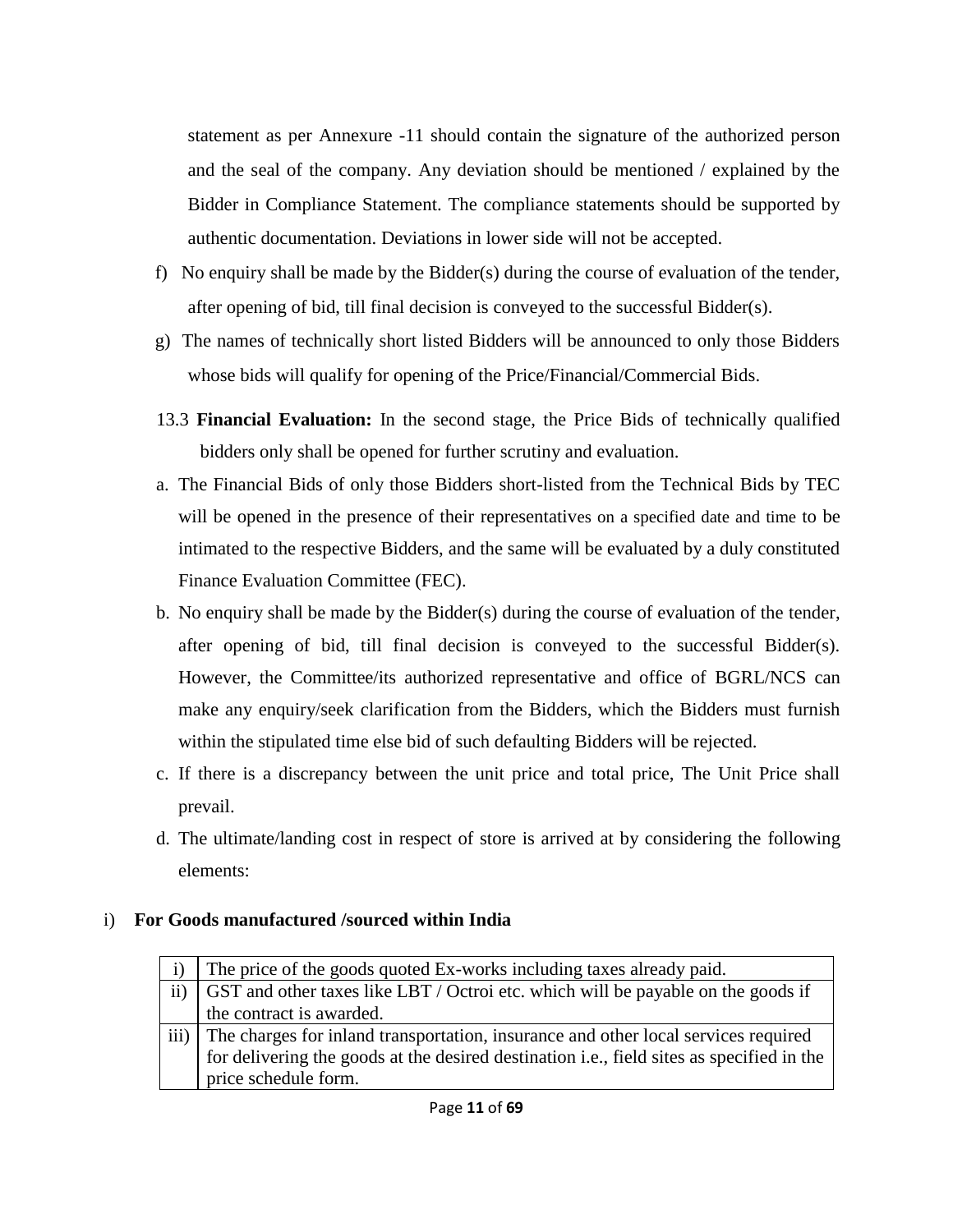| iv) The installation, commissioning and training charges including any incidental |
|-----------------------------------------------------------------------------------|
| services, if any as given in Scope of Supply (Section IV)                         |

#### ii) **For Goods manufactured abroad**

|           | The price of the goods, quoted on FCA (named Airport abroad) or FOB (named       |
|-----------|----------------------------------------------------------------------------------|
|           | port of shipment), as specified in the price schedule form.                      |
| $\rm ii)$ | The charges for insurance and transportation of the goods to the port / place of |
|           | destination <i>i.e.</i> CIP/CIF Price.                                           |
| iii)      | The agency commission charges payable to Indian agent in Indian rupees, if any.  |
| iv)       | The installation, commissioning and training charges including any incidental    |
|           | services, if any                                                                 |
|           |                                                                                  |

- e) Conversion to Single Currency To facilitate evaluation and comparison, the Purchaser will convert all bid prices expressed in the amounts in various currencies in which the bid prices are payable to Indian Rupees at the selling exchange rate established by any bank in India as notified in the Newspapers on the date of bid opening of the Price Bids. For this purpose, exchange rate notified in www.rbi.org or any other website would be used by the purchaser.
- **14. Packing and Marking:** The packing for the goods to be provided by the supplier should be strong and durable enough to withstand (Without limitation) the entire journey during transit including shipment (if any), rough handling, open storage etc. without any damage or deterioration of the packed goods.
- **15. Inspection, Testing and Site Acceptance Test (SAT):** The purchaser/consignee reserves the right to inspect goods before their dispatch if required in technical requirement. Goods accepted by the purchaser/consignee and/or its inspector at initial inspection and in final inspection in terms of the contract shall in no way dilute purchaser's/consignee's right to reject the same later, if found deficient in terms of the warranty clause of the contract. Purchaser will not undertake any Pre-dispatch inspection, unless mentioned, for imported stores in the suppliers country of origin and equipment will be sent to the supplier on the basis of supplier own inspection at the premises and guarantee and warranty. The equipment will be accepted subject to final inspection and test before handing over the equipment to consignee.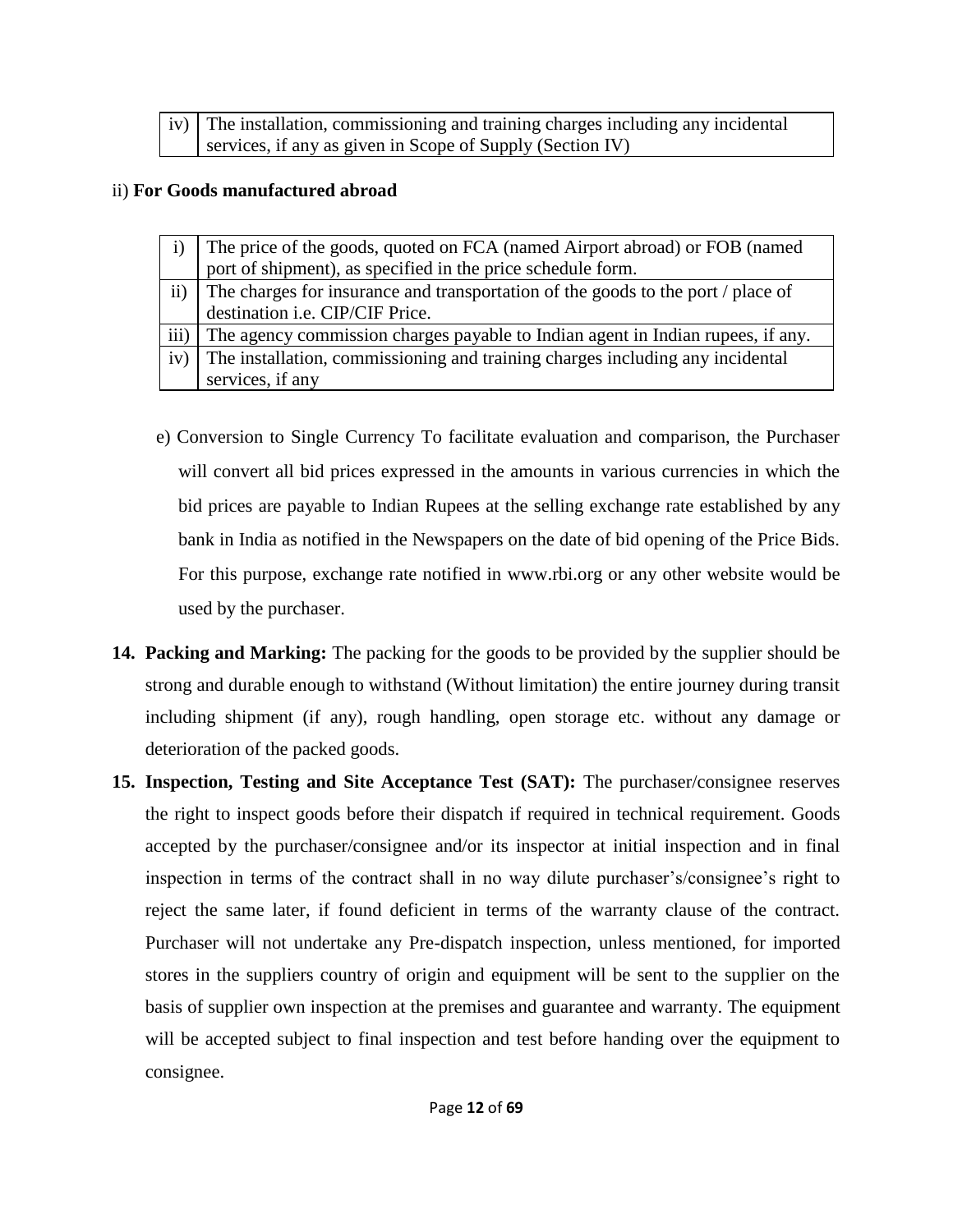#### **SECTION – II**

#### **GENERAL CONDITIONS**

- **16.** Whenever there is any conflict between the provision in the GCT under this section and that in the section "RFP", the provision contained in the section **"RFP"** shall prevail and have an over-riding effect, i.e. The details given in the RFP will be treated as final.
- **17.** Any Special instructions or conditions like delivery schedule, mode of delivery & sites of delivery etc., mentioned in "RFP" section will also be applicable
- **18. Eligible Bidders:** The Firms in followings categories are eligible to participate in tender subject to fulfill other criteria in technical requirement section.
	- 18.1 Indian/Foreign Manufacturers of the required stores.
	- 18.2 Authorized Dealer/Supplier/Distributor of Indian manufacturer/Foreign principal. The bidder shall have to submit authorization certificate as per Annexure-3 from manufacturer that they will provide service support after sale.
	- 18.3 Indian agent on behalf of foreign principal.
	- 18.4 A copy of the valid agreement between Indian agent and the foreign principal(s) with the precise relationship between them is required to be submitted as per Annexure - 12.
- **19. Alternative Tenders:** Alternative Tenders are not permitted.
- **20. Validity of Tender:** The tenders shall remain valid for acceptance for a period of 180 days (One Hundred Eighty Days) for Technical Bid after the date of opening of tender as prescribed in the TE document.
- **21. Purchaser's Right to accept any tender and to reject any or all tenders:** The purchaser reserves the right to accept in part or in full any tender or reject any tender without assigning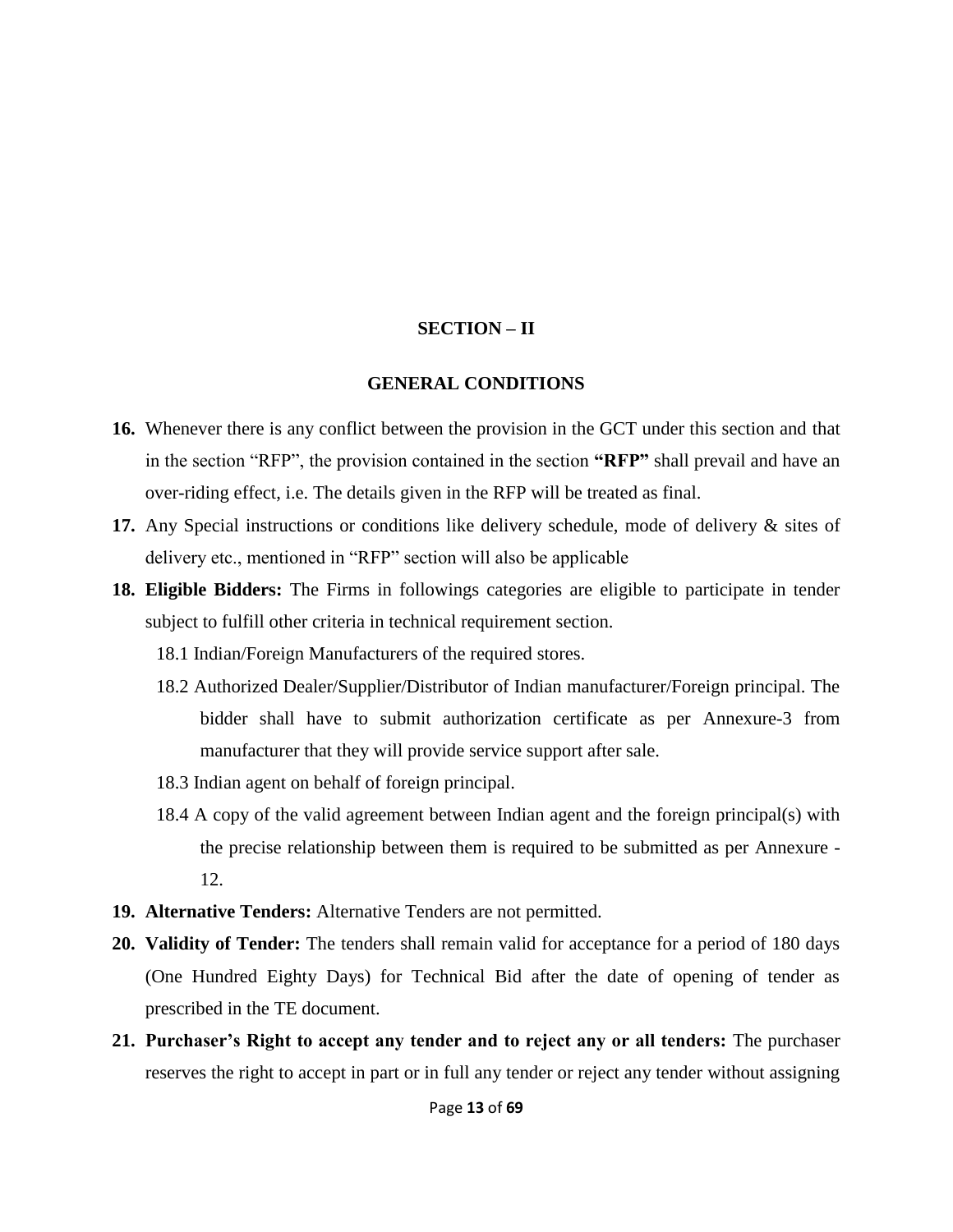any reason or to cancel the tendering process and reject all tenders at any time prior to award of contract, without incurring any liability, whatsoever to the affected bidder(s).

#### **22. Earnest Money Deposit (EMD) (if applicable):**

- 22.1 The Bidder shall furnish along with its tender, Earnest Money for an amount as shown in the tender notice.
- 22.2 The bidders who are registered on Tender submission date with National Small Industries Corporation, New Delhi, shall be eligible for exemption from EMD. Micro and Small Enterprises specified by Ministry of Micro, Small & Medium Enterprises (MSME) are exempted from the submission of Earnest Money Deposit (EMD).
- 22.3 EMD of an amount as shown in NIT has to be submitted through FDR/Bank Guarantee of any Scheduled Commercial Bank drawn in favour of "DDO, National Centre for Seismology, New Delhi", physically on or before the last date of submission of bids; else bid will be rejected**.** However, the scanned copy of FDR/BG along with the Bid must be uploaded electronically on e-Procurement site.
- 22.4 The earnest money shall be valid for a period of sixty (60) days beyond the validity period of the tender.

#### **23. Refund of EMD (if applicable):**

- 23.1 In the case of those Bidders who fail to qualify the eligibility criteria, the Earnest Money Deposit (EMD) will be refunded without any interest accrued immediately thereafter.
- 23.2 In the case of those Bidders whose technical bids do not qualify, the EMD will be refunded without any interest accrued within one month of the acceptance of TEC's recommendations.
- 23.3 In the case of those Bidders whose technical bids have qualified but are not selected, the EMD will be refunded without any interest accrued within one month of the acceptance of Financial Evaluation Committee's (FEC) recommendations.
- 23.4 Bidder whose bid was accepted and selected, the EMD will be refunded without any interest accrued after the submission of Performance Security.
- 23.5 Application of request for refund of EMD is given at **Annexure-5**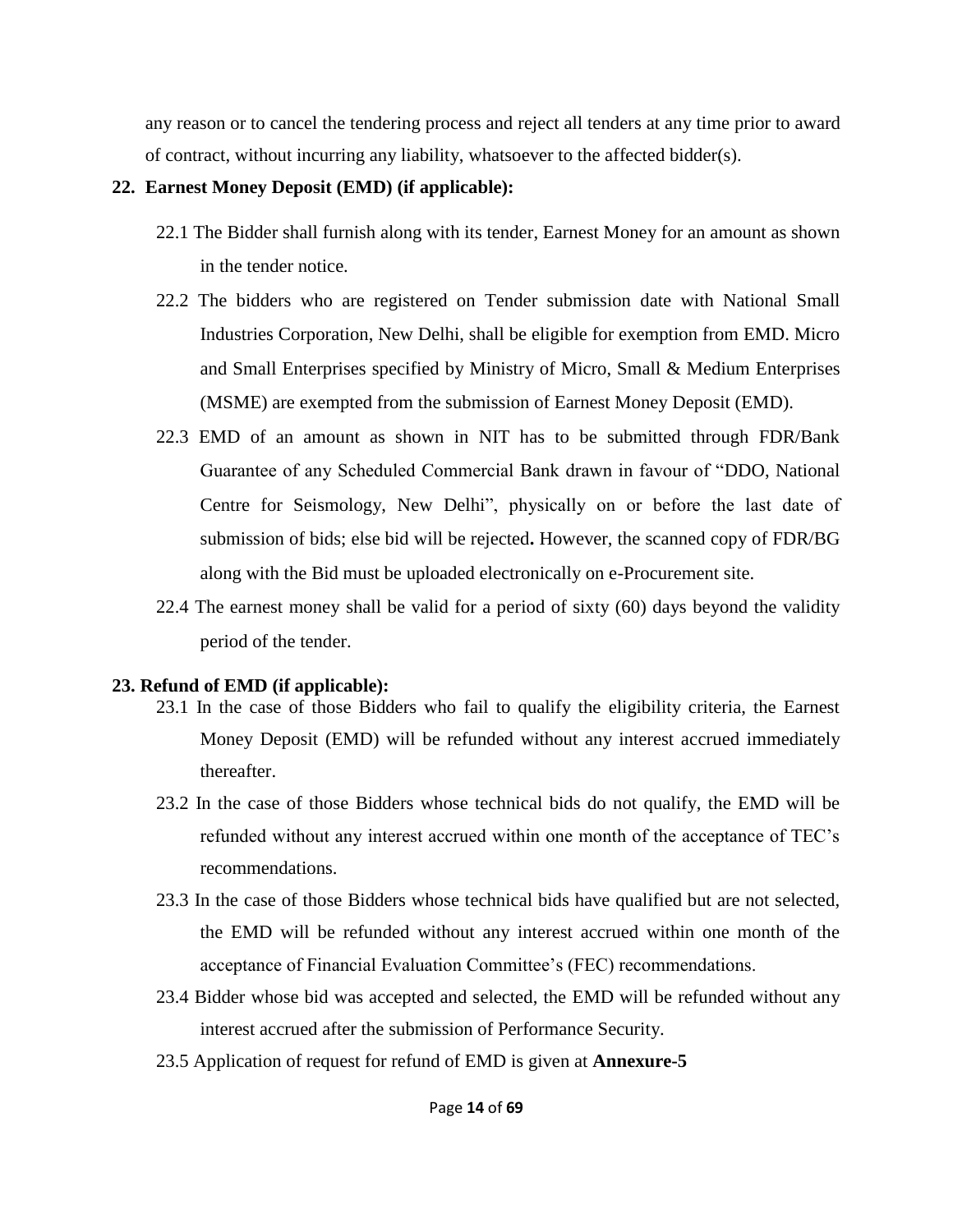- 23.6 The bidders have to submit pre receipt for obtaining their EMD in the **FORM GAR 43D (Annexure-5)** in duplicate with original signatures. One form should be affixed with revenue stamp.
- 23.7 The clause "Encashment/release of FDR/BG requires clearance certificate from Purchaser i.e., Director, National Centre for Seismology, New Delhi" must be mentioned in issued FDR/BG by Bank.

#### **24. Forfeit of EMD (if applicable):**

- 24.1 Earnest money of a Bidder will be forfeited, if the Bidder withdraws or amends its tender or impairs or derogates from the tender in any respect within the period of validity of its tender or if it comes to notice that the information/documents furnished in its tender is incorrect, false, misleading or forged without prejudice to other rights of the purchaser.
- 24.2 The successful Bidder's earnest money will be forfeited without prejudice to other rights of Purchaser if supplier fails to furnish the required performance security within the specified period mentioned TE document.
- 24.3 Firm shall have to extend the validity of EMD if extension of tender validity is agreed on the request of purchaser in exceptional cases.

#### **25. Performance Security:**

- 25.1 Successful Bidder shall submit performance security within thirty (30) days from date of issue of supply order/award of contract by the purchaser or within twenty one (21) days from the receipt of supply order by the supplier whichever is earlier.
- 25.2 Performance security has to be submitted by the successful bidder, irrespective of its registration with NSIC/MSME. Performance security is not relaxed to any supplier.
- 25.3 The purchaser may consider annulment/cancellation of supply order/ award of contract if performance security not received in stipulated time.
- 25.4 There is no relaxation/exemption in submitting of Performance Security.
- 25.5 The supplier shall furnish performance security to the purchaser for an amount equal to ten percent (10%) of the total value of the order, valid up to sixty (60) days beyond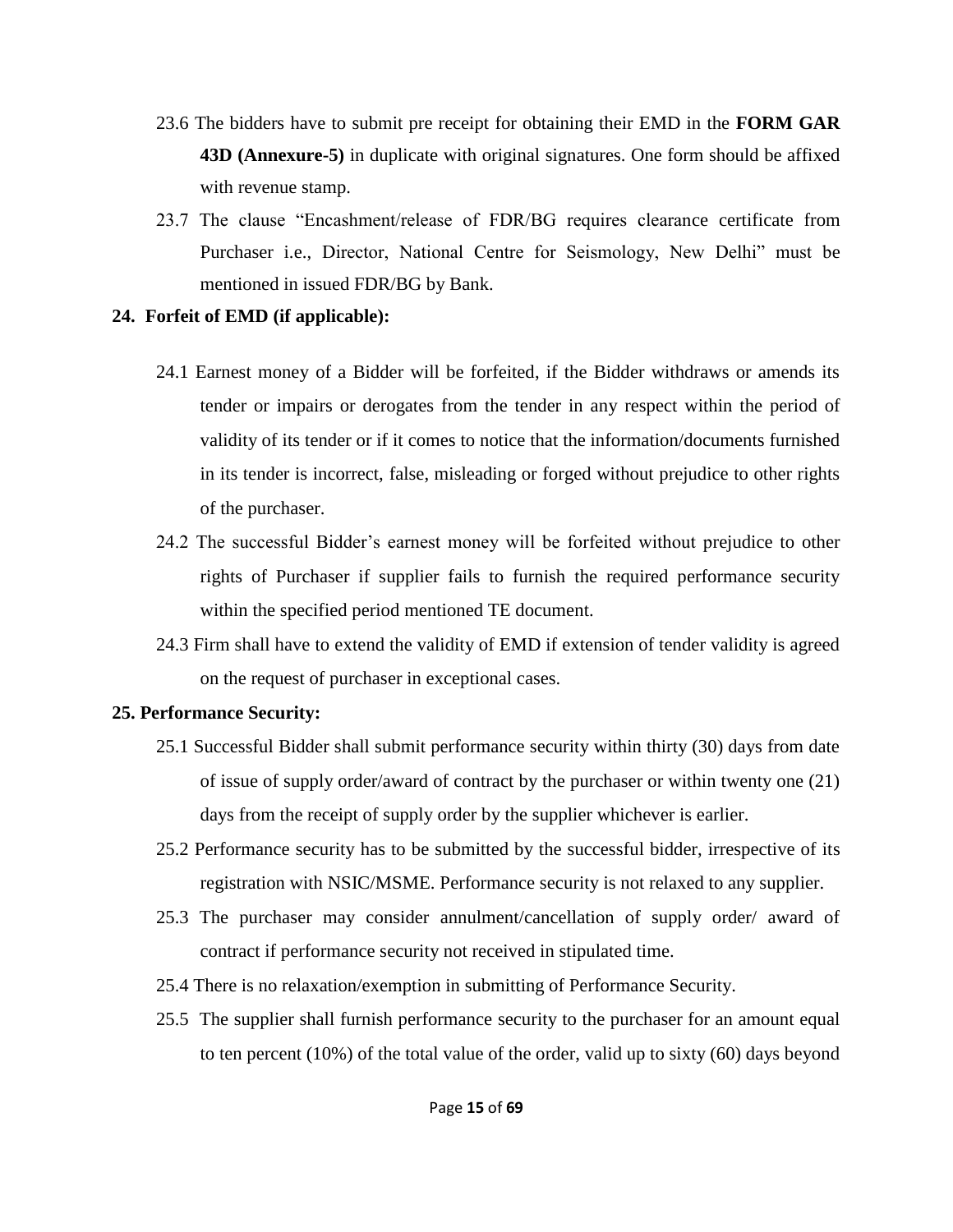the warranty period or successful completion of all contractual obligation including warranty period whichever is later. The format of bank guarantee to be submitted as performance security is given in **Annexure-4**.

- 25.6 Performance Security shall be furnished by bidder for all the components including indigenous components to be taken representatives of foreign principals/OEMs.
- 25.7 Bank Guarantee issued from the foreign banks must be authenticated by State Bank of India (SBI) or any other Nationalized Bank of India.
- 25.8 Firms, registered with NSIC/ MSME, quoting on behalf of their foreign principal shall be responsible for furnishing performance security for the entire project tenure.
- 25.9 The successful Bidder will have to deposit Performance Security within specified time limit given above, equivalent to 10% (Ten Percent) of the total value of the work order, in the form of FDR or Bank Guarantee from a Nationalized/ Scheduled Commercial Bank in favour of "**DDO, National Centre for Seismology, New Delhi".** If the Security Deposit is not paid within time specified, the Bidder shall be disqualified for award of contract. No interest will be payable for "Performance Security".
- 25.10 Performance Security has to be submitted irrespective of its registration NSIC etc. Performance security is not relaxed to any supplier/service provider. Submission of Performance Security is must for all suppliers/service providers.
- 25.11 It shall be in any one of the forms namely Fixed Deposit Receipt or Bank Guarantee drawn/issued by a commercial bank doing Government business in the prescribed form in favour of the purchaser. In the event of any amendment issued to the contract, the supplier shall, within twenty-one (21) days of issue of the amendment, furnish the corresponding amendment to the Performance Security (as necessary), rendering the same valid in all respects in terms of the contract, as amended. Foreign Bidder may submit in the form of Bank Guarantee. Bank Guarantee issued from the foreign banks must be authenticated by STATE BANK OF INDIA or any other Nationalized Bank of India.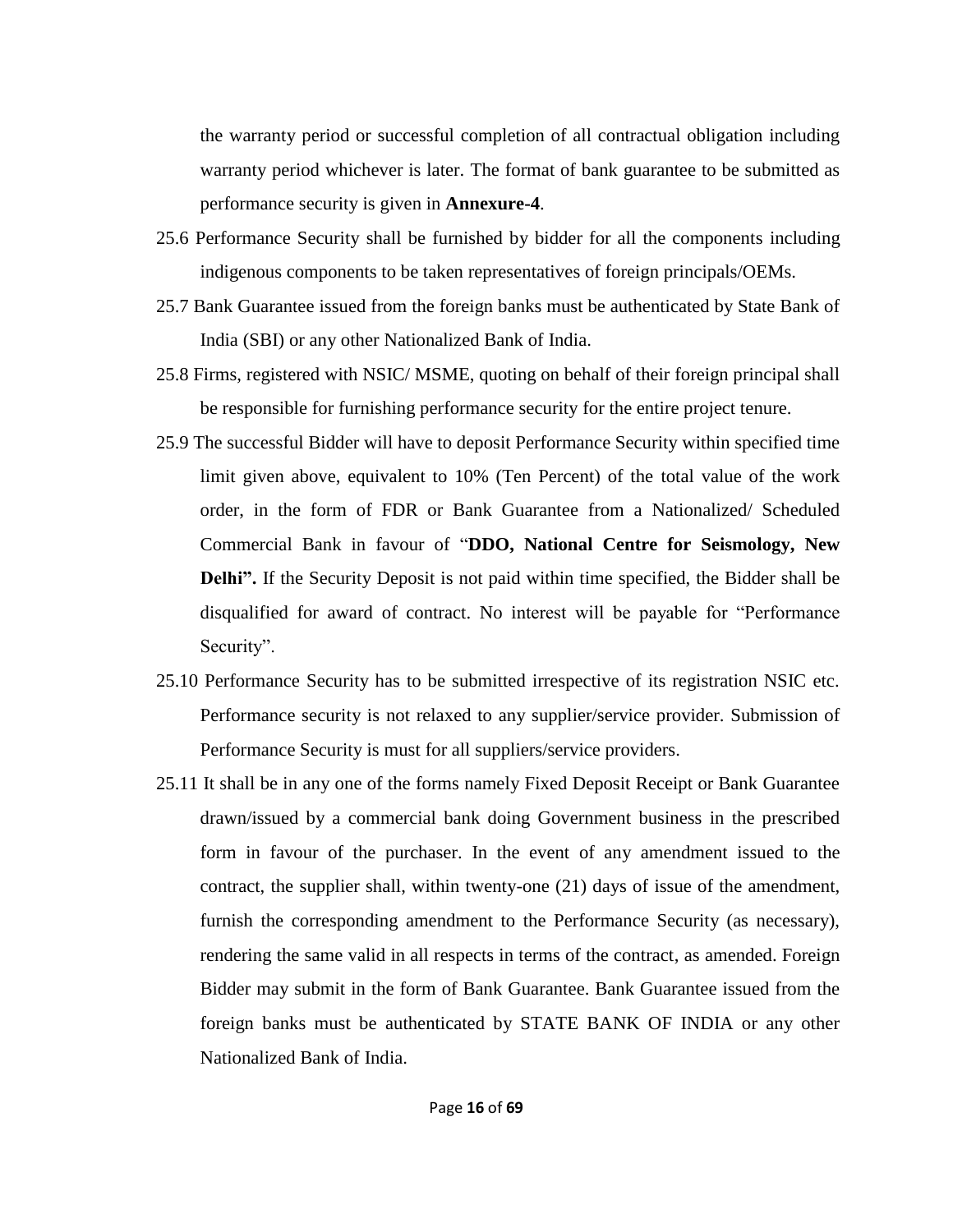- 25.12 The purchaser will release the Performance Security without any interest to the supplier/ service provider on completion of the supplier's all contractual obligations including the warranty obligations & after receipt of performance security for CAMC (if applicable).
- 25.13 In the event of non-providing the services, the Performance Security shall be forfeited to the extent the services are not provided. Further, if the purchaser has to get the services from any other Bidder because of failure to provide in full or part by the successful Bidder, the difference in payment may be made from such amount. Also, the amount retained towards "Performance Security" is subject to forfeiture if it is found at any point of time during the period of contract that the services offered by the supplier are not in conformity to the accepted specifications mentioned in RFP by the purchaser.
- 25.14 In case the Bidder backs out of the contract in mid-stream without explicit consent of the NCS, the PBG will stand forfeited.
- 25.15 On completion of the Project, the Performance Security without any interest accrued shall be released after ascertaining that satisfactory support that has been provided during AMC period. In case, it is found that appropriate satisfactory support has not been provided by the Bidder, NCS will ensure that the prescribed penalty as per clause 25.3 for the default in service has been realized or shall be recovered from the Bidder out of already due payments.
- **26. Terms of Delivery:** Goods shall be delivered by the supplier in accordance with the terms of delivery specified in the Supply Order. Suppliers should not deliver the goods without any valid delivery period. Purchaser shall not be held responsible for any thing (payment and loss of stores etc) if stores supplied without any valid delivery period as purchaser reserve the right to reject the delivery and terminate the supply order.
- **27. Delivery Schedule:** As per RFP
- **28. Warranty:** Warranty for a period of 36 months from the date of site acceptance of the systems at respective sites

28.1 Other condition under warranty clause of "RFP" shall also be applicable.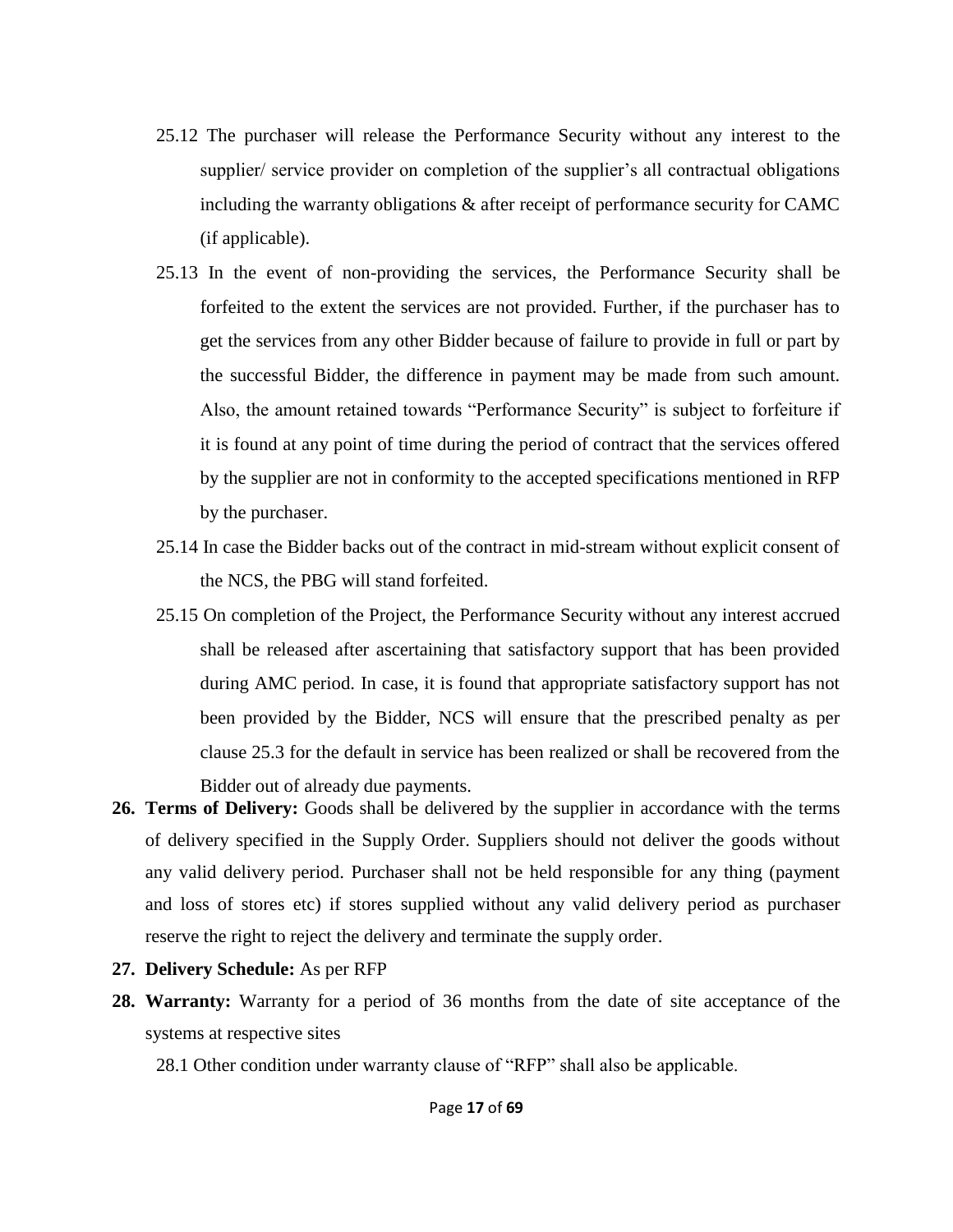#### **29. Penalty/Liquidity Damage:**

- 29.1 The supplier shall deliver the goods as per the Supply Order within the time schedule specified by the purchaser in the "RFP" section. The delivery date, unless delivery is divided, on which all the items/stores/materials/services etc as per Supply Order are delivered shall be taken into account for penalty/LD purpose.
- 29.2 The purchaser shall, without prejudice to other rights and remedies available to the purchaser under the contract, deduct from the contract price a sum equivalent to 1% (one percent) per week of delay or part thereof on delayed supply of goods and/or delayed services subject to a maximum of 10% of the contract price of delayed items. Once the maximum is reached purchaser may also consider followings:
	- a. Forfeiture of its performance security and
	- b. Termination of the contract for default.
- 29.3 The supplier shall not be held responsible for any delay in custom clearance by purchaser, handing over proper site by consignee and any other delay in part of consignee/purchaser if responsible. These periods shall not be counted in LD. The supplier shall not dispatch the goods after expiry of the delivery period. The supplier is required to apply to the purchaser for extension of delivery period and obtain the same before despatch. In case the supplier dispatches the goods without obtaining an extension, it would be doing so at its own risk and no claim for payment for such supply and / or any other expense related to such supply shall lie against the purchaser. The supplier shall inform to the purchaser directly in writing about these delays on part of BGRL/MoES.
- **30. Award Criteria and Tolerance Clause:** The Supply Order shall be issued to the eligible responsive tender evaluated as the most economical, technically qualified and suitable to the requirements subject to the availability of funds. The purchaser reserves the right to increase or decrease the quantity of required goods up to twenty five percent  $(\pm 25\%)$  till the placement of supply order without any change in the terms & conditions and prices quoted by the bidders.
- **31. Modification of Contract:** If necessary, the purchaser may, by a written order given to the supplier at any time during the currency of the contract, amend the contract by making alterations and modifications within the general scope of contract. If the supplier doesn't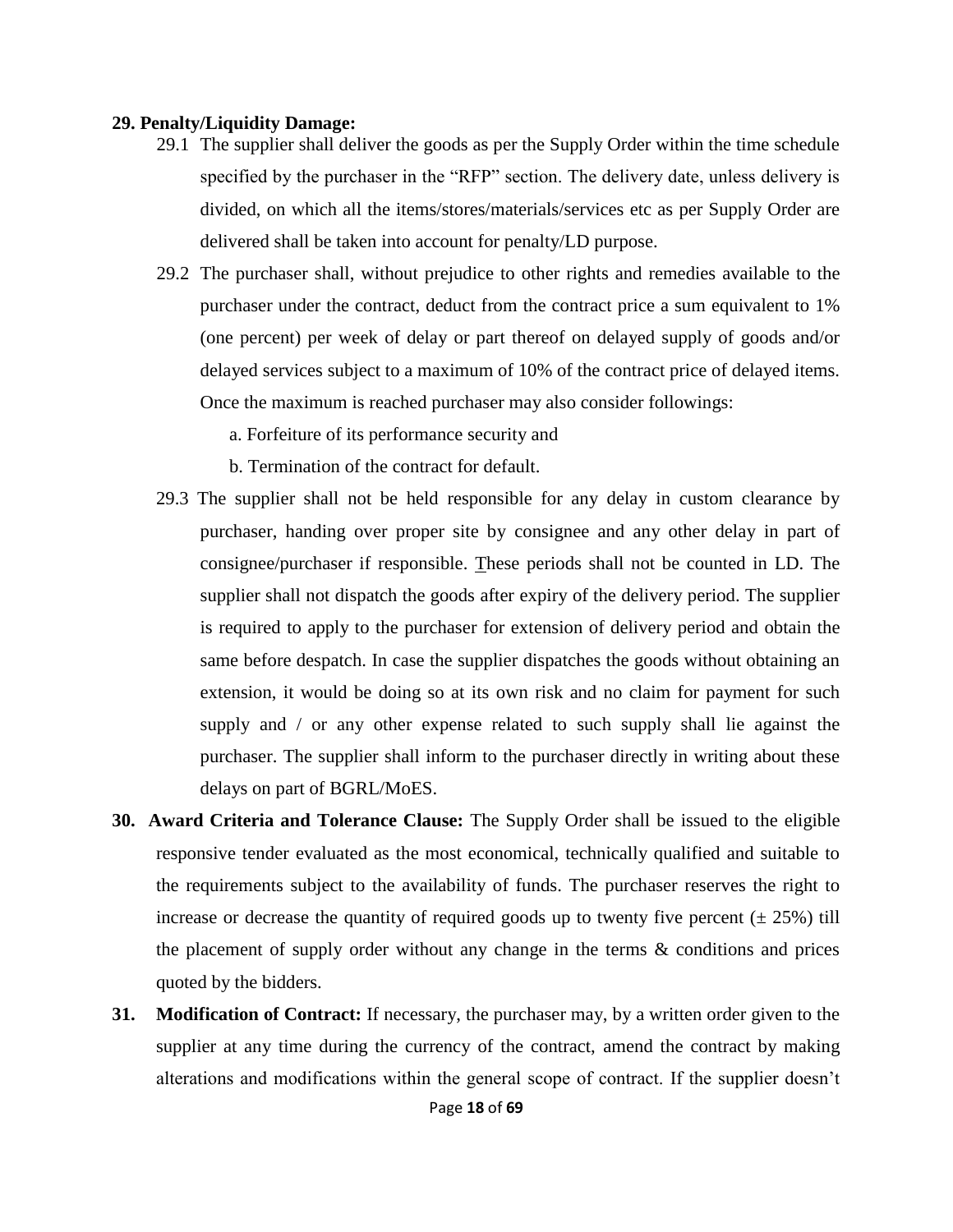agree to the adjustment made by the purchaser, the supplier shall convey its views to the purchaser within fifteen (15) days from the date of the supplier's receipt of the purchaser's amendment / modification of the contract.

**32. Custom Duty:** In case of India agent quoting on behalf of its foreign principal, the Custom Duty Exemption Certificate shall be provided by NCS on request by the firm only for the imported items. If additional Custom Duty is paid by the Indian agent, the same shall be reimbursed by NCS on submission of original documents. All other charges like Landing/Clearing/Bank charges, Freight/Insurance charges on imported stores will have to be paid by the vendor.

#### **33. Taxes and Duties in India:**

- 33.1 **Duty and Local Taxes**: As per Govt. of India Rules, the applicable GST shall be paid to the successful bidder/supplier. Normally, the materials to be supplied to Govt. Departments against Govt. contracts are exempted from levy of town duty, Octroi duty, terminal tax and other levies of local bodies. However, the local Town/Municipal Body regulations, at times, provide for such exemption only on production of exemption certificate from any authorized officer. The suppliers should ensure that the stores ordered against contracts placed by this office are exempted from levy of town duty/Octroi duty, Terminal tax or other local taxes and duties. Wherever required, they should obtain the exemption certificate from the indentor /consignee concerned, to avoid payment of such local taxes or duties. The supplier shall pay the Octroi, entry tax etc. if exemption certificate not agreed by local authorities and same may be got reimbursed from purchaser on proof of payments.
- 33.2 **Supply of Road Permits by the consignees**: In all such cases where the requirement of Road Permit for entry of goods into a particular State is mandatory, the following provisions shall be strictly followed:
- a. The supplier shall request the consignee for providing Road permit/ Way bill within 10 days of the receipt of the Supply order. The supplier shall furnish all the necessary information and documents in this regard to consignee within a maximum period of two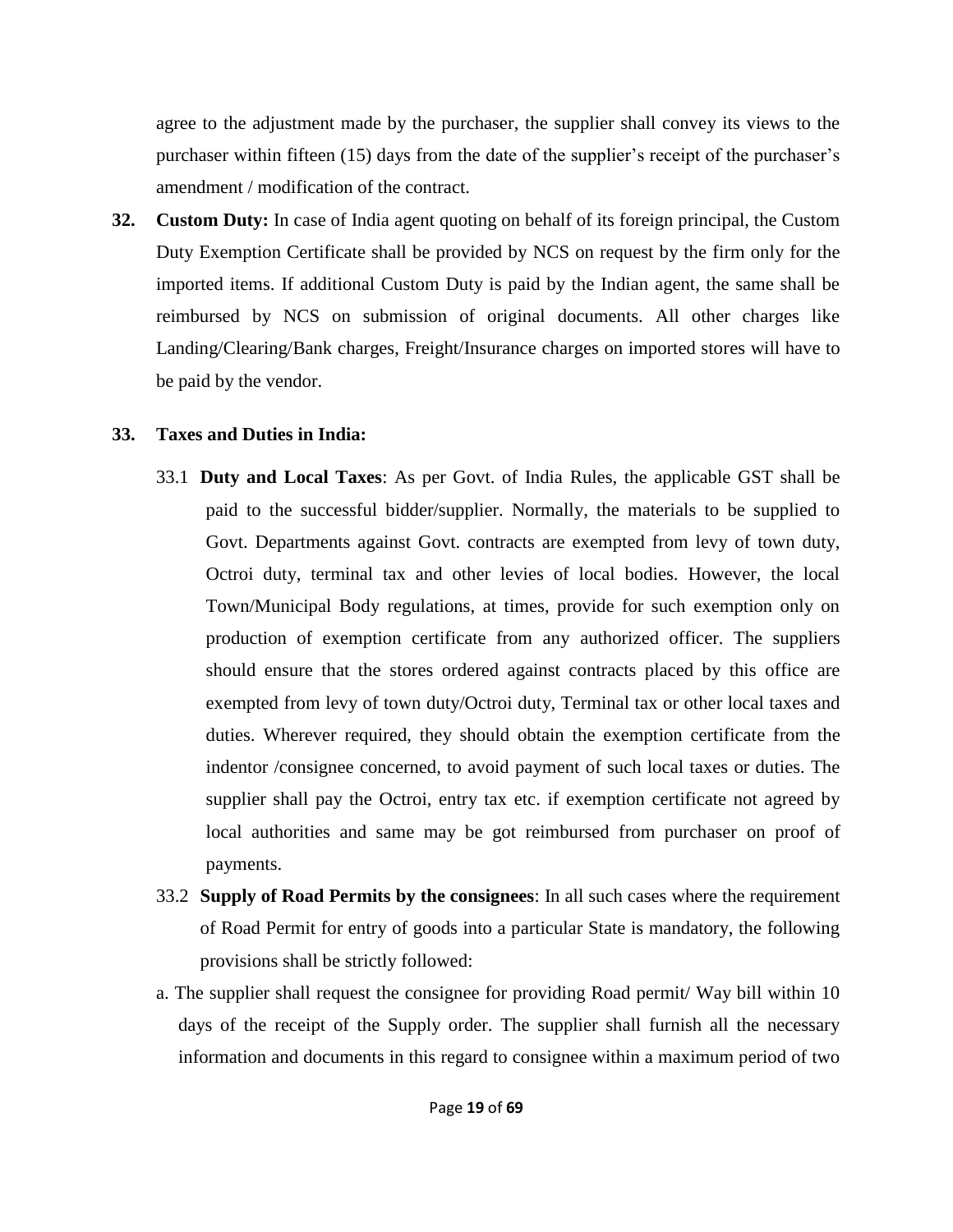weeks so that the same reaches the supplier before the dispatch of the stores. However, in cases where the Road permit/Way Bill is issued on proof of actual invoice of the material, the consignee shall arrange to provide the Road permit/Way Bill from appropriate authorities within a maximum period of 5 days from the receipt of invoice.

- b. The supplier shall pay the local charges/taxes if exemption certificate not agreed by local authority and same will be reimbursed by purchaser on submission of receipt.
- c. The supplier shall not be held responsible for any delay in supply due to nonsupply/delayed supply of Road permit.
- 33.3 **Income Tax :** Deduction of Income Tax at Source from the payment to the suppliers shall be done as per existing law in force. The bidders (Foreign as well as Indian) may visit the website of Income Tax Department of India for details of Tax Liabilities, Rules, and Procedures etc. The bidders shall have to provide their Permanent Income Tax Number (PAN) and TAN. Firm may also mention the applicable rates of TDS as per DTAA with India. Copy of same may also be enclosed. Foreign vendor shall have to mention the details of establishment in India if any.

#### **34. Terms and Mode of Payments:**

34.1 Payment Terms: Payment shall be made subject to recoveries, if any, by way of liquidated damages /penalty clause /TDS or any other charges as per the payment terms of the Supply Order if not specified elsewhere in the document.

#### 34.2 **Cases where installation and Commissioning not to be done by bidder**

A. In case of Domestic goods

No advance payment for domestically supplied goods. 100 % payment shall be made to domestic supplier in Indian currency on receipt of entire goods/stores at sites and acceptance by consignee. No payment shall be made for partial delivery. The following documents shall be submitted:

a. Three copies of supplier's invoice showing contract number, goods description, quantity, unit price and total amount.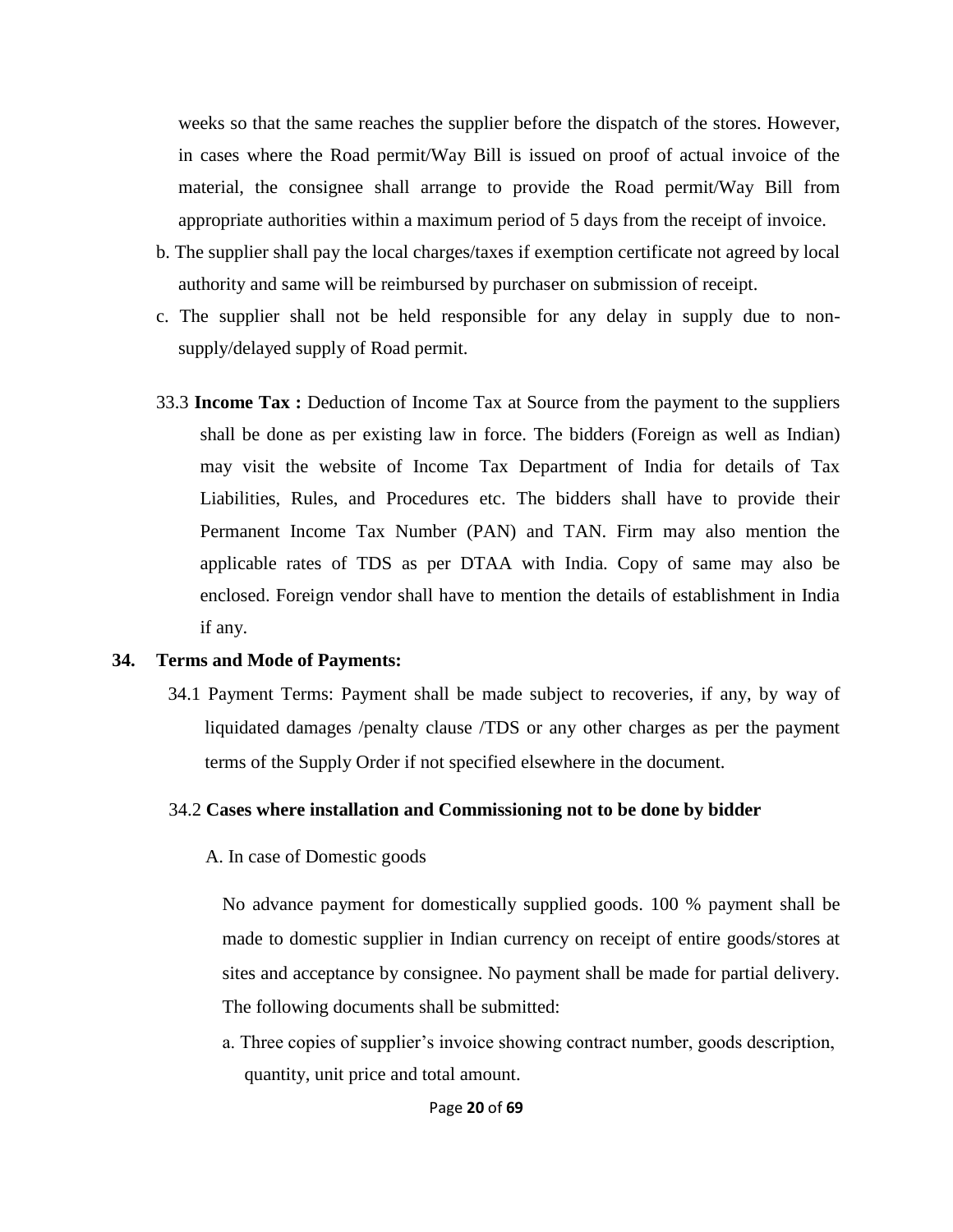- b. Consignee Receipt Certificate in original issued by the authorized representative of the consignee
- c. Copies of delivery challan identifying contents of each package.
- d. Inspection certificate by the nominated Inspection agency, if any.
- e. Insurance Certificate
- f. Final Acceptance Report from consignee.
- B. In case of imported goods

Ninety (90) % payment, against proof of dispatch of goods/stores as per S.O, shall be paid through irrevocable, non-transferable Letter of Credit (LC) opened in favour of the foreign supplier and upon submission of following documents:

- a. supplier's commercial invoice showing contract number, goods description, quantity, unit price and total amount
- b. Original on-board Bill of Lading/Air way billing
- c. Copies of packing list identifying contents of each package
- d. Manufacturer's/Supplier's warranty certificate
- e. Inspection certificate issued by the nominated inspection agency, if applicable as per contract
- f. Manufacturer's own factory inspection report
- g. Certificate of origin
- h. Insurance certificate
- i. Port of Loading
- j. Port of Discharge
- k. Expected date of arrival

Balance payment of 10% of net FOB price of goods would be made against 'Acceptance Certificate' to be issued by the consignees.

#### 34.3 **Cases where installation & Commissioning to be done by supplier:** Seventy

percent (70%) of contract value of stores after proof of despatch along with Factory Quality Assurance Test certificate of the detectors and all parts and accessories to be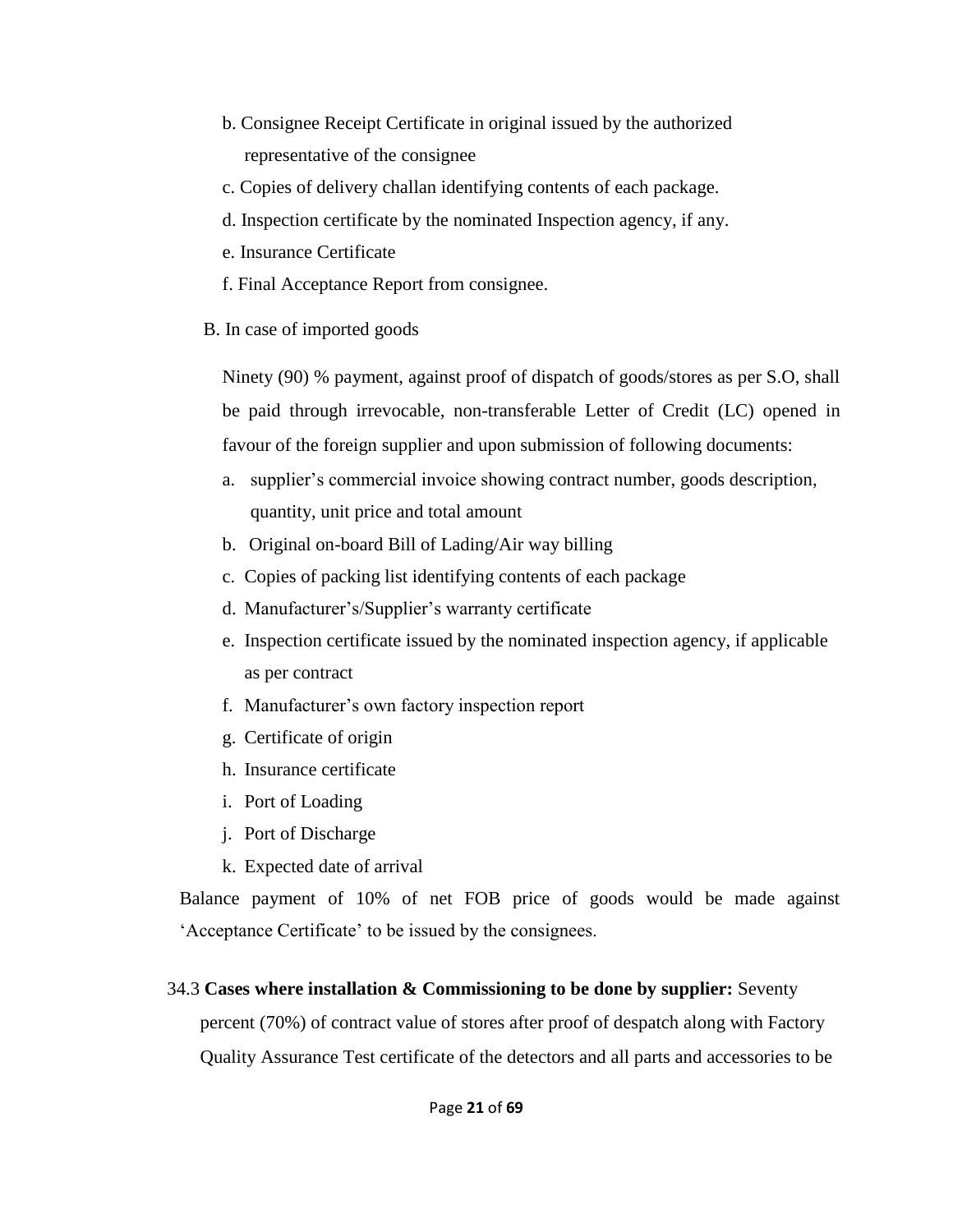dispatched by the OEM/foreign supplier, or receipt of goods at sites in case of domestic goods and balance 30% payment towards stores after their successful installation, commissioning and acceptance at site. Present procurement comes under this category.

- 34.4 100% payments towards services like Training, SAT, Installation & commissioning charges etc if any after their executions and completions.
- 34.5 A separate work order will be issued for the items sourced from India including civil and minor works to the authorized Indian agent of OEM. The payment for this component will be made after successful completion of works.
- 34.6 Necessary documents must be submitted for the release of payments.
- 34.7 Payment to the foreign supplier shall be made through IRREVOCABLE LC. LC shall be established for a specific period depending on delivery schedule only after receipt of unconditional acceptance supply/purchase order and performance security from the supplier. LC extension charges shall be borne by the supplier in case of extension of delivery period requested by the supplier and request agreed by the purchaser.
- 34.8 The bidder shall submit detailed particulars of his bank account in this office, like: Account Number, Bank Name, Branch Name, Address, IFSC code, MICR No. and Telephone No.; etc.

#### **35. Termination of tender:**

- 35.1 From the time of submission of tender up to the time of issuing of the Supply Order, if a bidder needs to contact the purchaser for any reason relating to this tender enquiry and / or its tender, it should do so only in writing.
- 35.2 In case a bidder attempts to influence the purchaser in the purchaser's decision on scrutiny, comparison & evaluation of tenders and awarding the contract, the tender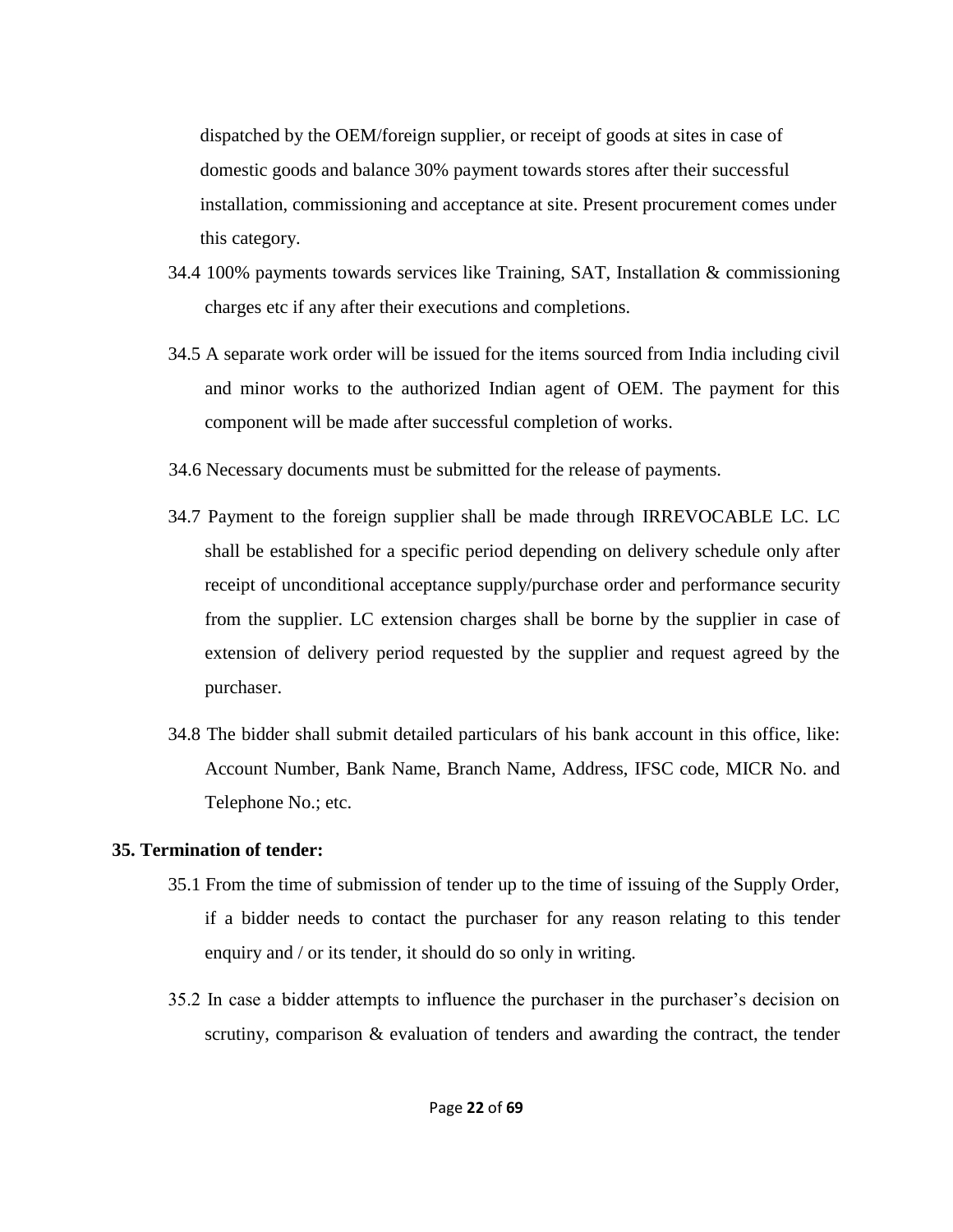of the bidder shall be liable for rejection in addition to appropriate administrative actions being taken against that bidder, as deemed fit by the purchaser.

- 35.3 The purchaser, without prejudice to any other contractual rights and remedies available to it (the purchaser), may, by written notice of default sent to the supplier, terminate the contract in whole or in part, if the supplier fails to deliver any or all of the goods or fails to perform any other contractual obligation(s) within the time period specified in the contract, or within any extension thereof granted by the purchaser. In the event of the purchaser terminates the contract in whole or in part, the purchaser may procure goods and/or services similar to those cancelled, with such terms and conditions and in such manner as it deems fit and the supplier shall be liable to the purchaser for the extra expenditure, if any, incurred by the purchaser for arranging such procurement.
- 35.4 If the supplier becomes bankrupt or otherwise insolvent, the purchaser reserves the right to terminate the contract at any time, by serving written notice to the supplier without any compensation, whatsoever, to the supplier, subject to further condition that such termination will not prejudice or affect the rights and remedies which have accrued and / or will accrue thereafter to the purchaser

#### **36. Arbitration**

- 36.1 If dispute or difference of any kind shall arise between the purchaser and the supplier in connection with or relating to the extension of contract, the parties shall make every effort to resolve the same amicably by mutual consultations.
- 36.2 If the parties fail to resolve their dispute or difference by such mutual consultation within twenty-one days of its occurrence, then, unless otherwise provided in the "RFP" section either the purchaser or the supplier may give notice to the other party of its intention to commence arbitration, as hereinafter provided the applicable arbitration procedure will be as per Indian Arbitration and Conciliation Act, 1995 and any amendments thereto. In the case of a dispute or difference arising between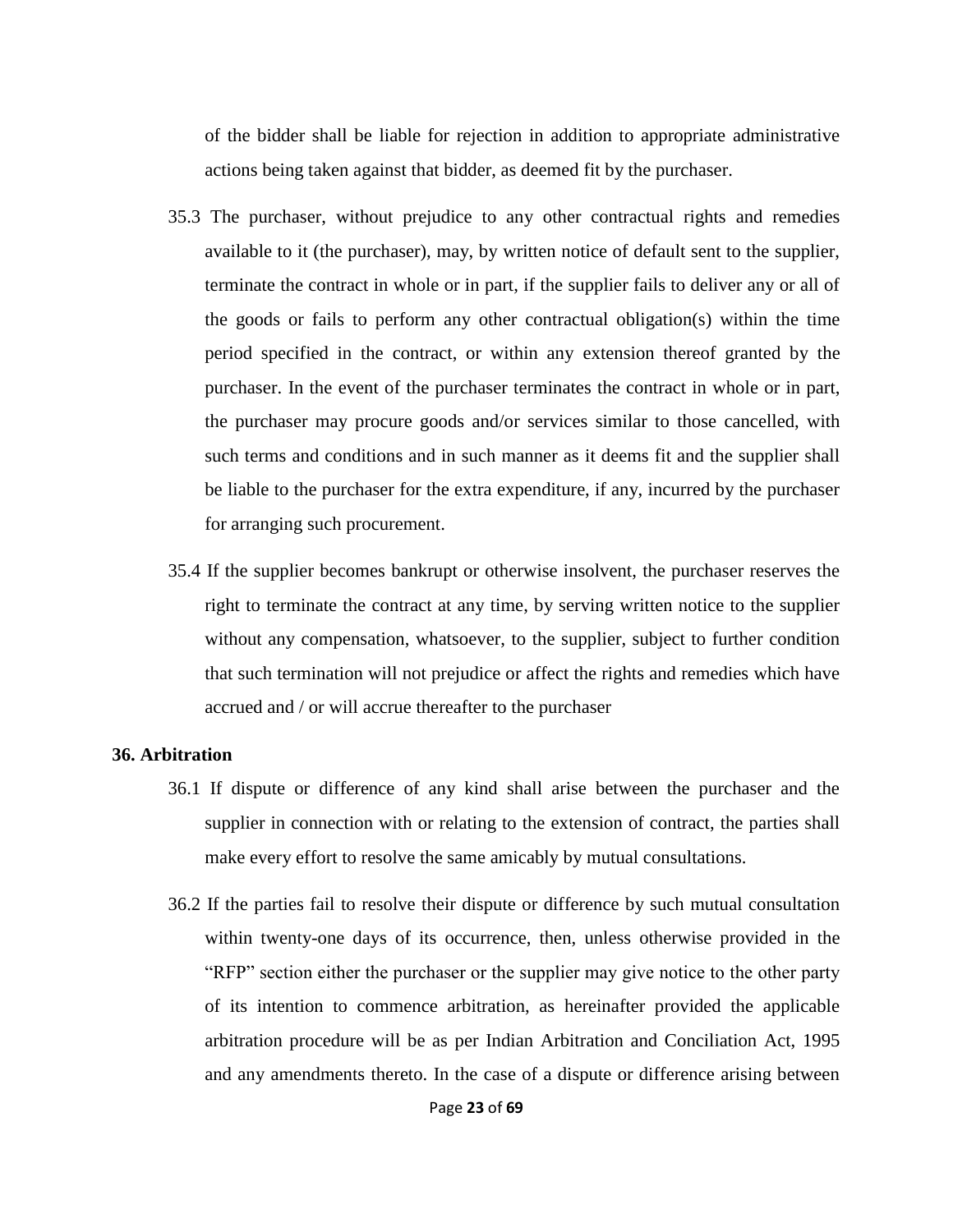the Purchaser/ Consignee and all suppliers relating to any matter arising out of or connected with the contract, such dispute or difference shall be referred to the sole arbitration of an officer, appointed to be the arbitrator by the Director General of Meteorology. The award of the arbitrator shall be final and binding on the parties to the contract. Each party shall bear its own cost.

- 36.3 **Venue of Arbitration**: The venue of arbitration shall be the place from where the contract has been issued, i.e., New Delhi. The contract shall be interpreted in accordance with the laws of India.
- **37. Force Majore:** Neither BGRL/NCS nor Bidder shall be liable to the other for any delay in or failure of performance of their respective obligations under this contract caused by occurrence beyond the control of BGRL/NCS or Bidder because of fire, floods, power, acts of God, acts of public enemy, wars, insurrection, riots, strikes, lockouts, sabotage or any agencies thereof or any local authority or any compliance therewith, or any other causes contingencies or circumstances similar to the above. Either party shall promptly but not later than thirty (30) days thereafter, notify the other to the commencement and cessation of such contingency, and if such contingency continues beyond six months, both parties agree to discuss and agree upon on equitable solution for termination of this agreement, or otherwise decide the further course of action to be adopted.
- **38. Fall Clause:** The bidder undertakes that it has not supplied/is not supplying similar products/systems or subsystems at a price lower than that offered in the present bid in respect of Ministry/Department of the Government of India or Public Sector Unit (PSU) and if it is found at any stage that similar products/systems or subsystems was supplied by the BIDDER, to any Ministry/Department of the Government of India or Public Sector Unit (PSU) at a lower price, then that very price, with due allowance for elapsed time, will be applicable to the present case and difference in the cost would be refunded by the BIDDER to the BUYER (National Center for Seismology) or it will adjusted from their bills, if the contract has already been concluded .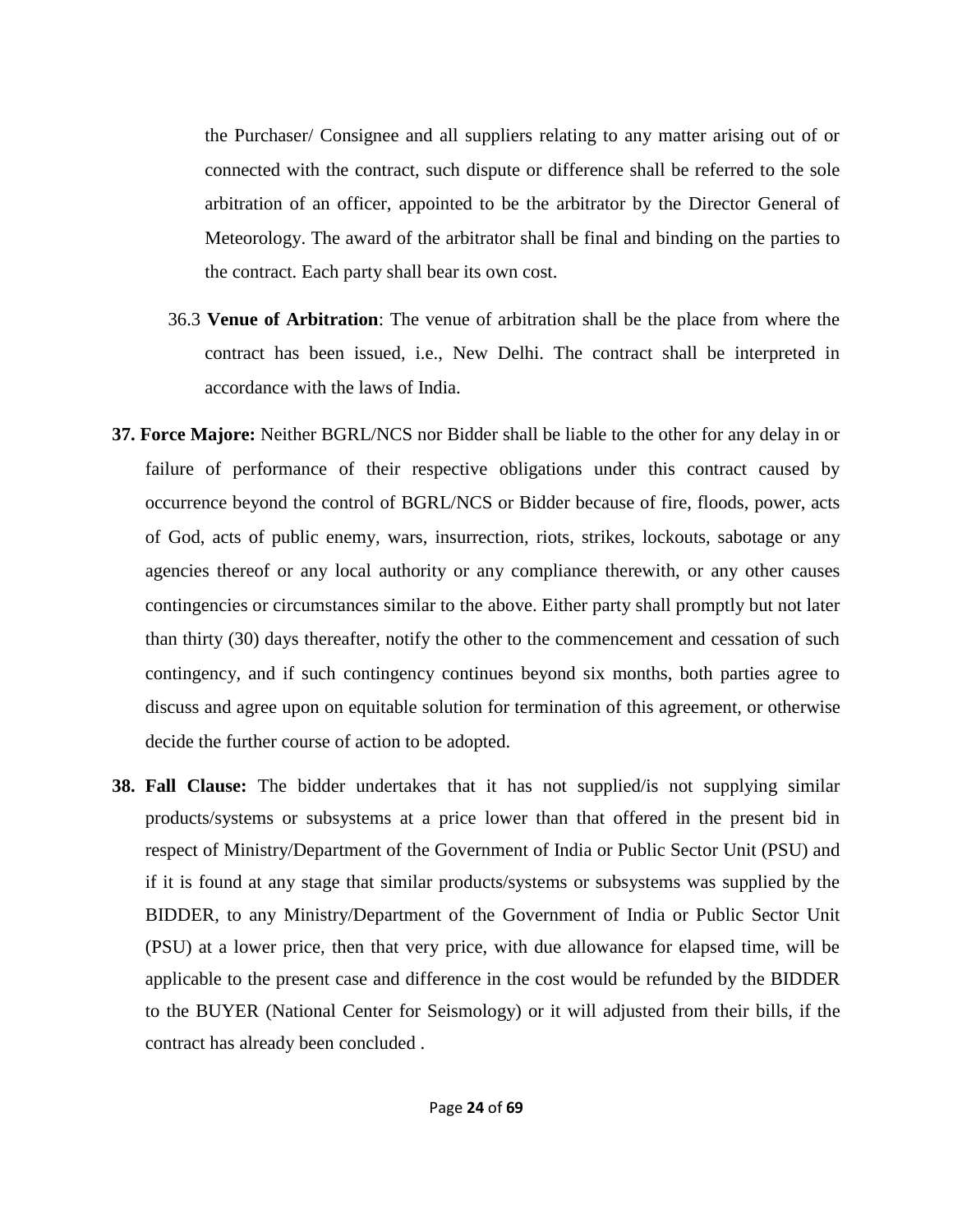## **SECTION – III**

# **SPECIAL CONDITIONS OF TENDER (SCT)**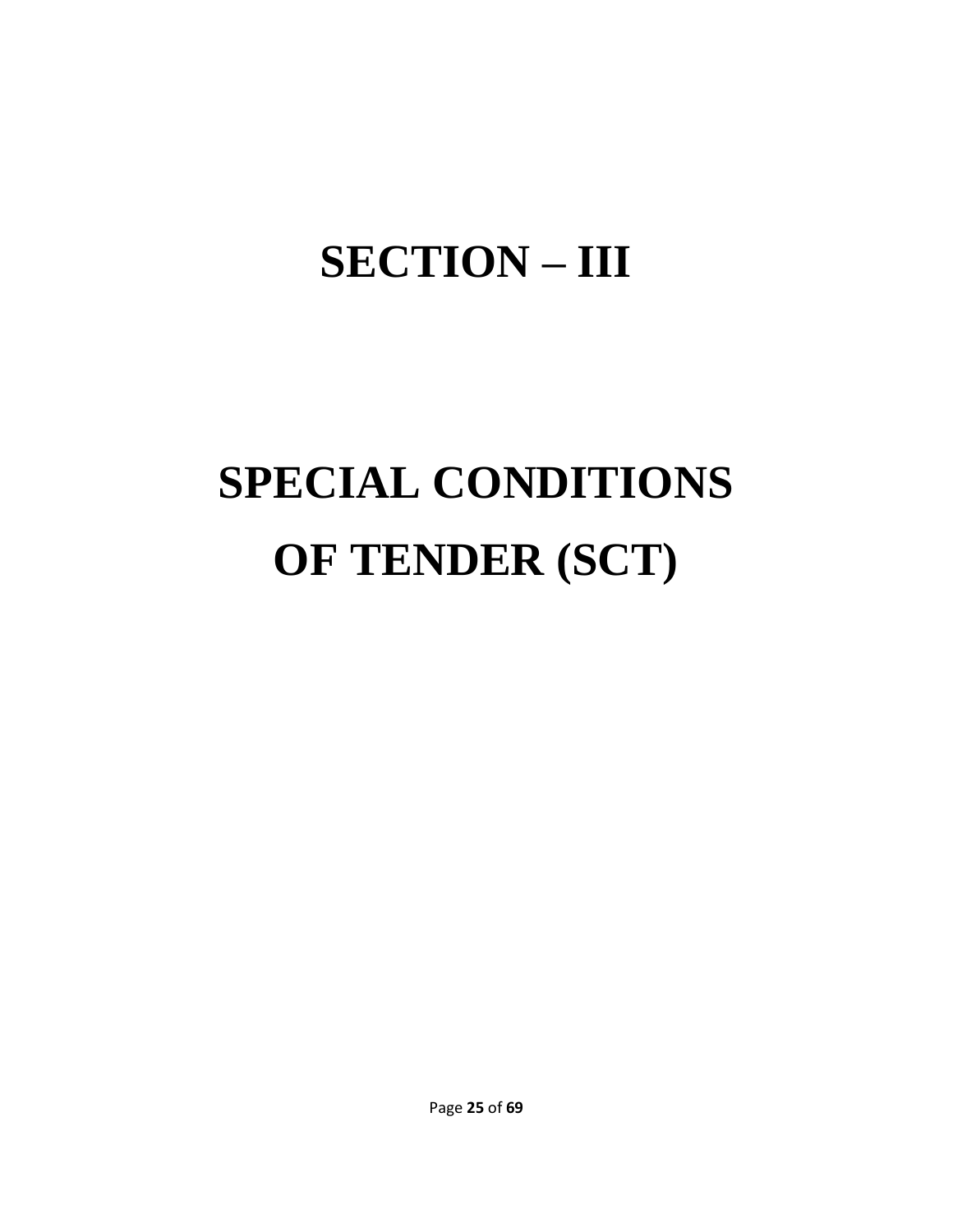#### **SECTION – III**

#### **SPECIAL CONDITIONS OF TENDER (SCT)**

- **39.** The Government of India lays down public procurement policies for Micro, Small and Medium Enterprises (MSMEs), from time to time, to help inclusive national economic growth by providing long-term support these enterprises and disadvantaged sections of society and to address environmental concerns.
- **40.** In this tender, the participating Micro, Small and Medium Enterprises (MSMEs) quoting price within price band of L1+25% (Twenty Five percent) shall also be allowed to supply up to 50% (Fifty percent) portion of total tendered value by bringing down their price to L1 price in a situation where L1 price is quoted by a firm other than an MSME. In case there are two or more MSME firms within such price band, then this 50% (Fifty percent) quantity is to be distributed proportionately among these bidders (As decided by the competent authority of this office).
- **41.** Within this 50% (Fifty Percent) quantity, a purchase preference of 4% (Four percent) i.e. 4% (Four percent) out of 50% (Fifty percent) is reserved for MSMEs owned by Scheduled Caste (SC)/Scheduled Tribe (ST) entrepreneurs (if they participate in the tender process and match the L1 price). Provided that, in event of failure of such SC/ST MSME to participate in tender process or meet tender requirements and L1 price, four per cent sub-target shall be met from other MSME. The MSMEs would be treated as owned by SC/ ST entrepreneurs. The final distribution of the supply order shall be decided by the competent authority of this office.
- **42.** Where any Aggregator has been appointed by the Ministry of MSME, themselves quote on behalf of some MSME units, such offers will be considered as offers from MSME units and all such facilities would be extended to these also.
- **43.** This Policy is meant for procurement of only goods produced and services rendered by MSMEs and not for any trading activities by them. An MSME Unit will not get any purchase preference over another MSME Unit. The Purchaser has issued this Tender Enquiry(TE)document for purchase of goods/stores/articles and related services as mentioned in Section "List of requirements / Technical specifications", which also indicates, inter alia, the required stores, delivery schedule, terms and place of delivery etc. This section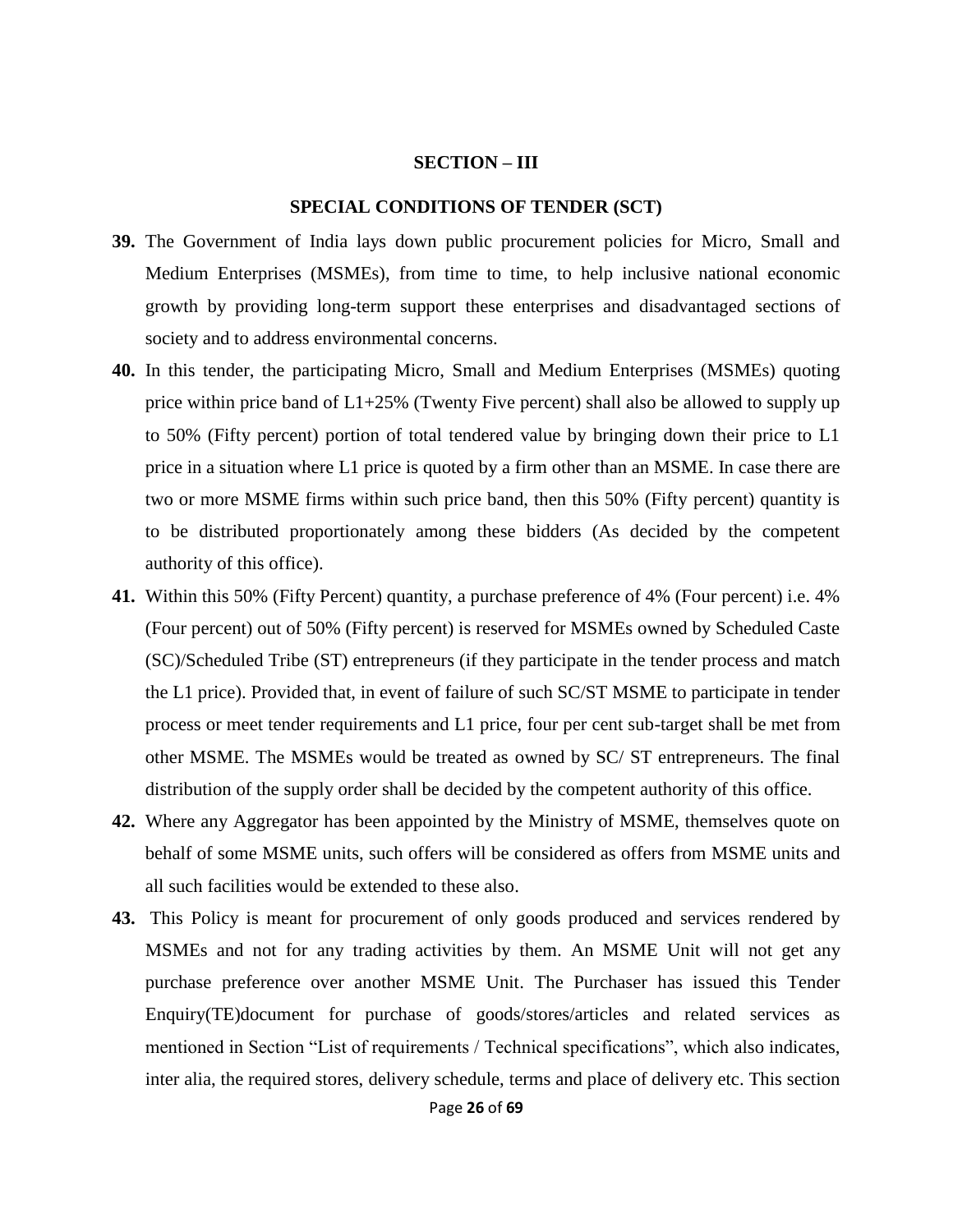"General Instructions to Bidders" (GIB) provides the relevant information as well as instructions to assist the prospective Bidders in preparation and submission of tenders.

**44.** MoES/NCS is following and abides with the Public Procurement (Preference to Make in India), Order 2017, DIPP, MoCI Order No. P-46021/2/2017-B.E.II dated 15th June 2017 and subsequent amendments to the order. Accordingly preference will be given to the Make in India products while evaluating the bids, however, it is the sole responsibility of the bidder(s) to specify the product quoted by them is of Make in India product along with respective documentary evidence as stipulated in the aforesaid order in the technical bid itself.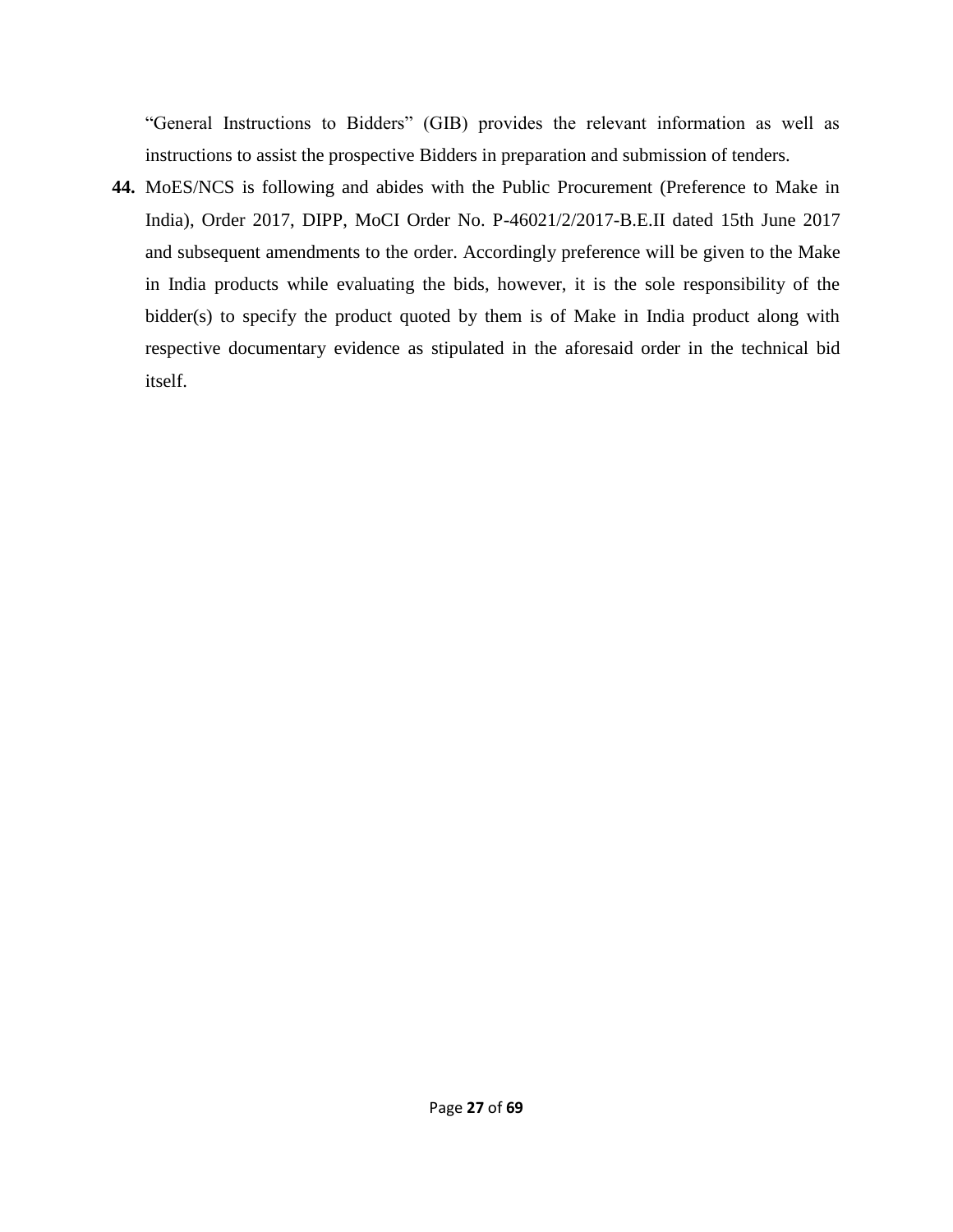## **Section IV**

## **Request for Proposal (RFP)**

## **Supply, Installation & Commissioning of Field Emission Scanning Electron Microscope and detectors/accessories for BGRL, Karad, Maharashtra**

**Borehole Geophysics Research Laboratory (National Centre for Seismology) Karad 415 105, Maharashtra, India**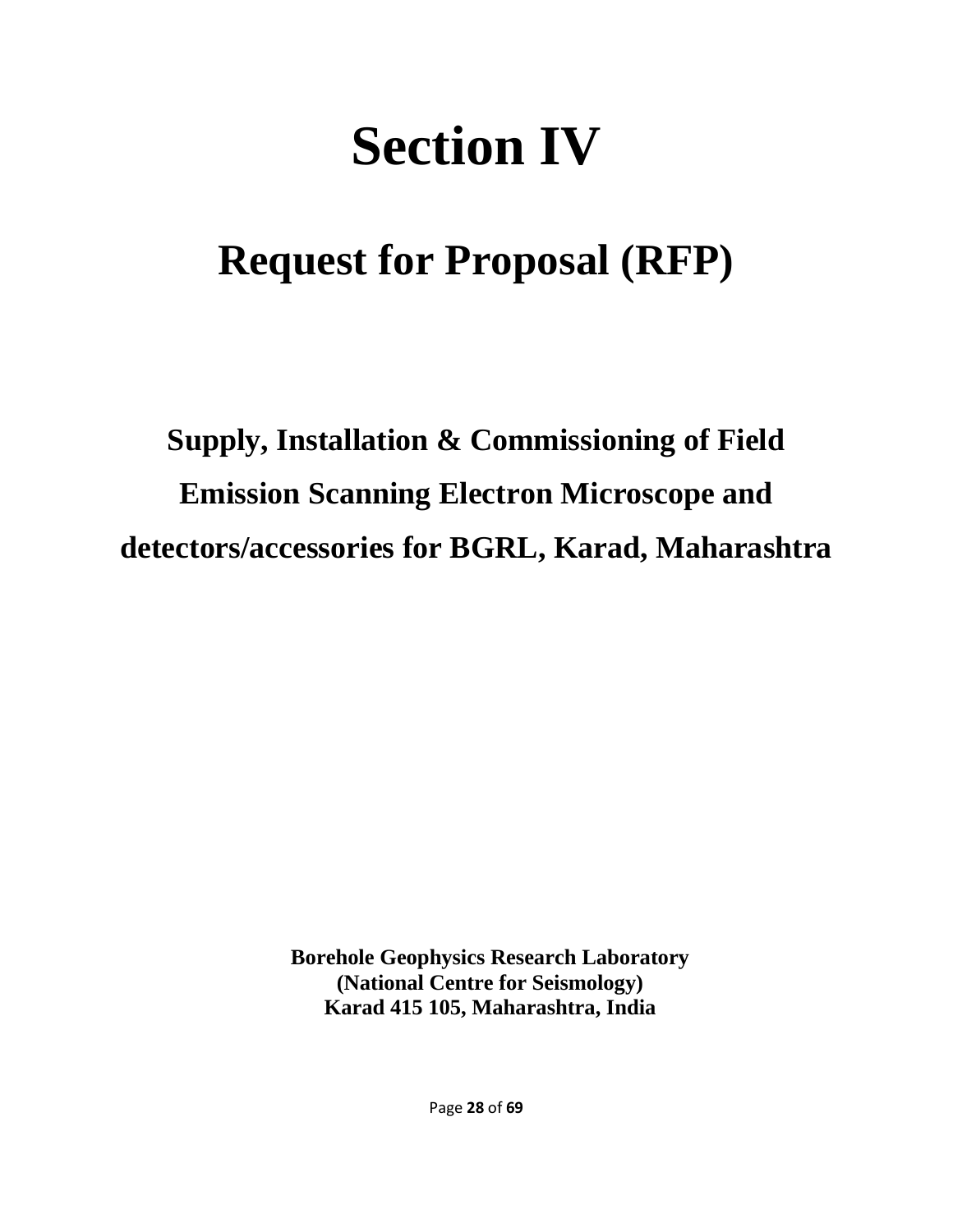#### **CHECKLIST**

| <b>SN</b> | <b>Activity</b>                                                                                                                                                                                                                           | Compliance<br>Yes/No/NA | Page No.<br>of bid |
|-----------|-------------------------------------------------------------------------------------------------------------------------------------------------------------------------------------------------------------------------------------------|-------------------------|--------------------|
| 1.        | (i) Is Bid security/EMD declaration enclosed? (as per<br>Annexure-2a)                                                                                                                                                                     |                         |                    |
| 2.        | Have you quoted the price in US Dollar for Non-Indigenous (or<br>imported) items and in INR for Indigenous (locally sourced)<br>items?                                                                                                    |                         |                    |
| 3.        | Have you kept validity of your bid as mentioned in Section II,<br>GCT of the TE Document? (as per clause no. 20 of Tender<br>document)                                                                                                    |                         |                    |
| 4.        | Have you enclosed duly filled and signed Tender Acceptance<br>Letter on firm's letterhead (Accepting all the terms and<br>conditions of the tender)? (Bid may be ignored if not signed) (as<br>per clause no. 8.2 (g) of Tender document) |                         |                    |
| 5.        | Have you enclosed clause-by-clause Compliance Statement<br>for the "List of requirements/ technical specifications" section?<br>(as per clause no. 13.2 (e) of Tender document)                                                           |                         |                    |
| 6.        | Have you submitted copy of the last purchase order(s) and end<br>user certificate?                                                                                                                                                        |                         |                    |
| 7.        | (i) Is tender Submitted as Manufacturer/OEM?                                                                                                                                                                                              |                         |                    |
|           | (ii) Is tender Submitted as Authorized Agent/ Dealer/ Supplier/<br>Distributor of OEM? Is Authorization Certificate attached? (as<br>per clause no. 18.2 of Tender document)                                                              |                         |                    |
|           | (iii) Is tender submitted as an Integrator? Whether Back-to-back<br>support agreement with equipment manufacturer and software<br>developer company attached?                                                                             |                         |                    |
|           | (iv) Is tender submitted by Indian agent quoting on behalf of<br>foreign principal: If yes, whether the necessary documents are<br>attached as mentioned in TE Document? (as per clause no. 18.3)<br>of Tender document)                  |                         |                    |
| 8.        | (i) Permanent Account No. of bidding firm with proof.<br>(ii) Is GST Number with Registration Certificate attached?                                                                                                                       |                         |                    |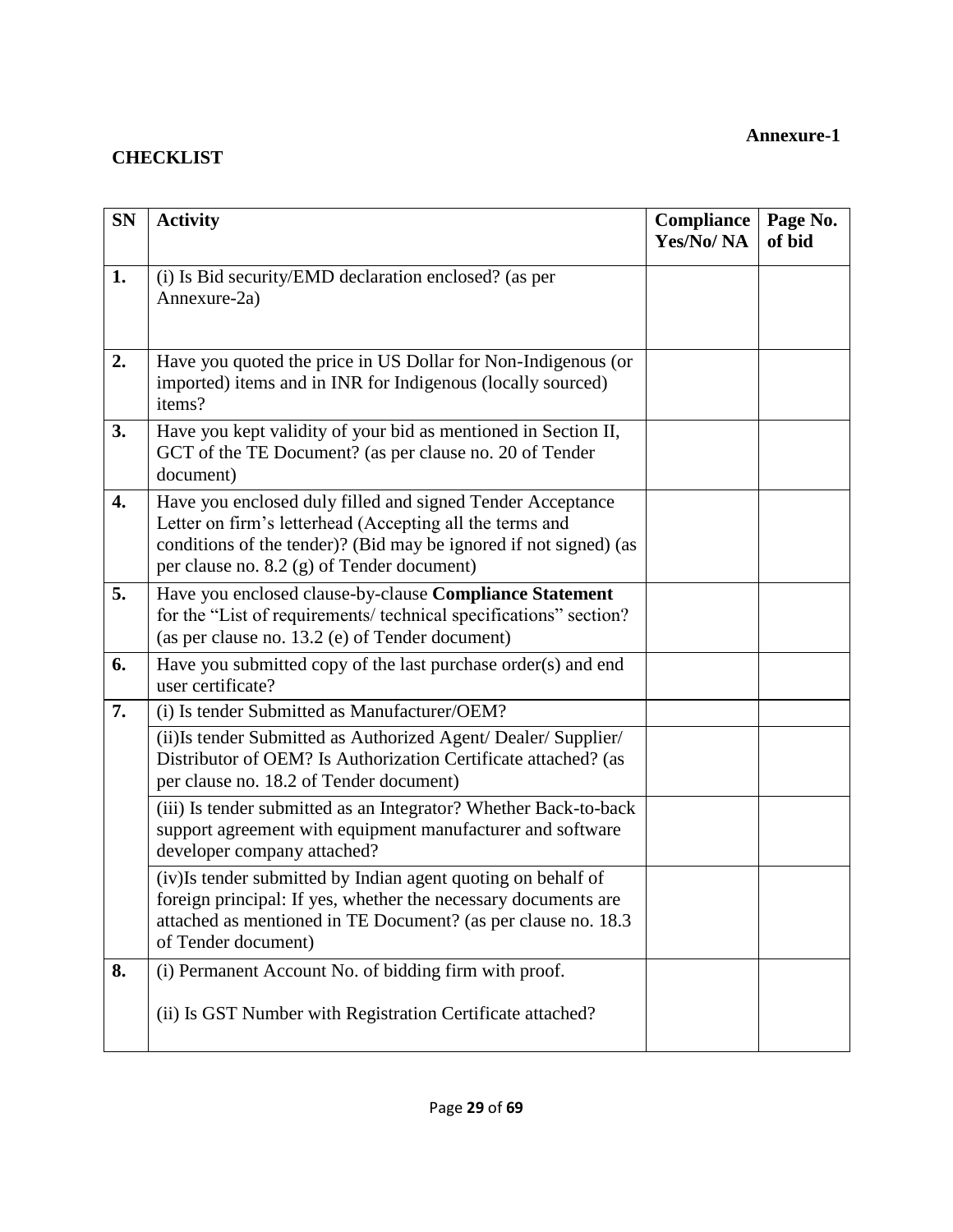| 9.  | Is Signed and stamped of each pages of bid document to be<br>uploaded on website.                                                                                          |  |
|-----|----------------------------------------------------------------------------------------------------------------------------------------------------------------------------|--|
| 10. | (i) Is Submission of Tender/Bid (as per clause no. 10 of Tender<br>document)<br>(ii) Hard copy of uploaded bid is required to be submitted to<br>BGRL, Karad, Maharashtra. |  |
| 11. | Is Submitted un-priced Bid as per clause no. 8.2 (e)                                                                                                                       |  |
| 12. | Is Price bid submitted as per Annexure-6                                                                                                                                   |  |
| 13. | Name of the supplier with complete address to whom supply<br>order is to be placed.                                                                                        |  |
| 14. | Contact details (Email & Phone No.) of Supplier/Bidder                                                                                                                     |  |

(Signature with date)

(Full name, designation on behalf of the Bidder)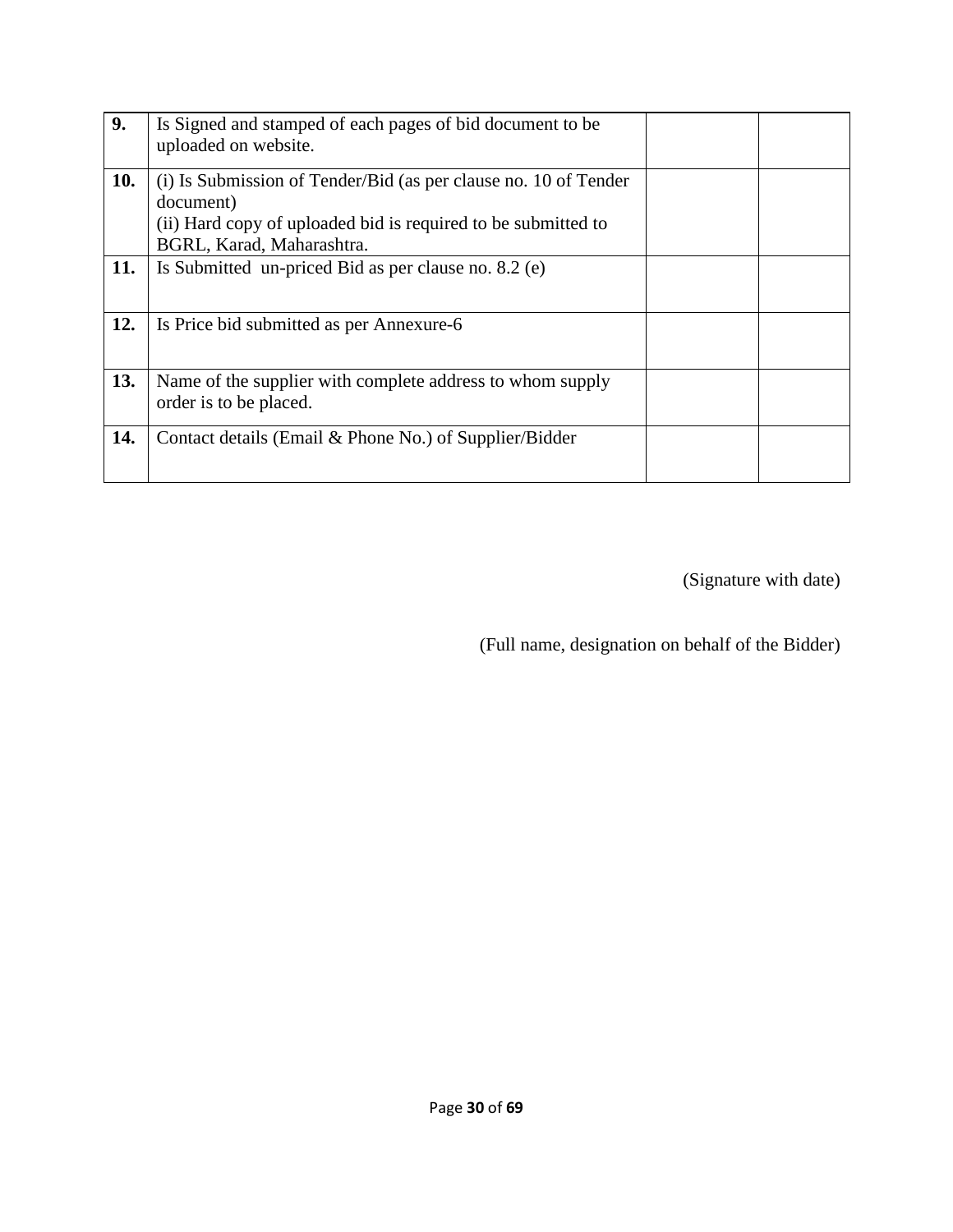#### **TENDER ACCEPTANCE FORM**

(For all the terms & conditions of tender document are acceptable to Tenderer)

To

The Director, National Centre for Seismology, Mausam Bhawan Complex, Lodi Road, New Delhi-110003

Ref: TE document No. NCS/ dated  $\frac{1}{2}$ 

I/We, the undersigned have examined the above mentioned TE document, including amendment/corrigendum No. \_\_\_\_\_\_\_\_\_, dated \_\_\_\_\_\_\_ (if any), the receipt of which is hereby confirmed. We now offer "Supply, Installation & Commissioning of Field Emission Scanning Electron Microscope (FE-SEM) for BGRL, Karad, Maharashtra" in conformity with your above referred document.

If our tender is accepted, we undertake to supply the goods and perform the services of (Installation & commissioning etc.)**,** as mentioned in tender document with the requirements, terms and conditions specified in the Section 1 and Section II of tender document.

I/We further confirm that, if supply / purchase order is placed to firm, we shall provide performance security of required amount in an acceptable form for due performance of the contract.

I/We agree to keep our tender valid for acceptance as required in tender document or for subsequently extended period, if any, agreed to by us. I/We also accordingly confirm to abide by this tender up to the aforesaid period and this tender may be accepted any time before the expiry of the aforesaid period. I/We further confirm that, until a formal contract is executed, this tender read with your written acceptance thereof within the aforesaid period shall constitute a binding contract between us.

I/We further understand that you are not bound to accept the lowest or any tender you may receive against your above-referred tender enquiry.

**We confirm that we do not stand deregistered/banned/blacklisted by any Govt. Authorities**. I/We confirm that we fully agree to the terms and conditions specified in above mentioned TE document, including amendment/ corrigendum etc. if any.

> (Signature with date and seal of the company) (Name and designation)

Duly authorised to sign tender for and on behalf of Bidder / Tenderer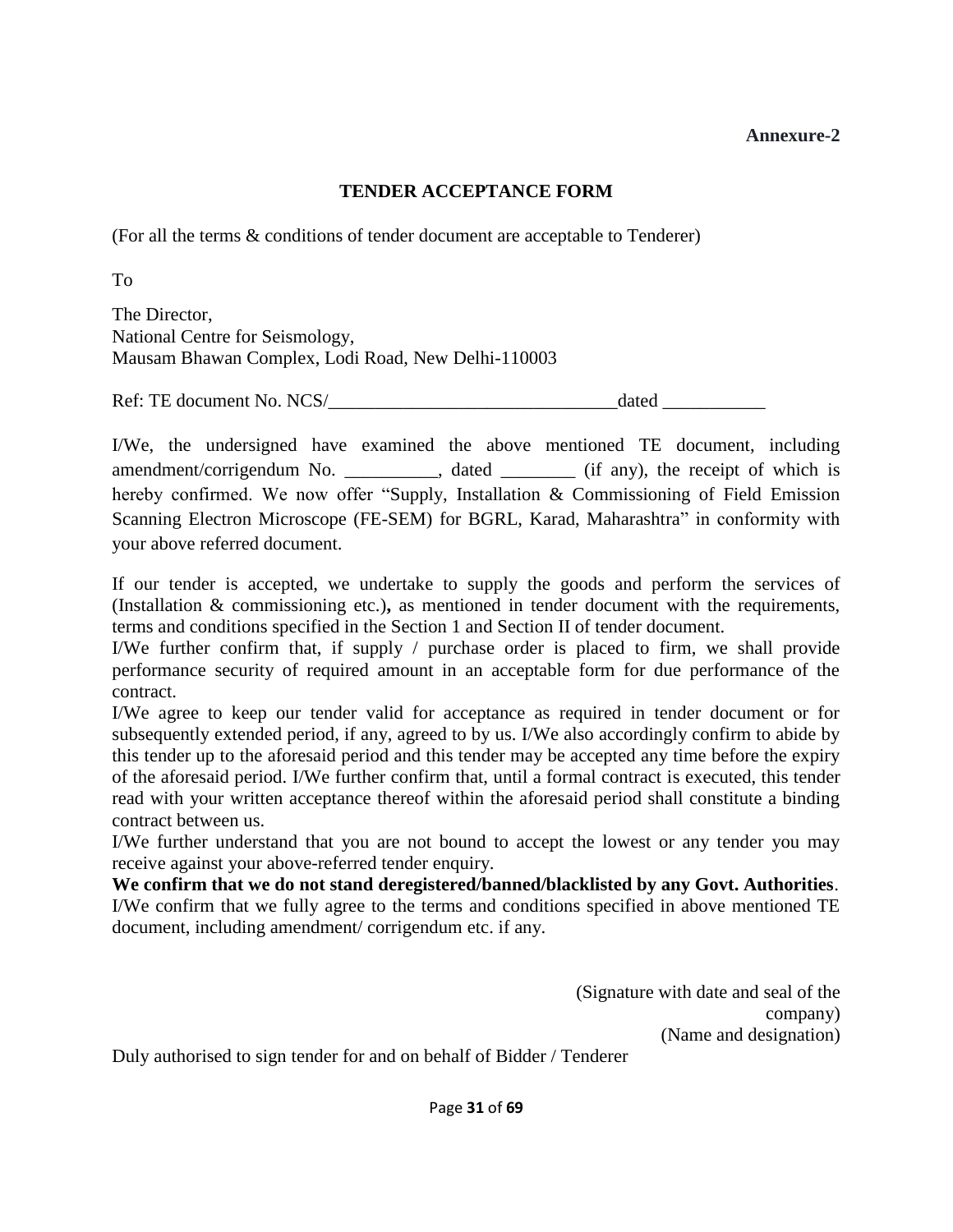**Note\* : Firm/company shall use their own printed letter head for issuing this certificate Acceptance shall be unconditional.** 

**Annexure – 2A**

#### **Format of bid security declaration from bidders in lieu of EMD (on bidder's letter head)**

To, The Director, National Centre for Seismology IMD Campus, Mausam Bhawan, Lodi Road, New Delhi-110003

**Subject:** Bid security declaration on the tender for Supply, Installation & Commissioning of Field Emission Scanning Electron Microscope (FE-SEM) and detectors/accessories for BGRL, Karad, Maharashtra, Tender No: ................, dated ...................

I/ We, the authorized signatory of M/s ......................., participating in the subject tender No................ for the Supply, Installation & Commissioning of Field Emission Scanning Electron Microscope (FE-SEM) and detectors/accessories for BGRL, Karad, Maharashtra do hereby declare:

- (i) That I/ we have availed the benefit of wavier of EMD while submitting our offer against the subject Tender and no EMD being deposited for the said tender.
- (ii) That in the event we withdraw / modify our bid during the period of validity Or I /we fail to execute formal contract agreement within the given time line Or I /we failed to submit a performance security within the given time line Or I/we commit any breach of tender conditions/contract which attract penal action of forfeiture of EMD and I/we will be suspended from being eligible for bidding /award of all future contracts of NCS/Ministry of Earth Sciences (MoES) for a period of 2 years from the date of committing such breach.

**Signature and seal of Authorised Signatory of bidder**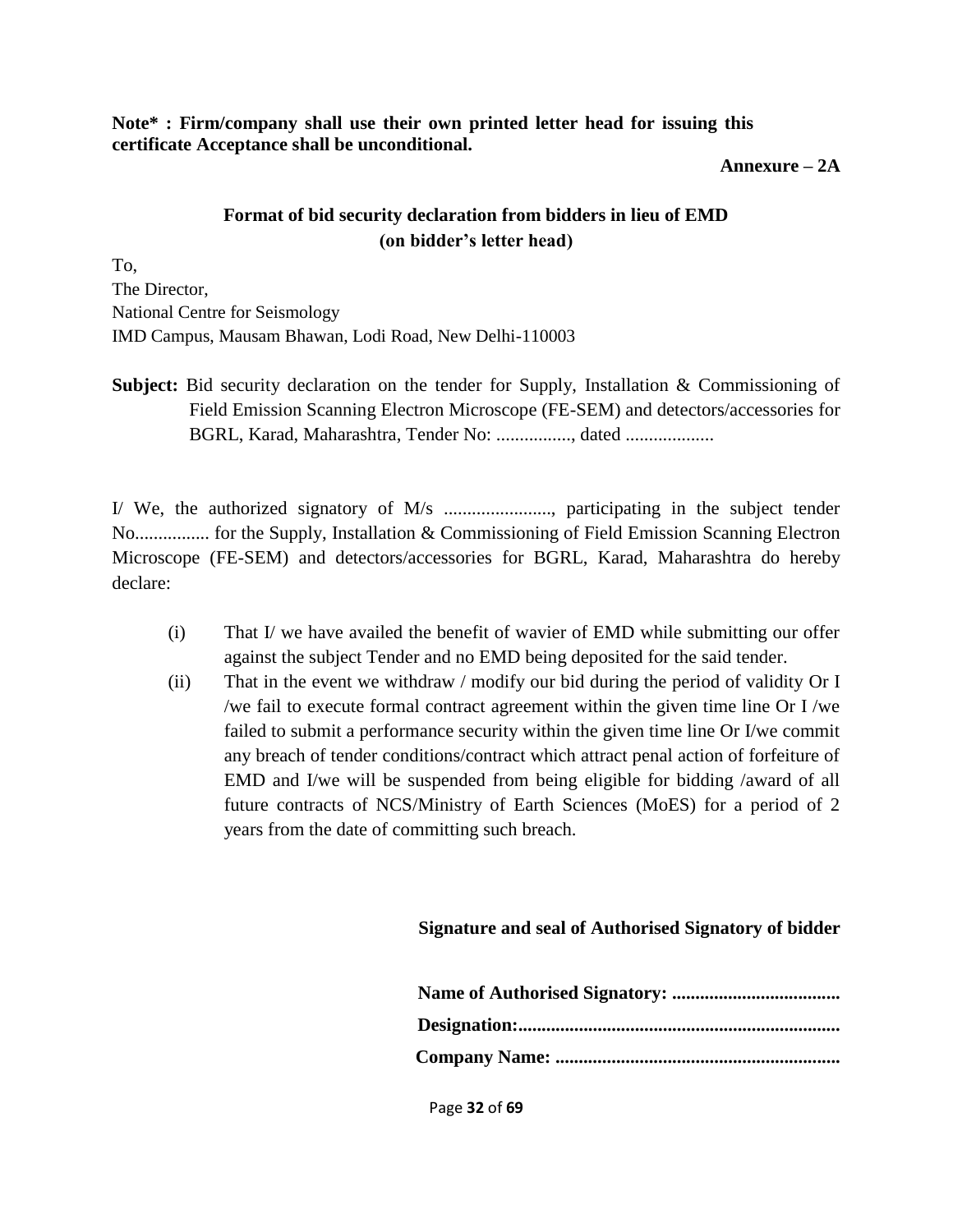#### **MANUFACTURER'S AUTHORISATION FORM**

(Bidders, quoting products other than his own manufactured products, shall submit this certificate in following format on the Letter Head of the firm)

To,

The Director, National Centre for Seismology IMD Campus, Mausam Bhawan, Lodi Road, New Delhi-110003

Sub: Manufacturer Authorization for Tender No \_\_\_\_\_\_\_\_\_\_\_\_\_\_\_\_\_\_\_\_\_\_\_\_\_\_\_\_\_\_\_\_\_.

Sir,

We, **<OEM/ Manufacturer name>**having our registered office at**<OEM/ Manufacturer address>,** are an established and reputed manufacturer of …………………….

We confirm that **<Bidder Name>** having its registered office at **<Bidder Address>** is our authorized partner for ………………………….. We authorize them to quote for ……………………………. in the above-mentioned tender.

We hereby confirm that we shall provide all service and maintenance support to our authorized partner during the entire contract period. We also ensure to provide required spares and service support to the above authorized partner while offering onsite maintenance services.

Yours faithfully,

[Signature with date, name and designation] for and on behalf of Messrs\_\_\_\_\_\_\_\_\_\_\_\_\_\_\_\_\_\_\_\_\_\_\_\_\_\_\_ [Name & address of the manufacturers along with Seal of the firm]

Note: This letter of authorisation should be on the letter head of the manufacturing firm and should be signed by a person competent and having legal binding to the manufacturer (original letter to be attached or to be shown at the time of opening of bids).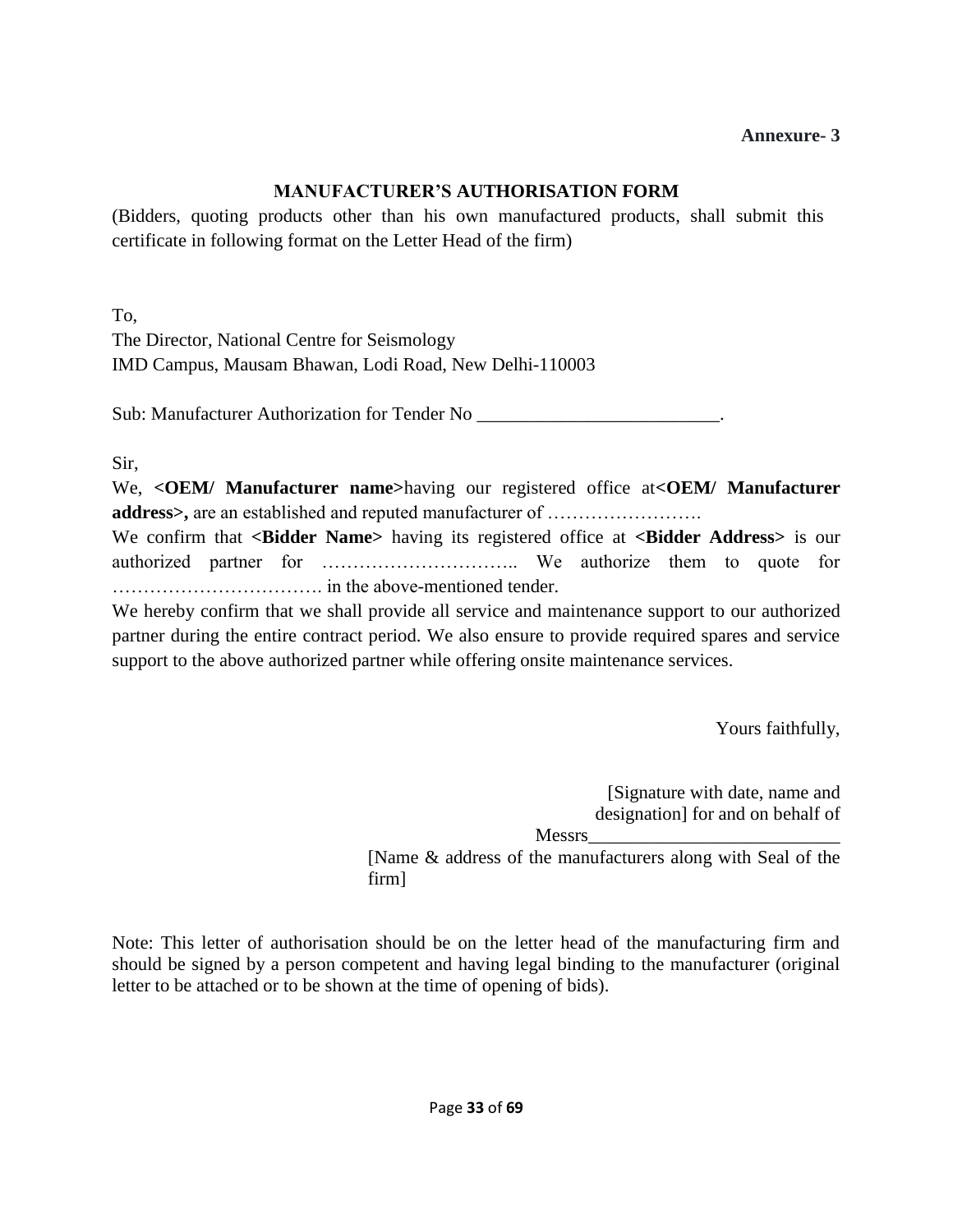#### **MODEL BANK GUARANTEE FORMAT FOR FURNISHING EMD**

#### **(format only)** *(if applicable)*

| Supply, Installation & Commissioning of Field Emission Scanning Electron Microscope (FE-         |  |  |  |  |  |                |  |  |
|--------------------------------------------------------------------------------------------------|--|--|--|--|--|----------------|--|--|
|                                                                                                  |  |  |  |  |  |                |  |  |
|                                                                                                  |  |  |  |  |  |                |  |  |
|                                                                                                  |  |  |  |  |  |                |  |  |
|                                                                                                  |  |  |  |  |  |                |  |  |
|                                                                                                  |  |  |  |  |  | are bound unto |  |  |
|                                                                                                  |  |  |  |  |  |                |  |  |
|                                                                                                  |  |  |  |  |  |                |  |  |
| said Purchaser, the Bank binds itself, its successors and assigns by these presents. Sealed with |  |  |  |  |  |                |  |  |
| the Common Seal of the said Bank thisday of 20                                                   |  |  |  |  |  |                |  |  |

#### THE CONDITIONS OF THIS OBLIGATION ARE:

- (1) If the tenderer withdraws or amends, impairs or derogates from the tender in any respect within the period of validity of this tender.
- (2) If the tenderer having been notified of the acceptance of his tender by the Purchaser during the period of its validity:
	- a) If the tenderer fails to furnish the Performance Security for the due performance of the contract.
	- b) Fails or refuses to accept/execute the contract.

WE undertake to pay the "Director, National Centre for Seismology", up to the above amount upon receipt of its first written demand, without the Purchaser having to substantiate its demand, provided that in its demand the Purchaser will note that the amount claimed by it is due to it owing to the occurrence of one or both the two conditions, specifying the occurred condition or conditions.

This guarantee will remain in force upto and including 60 days after the period of tender validity and any demand in respect thereof should reach the Bank not later than the above date. Bank Guarantee issued with the tender enquiry reference No.NCS/…………. Dated……....

| (Signature of the authorized officer of the Bank) |  |
|---------------------------------------------------|--|
| & address of the Bank and address of the Branch   |  |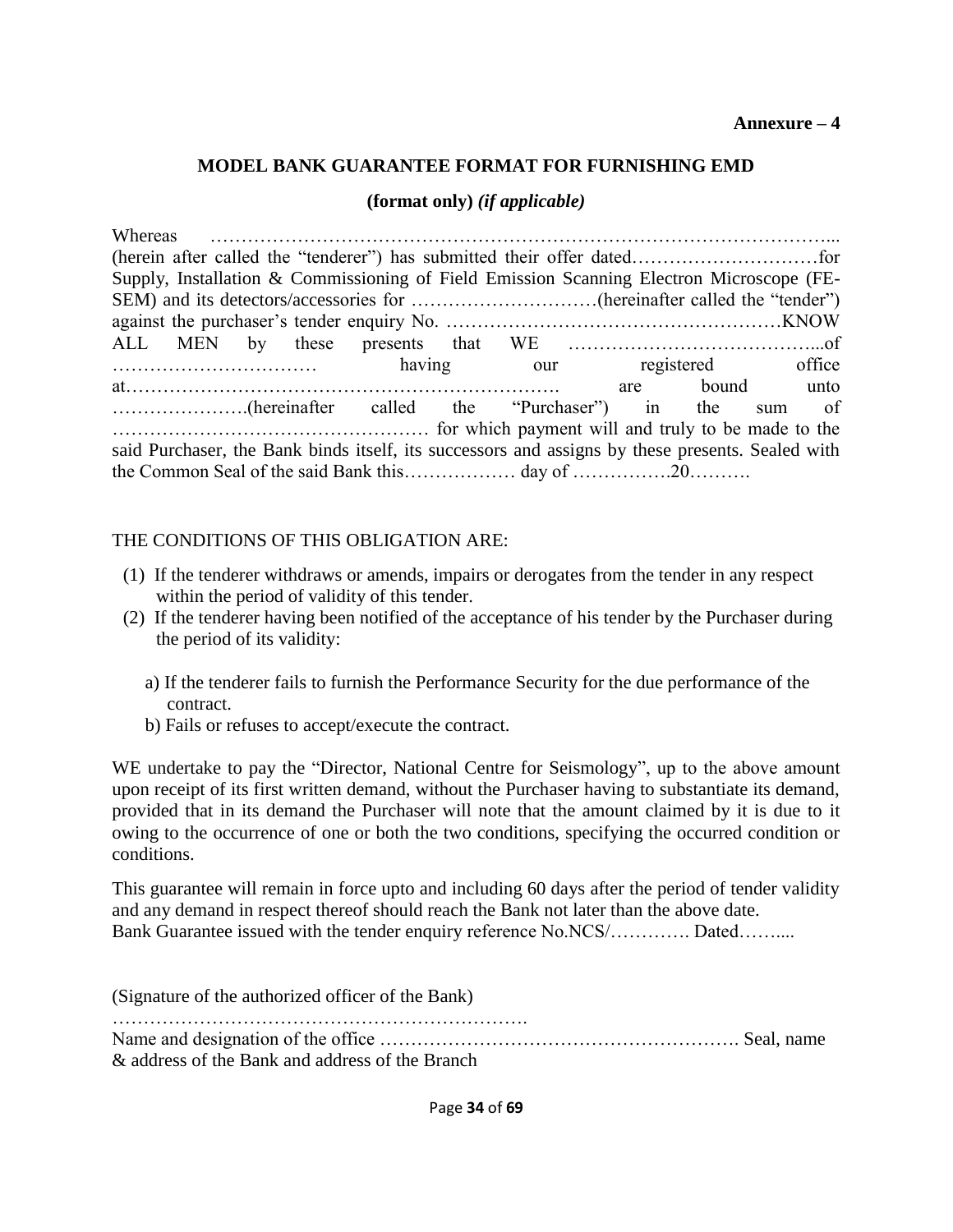#### **Annexure – 5**

#### **APPLICTION-CUM-BILL FOR REFUND OF EMD**

#### **FORMGAR 43D** *(if applicable)*

Director, (Kind Attn. to: DDO) National Centre for Seismology IMD Campus, Mausam Bhawan, Lodi Road, New Delhi-110003

MONTH.........................................................BILL NO. ....................................................

| Original Challan or Receipt | Bank/Office in which | Name of   | <b>Amount Originally</b> |
|-----------------------------|----------------------|-----------|--------------------------|
| No. & date                  | deposited            | depositor | deposited                |
|                             | ∸                    |           |                          |

|  | on Account of release of deposited described above. |  |  |  |  |
|--|-----------------------------------------------------|--|--|--|--|

Claimant's Signature. .......................................

(with revenue stamp affixed)

For use in Departmental Office

| for arranging disbursal to claimant. |  |
|--------------------------------------|--|

**\_\_\_\_\_\_\_\_\_\_\_\_\_\_\_\_\_\_\_\_\_\_\_\_\_\_\_\_\_\_\_\_\_\_\_\_\_\_\_\_\_\_\_\_\_\_\_\_\_\_\_\_\_\_\_\_\_\_\_\_\_\_\_\_\_\_\_\_\_\_\_\_\_\_\_\_\_\_**

| administered by me. |  |  |  |  |  |  |  |
|---------------------|--|--|--|--|--|--|--|

DDO(NCS) For Director National Centre for Seismology In case of endorsement of above

For use in Pay & Account office in case of endorsement of 1 above Passed for payment of Rs. ......................................................................Payment by Cheque No.

**\_\_\_\_\_\_\_\_\_\_\_\_\_\_\_\_\_\_\_\_\_\_\_\_\_\_\_\_\_\_\_\_\_\_\_\_\_\_\_\_\_\_\_\_\_\_\_\_\_\_\_\_\_\_\_\_\_\_\_\_\_\_\_\_\_\_\_\_\_\_\_\_\_\_\_\_**

.........................................…

Pay & Account Office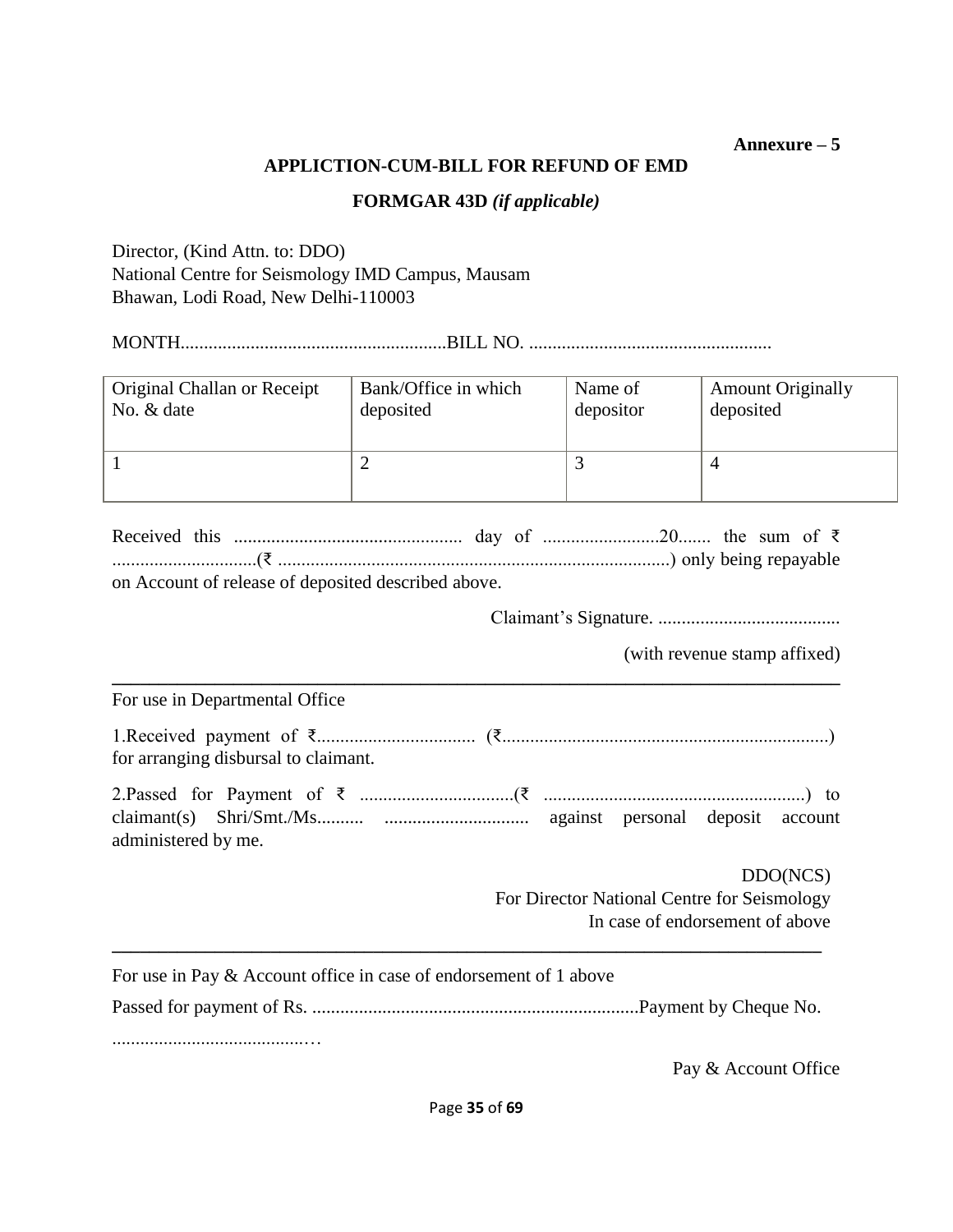| <b>SN</b> | <b>Item Name</b>                                                                            | Unit | Quantity | Rate | Amount |
|-----------|---------------------------------------------------------------------------------------------|------|----------|------|--------|
|           | (With full specification)                                                                   |      |          |      |        |
| 1.        | Supply, installation and<br>commissioning of FE-<br>SEM as per "Technical<br>Specification" |      |          |      |        |
|           | <b>Total Tender Price</b>                                                                   |      |          |      |        |
|           | <b>Total in words</b>                                                                       |      |          |      |        |

#### **Financial Bid for qouted item**

**Place:................... Signature of bidder.............**

**Date:................. Seal of bidder ....................**

#### **Note:**

- 1The names of each stores/items must be mentioned including services if any. The deliverables list attached with financial bid must be exactly same as per technical bids without mentioning prices.
- 2Charges ,if any, for inland (within the India) Transportation /freight/insurance of stores shall be mentioned separately. In case not mentioned, it is treated as free of cost.
- 3 If there is a discrepancy between the unit price and the total price, then THE UNIT PRICE shall prevail.
- 4All applicable taxes must be mentioned against each item. Rate of each applicable tax must be mentioned in price bid.
- 5Price schedule for optional items should be attached separately and not to be mentioned in main price bid.

| <b>Place</b>  | Date |  | Signature of Bidder |  | Seal of the |  |
|---------------|------|--|---------------------|--|-------------|--|
| <b>Bidder</b> |      |  |                     |  |             |  |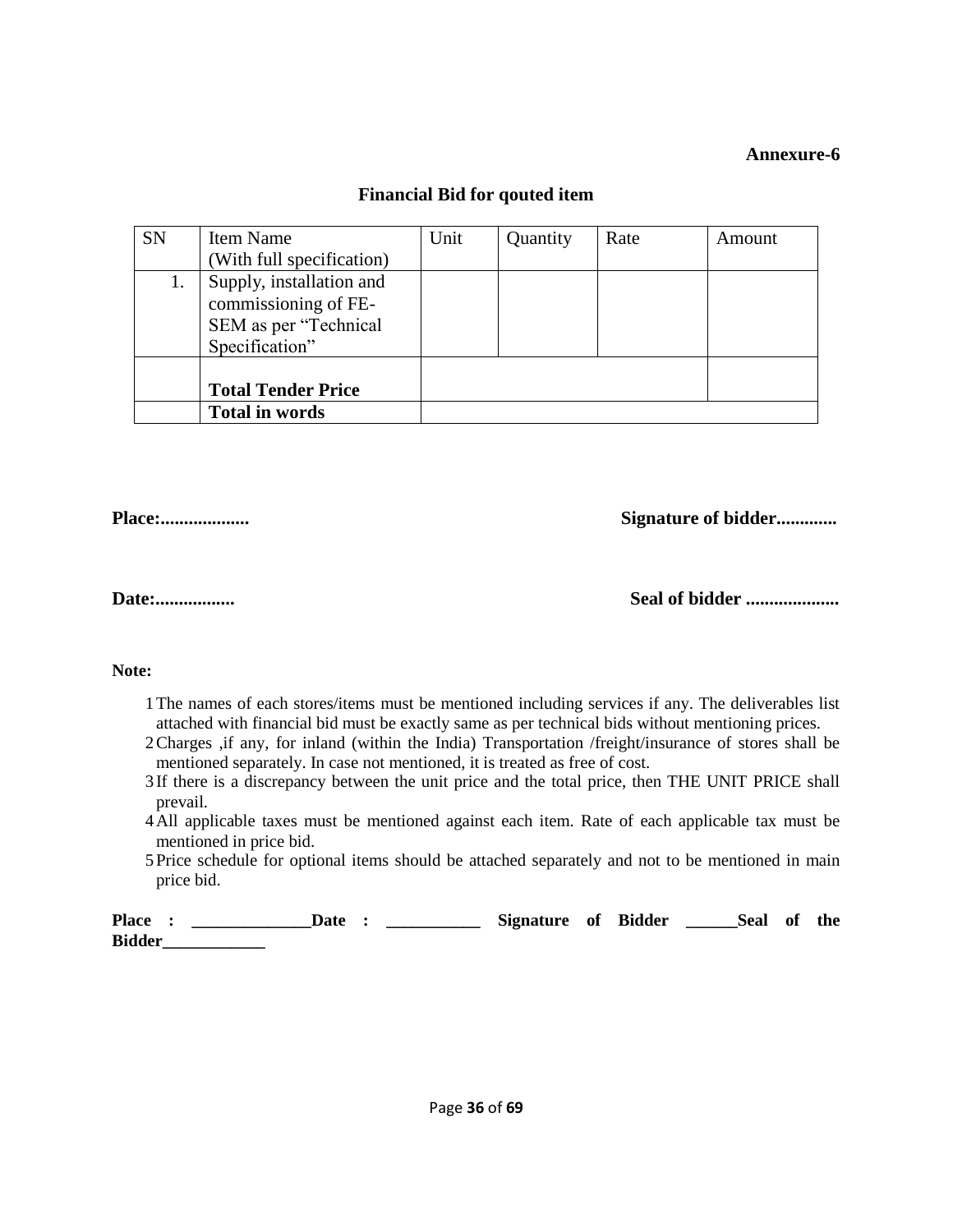#### **Proforma for performance statement**

#### **(For a period of last ten years)**

| Order      | Order   | Description  | Value of | Date of       | Remarks      | Has the        |
|------------|---------|--------------|----------|---------------|--------------|----------------|
| placed by  | No. and | and quantity | order    | completion of | including    | system         |
| (Full      | date    | of ordered   |          | delivery as   | reason for   | /equipment     |
| address of |         | equipment    |          | per contract  | late         | been           |
| the        |         |              |          | actual        | delivery, if | satisfactorily |
| purchaser) |         |              |          |               | any          | functioning?(  |
|            |         |              |          |               |              | attach a       |
|            |         |              |          |               |              | certificate    |
|            |         |              |          |               |              | from the       |
|            |         |              |          |               |              | purchaser /    |
|            |         |              |          |               |              | consignee)     |
|            |         |              |          |               |              |                |
|            |         |              |          |               |              |                |

Signature and seal of the bidder…………………………..

..……………………………………………

……………………………………………..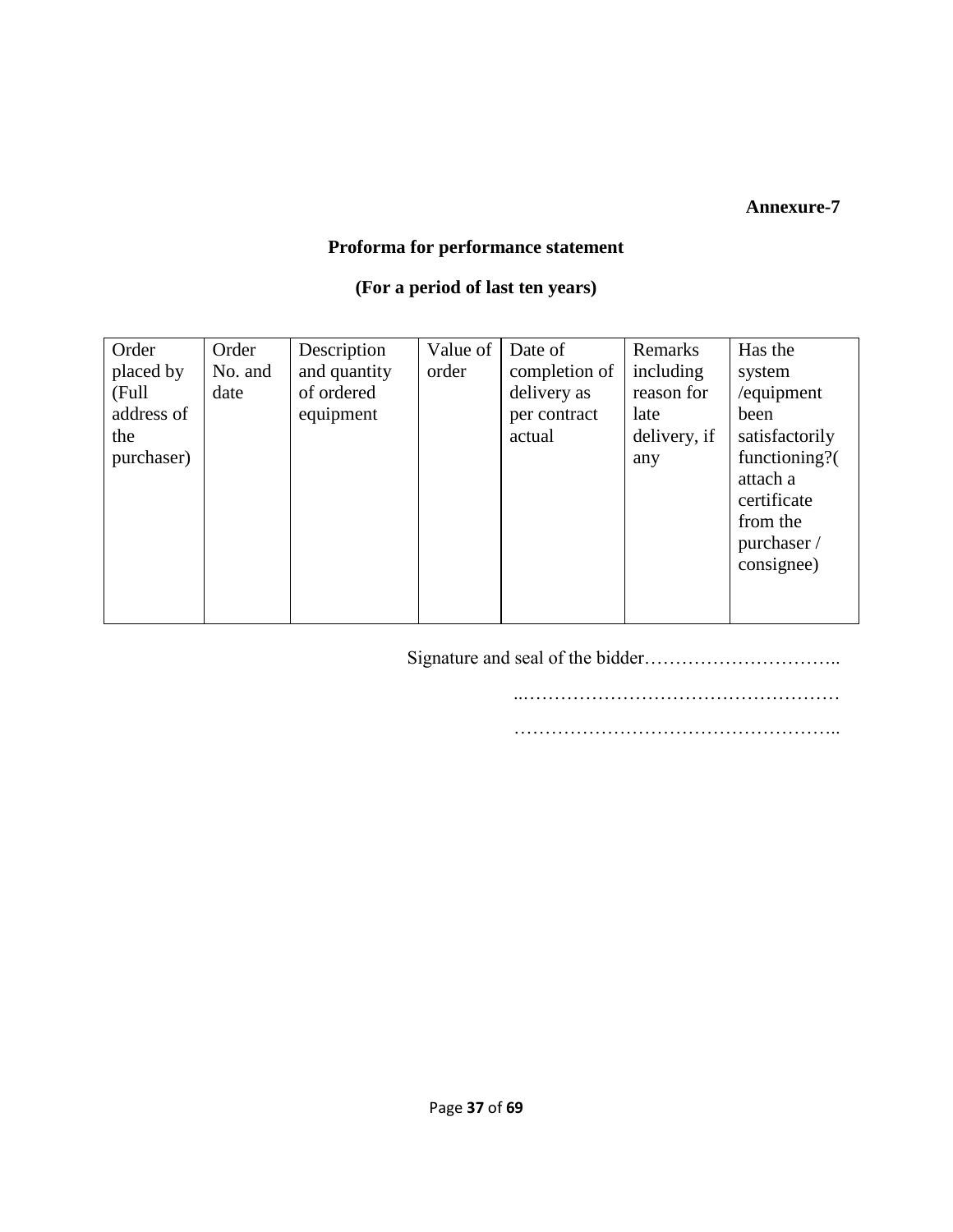#### **AUTHORISATION LETTER FOR ATTENDING TENDER OPENING**

| No.                                                                                                                 | Date:                                         |
|---------------------------------------------------------------------------------------------------------------------|-----------------------------------------------|
| To, The Director,<br>National Centre for Seismology<br><b>Ministry of Earth Sciences</b><br>New Delhi-110003, India |                                               |
|                                                                                                                     |                                               |
| Sir,                                                                                                                |                                               |
| on my/our behalf.                                                                                                   |                                               |
| Yours faithfully                                                                                                    |                                               |
|                                                                                                                     | Signature of Bidder                           |
|                                                                                                                     |                                               |
| before the <u>contained</u>                                                                                         | (MM) ______________ at the time of opening of |

bids.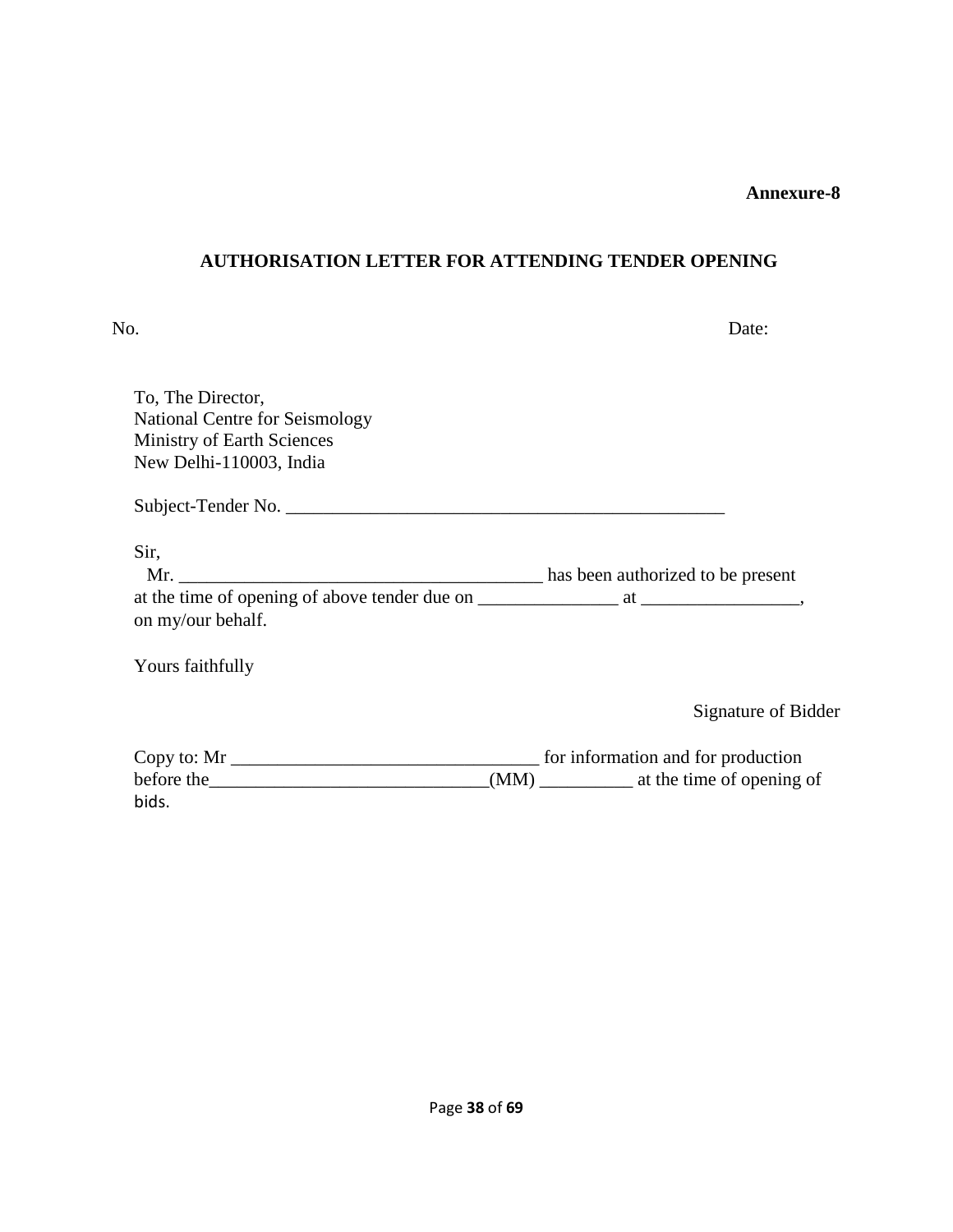#### **ANNUAL TURN OVER SATATMENT**

#### **(On Bidders Letter-head)**

The average Gross Annual Turnover of M/s \_\_\_\_\_\_\_\_\_\_\_\_\_\_\_\_\_\_\_\_\_\_\_\_\_\_\_\_\_\_\_\_\_\_\_\_\_\_\_\_ Address \_\_\_\_\_\_\_\_\_\_\_\_\_\_\_\_\_\_\_\_\_\_\_\_\_\_\_\_\_ for the past three financial years are given bellow and certified that the statement is true and correct. **Example 25.** no. Financial years Turnover in Crores (Rs)

1 2016-17 2 2017-18

3 2018-19

Total Indian Rupees \_\_\_\_\_\_\_\_\_\_\_\_\_\_\_\_\_\_\_\_\_\_\_\_\_\_\_\_\_\_\_\_\_\_\_\_\_\_\_\_\_\_\_\_\_\_(In Crores)

Average gross annual turnover Rs. \_\_\_\_\_\_\_\_\_\_\_\_\_\_\_\_\_\_\_\_\_\_\_\_\_\_\_\_\_\_ (Crores)

Note: Turn over for the year 2018-19 may also be considered, if the accounts are audited and certified by Chartered Accountant. Turn over issued over by the Central Excise Department shall also be considered.

Date: Signature of the Bidder Signature of Auditor/Seal

Name and address:

Tel. No.

Mob. No.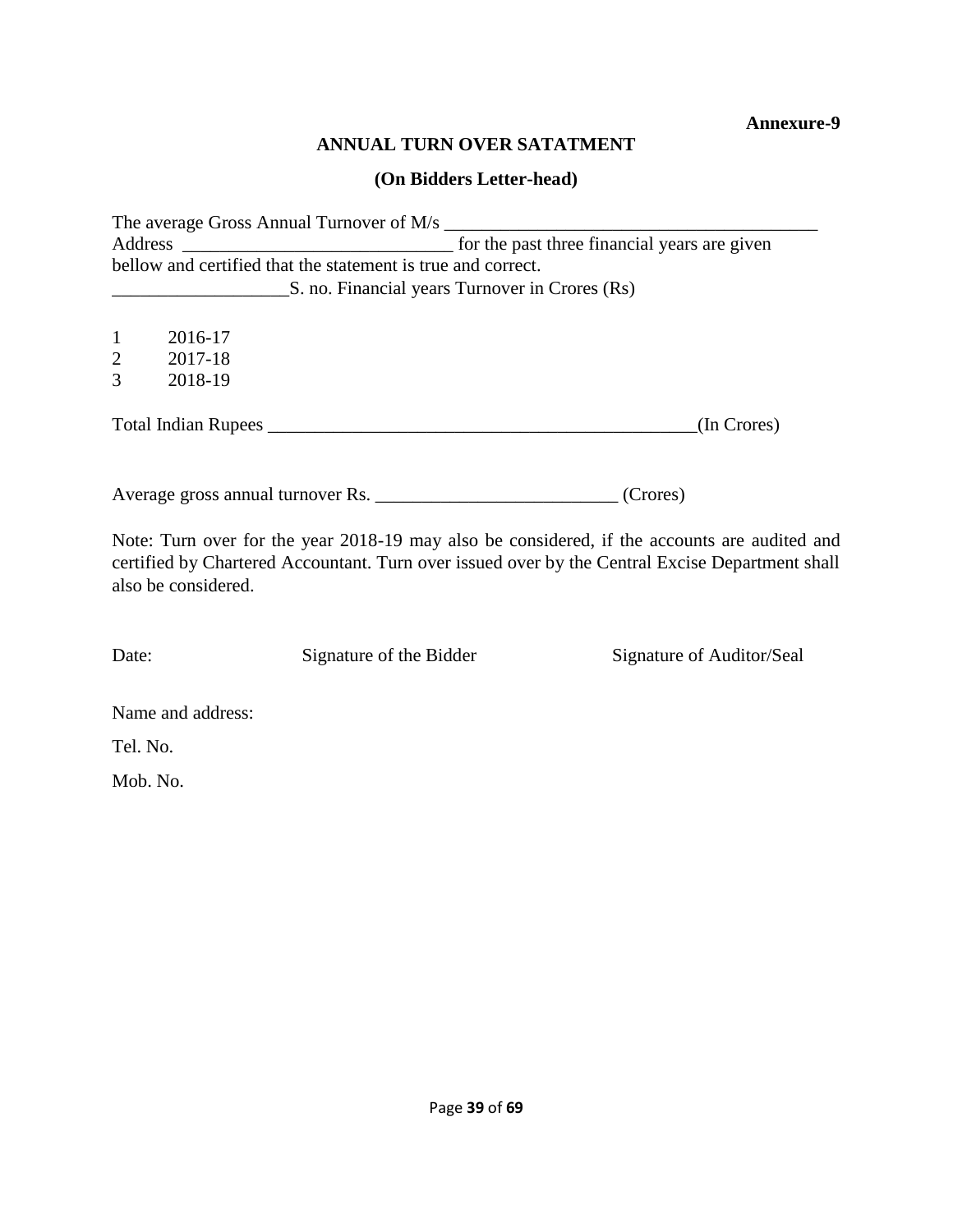#### **Format for List of Deliverable**

| $\overline{\text{SN}}$ | Item | Quantity |
|------------------------|------|----------|
| $\mathbf 1$            |      |          |
| $\overline{2}$         |      |          |
| $\overline{3}$         |      |          |
| $\overline{4}$         |      |          |
| $\overline{5}$         |      |          |
| $\sqrt{6}$             |      |          |
| $\boldsymbol{7}$       |      |          |
| $8\,$                  |      |          |
| $\overline{9}$         |      |          |
| $\overline{10}$        |      |          |
| $\overline{11}$        |      |          |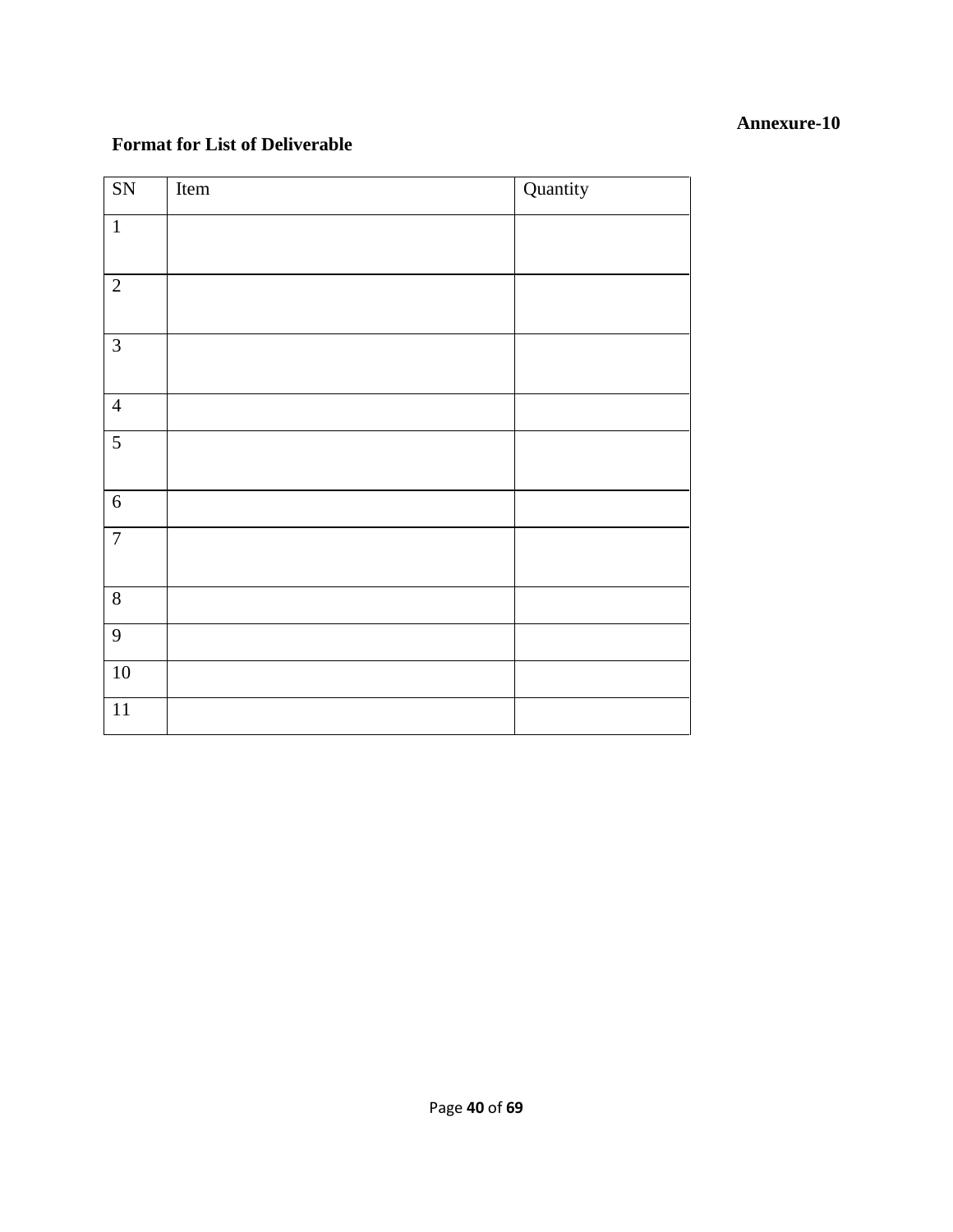#### **Format Technical Compliance Statement**

**Note: Bidder should write make and model of each hardware /firmware/software offered in appropriate place. Write Not Applicable (N/A) wherever not required.**

1 **Scope of the tender:** 

|         | <b>Requirements</b>                                                                                                                                                                                                                                                                                                                                                                                                                                   | Specificatio<br>ns Offered<br>by the<br><b>Bidder</b> | <b>Complied/Non-</b><br><b>Complied</b> | <b>Deviation if</b><br>any with<br>remarks |
|---------|-------------------------------------------------------------------------------------------------------------------------------------------------------------------------------------------------------------------------------------------------------------------------------------------------------------------------------------------------------------------------------------------------------------------------------------------------------|-------------------------------------------------------|-----------------------------------------|--------------------------------------------|
| L.      | Supply, installation and commissioning<br>of Field Emission Scanning Electron<br>Microscope with following detectors at<br>BGRL Campus, Hazarmachi, Karad.<br>a. Secondary Electron (SE)<br>Scattered<br>b. Back<br>Electron<br>(BSE)<br>c. Cathodoluminescence (CL)<br>d. Energy<br>dispersive<br>spectroscopy (EDS)<br>e. Electron<br>backscatter<br>diffraction (EBSD)<br>f. Accessories and spares for<br>proper functioning of the<br>laboratory |                                                       |                                         |                                            |
| $\Pi$ . | Training in operation and maintenance<br>of the whole system at BGRL Campus,<br>Hazarmachi.                                                                                                                                                                                                                                                                                                                                                           |                                                       |                                         |                                            |
| III.    | Three years standard warranty and 5<br>annual maintenance contract (AMC) for<br>the items mentioned above.                                                                                                                                                                                                                                                                                                                                            |                                                       |                                         |                                            |
| IV.     | The bidder shall take all necessary<br>actions related to the supply,<br>transportation of equipments to the sites,<br>installation, configuration and<br>integration of the complete hardware<br>and software modules to meet the<br>requirements as per RFP on turn-key                                                                                                                                                                             |                                                       |                                         |                                            |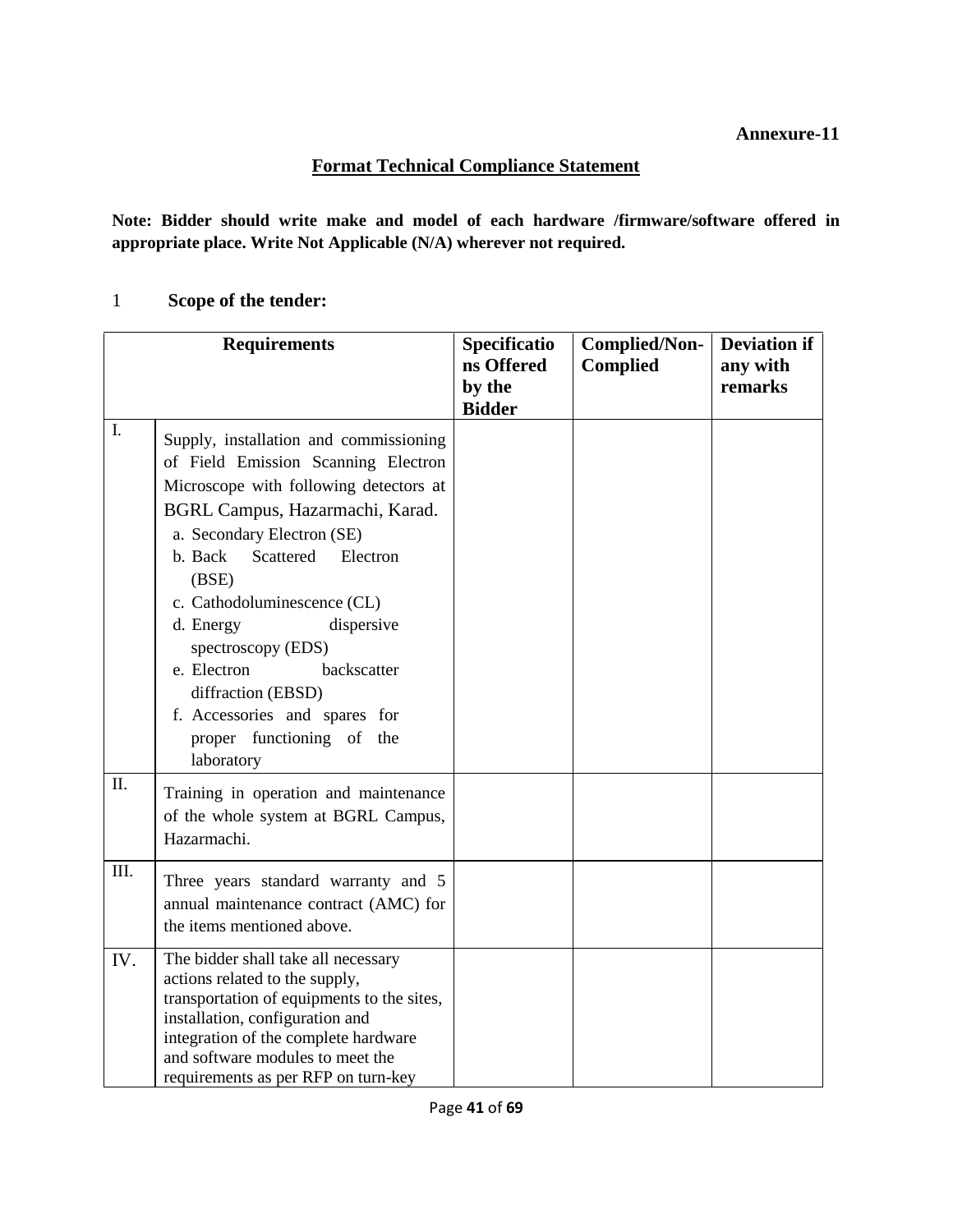| basis |  |  |
|-------|--|--|
|       |  |  |
|       |  |  |
|       |  |  |
|       |  |  |

#### **2. Technical Specification**

|              |                         | <b>Requirements</b>                                                                                                                                                                                                                                                                                                                                                                                                                                                              | <b>Specifications</b><br>Offered by the<br><b>Bidder</b> | Complie<br>d/Non-<br>Complie<br>d | <b>Deviation if</b><br>any with<br>remarks |
|--------------|-------------------------|----------------------------------------------------------------------------------------------------------------------------------------------------------------------------------------------------------------------------------------------------------------------------------------------------------------------------------------------------------------------------------------------------------------------------------------------------------------------------------|----------------------------------------------------------|-----------------------------------|--------------------------------------------|
| $\mathbf{1}$ | Resolution              | 1.3 nm $\pm$ 0.1 nm at 1 kV or better                                                                                                                                                                                                                                                                                                                                                                                                                                            |                                                          |                                   |                                            |
| 2.           | Magnification           | X 10 to X10,00,000 (display<br>$size - 128mm \times 96mm$                                                                                                                                                                                                                                                                                                                                                                                                                        |                                                          |                                   |                                            |
| 3.           | Acceleration<br>Voltage | 0.1 or less to 30 kV or higher.<br>All voltage settings should be<br>controlled with software.                                                                                                                                                                                                                                                                                                                                                                                   |                                                          |                                   |                                            |
| 4.           | Chamber                 | Large chamber with at least 7<br>accessory ports. Chamber design<br>should allow quick changing of<br>the specimens. Chamber should<br>be provided with CCD camera<br>or suitable device to view the<br>sample & stage inside the<br>chamber<br>without<br>interfering<br>with detectors. CCD camera<br>should be able to display both<br>colour image with visible light<br>and monochrome images with<br>IR light source. The chamber<br>must have fully focussed WDS<br>port. |                                                          |                                   |                                            |
| 5.           | Stage                   | motorised<br>5<br>eucentric<br>axes<br>stage. Movements equivalent to<br>or better than below<br>$X = 100$ mm or more<br>$Y = 100$ mm or more<br>$Z = 50$ mm or more<br>Tilt = $-3$ to $70^\circ$<br>$R = 360^\circ$<br>Stage movement should be able                                                                                                                                                                                                                            |                                                          |                                   |                                            |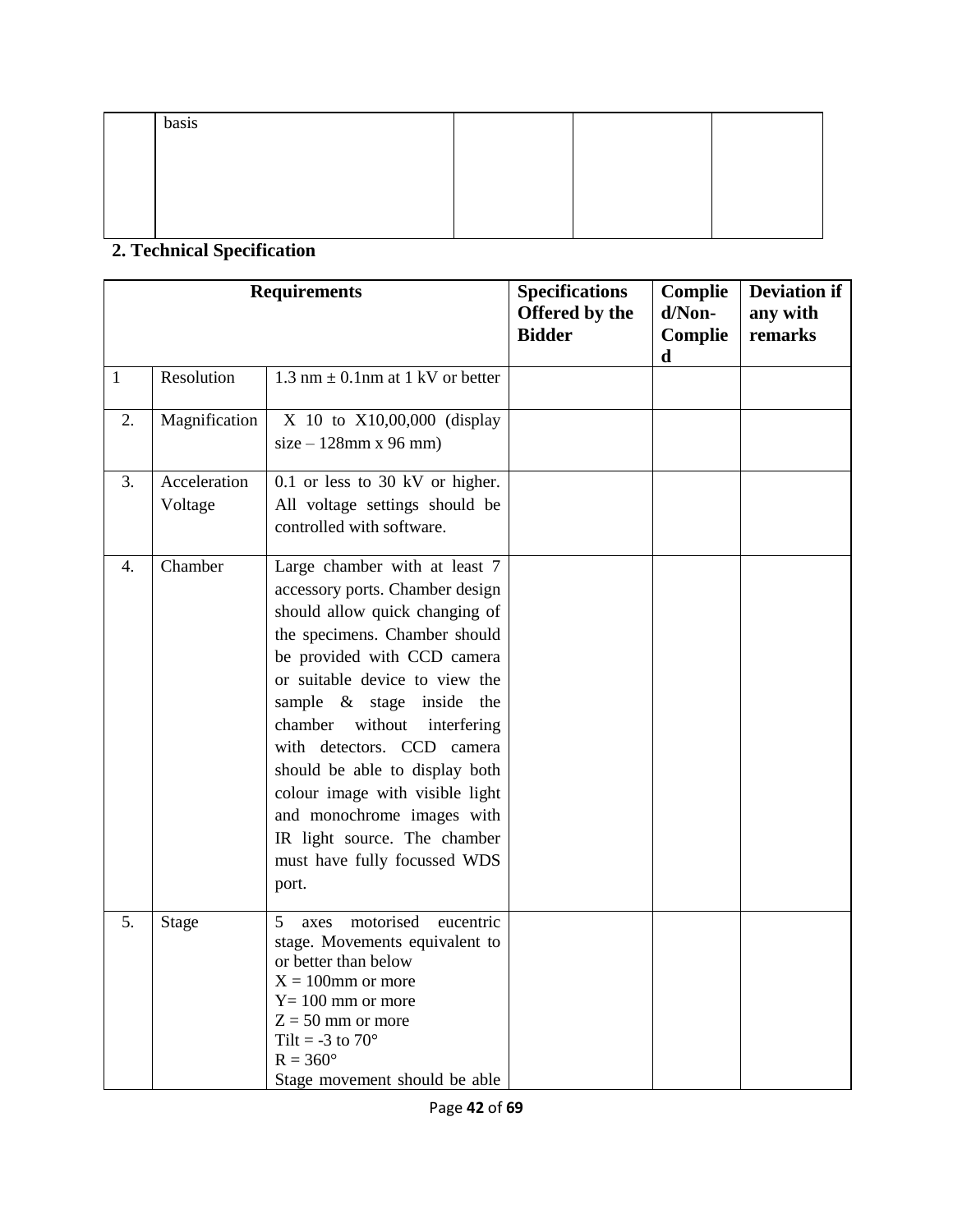|    |               | to control via. both software and<br>manually (with joystick).                                                                                                                                                                                                                                                                                                                                                                                                                                                                                                                                                                                                                                                                                                                                                                                                                                                                                                                    |  |  |
|----|---------------|-----------------------------------------------------------------------------------------------------------------------------------------------------------------------------------------------------------------------------------------------------------------------------------------------------------------------------------------------------------------------------------------------------------------------------------------------------------------------------------------------------------------------------------------------------------------------------------------------------------------------------------------------------------------------------------------------------------------------------------------------------------------------------------------------------------------------------------------------------------------------------------------------------------------------------------------------------------------------------------|--|--|
| 6. | Probe current | Up to 200 nA or more. Stability<br>better than 1 % covering 1hr,<br>6hr, 12hrs, 24hrs of continuous<br>operation. Probe current detector<br>must be included for probe<br>current measurement.                                                                                                                                                                                                                                                                                                                                                                                                                                                                                                                                                                                                                                                                                                                                                                                    |  |  |
| 7. | Detectors     | (SE)<br>a) Secondary<br>electron<br>detector<br>b) High<br>resolution<br>back<br>(BSE)<br>electron<br>scattered<br>detector<br>c) For low detection of SE and<br><b>BSE</b><br>through<br>the<br>lens<br>with<br>detector<br>user<br>controllable energy filter for<br>collection of topographic<br>(SE) contrast<br>or atomic<br>number (BSE) contrast.<br>d) Cathodoluminescence (CL)<br>detector<br>Cl detector should be based<br>mixed pixel photon<br>on<br>counter technology. Spectral<br>range of 320-900 nm. CL<br>detector should work in<br>combination<br>with<br>other<br>should<br>have<br>detectors,<br>external<br>control<br>panel<br>controlling<br>extension<br>for<br>signals.<br>e) Energy-dispersive<br>(EDS)<br>detector<br>f) Electron<br>backscatter<br>diffraction (EBSD)<br>g) A through-lens detector with<br>adjustable energy reflection<br>filter desirable for mixed<br>(SE+BSE) contrast. Also<br>stage voltage biasing for<br>good resolution. |  |  |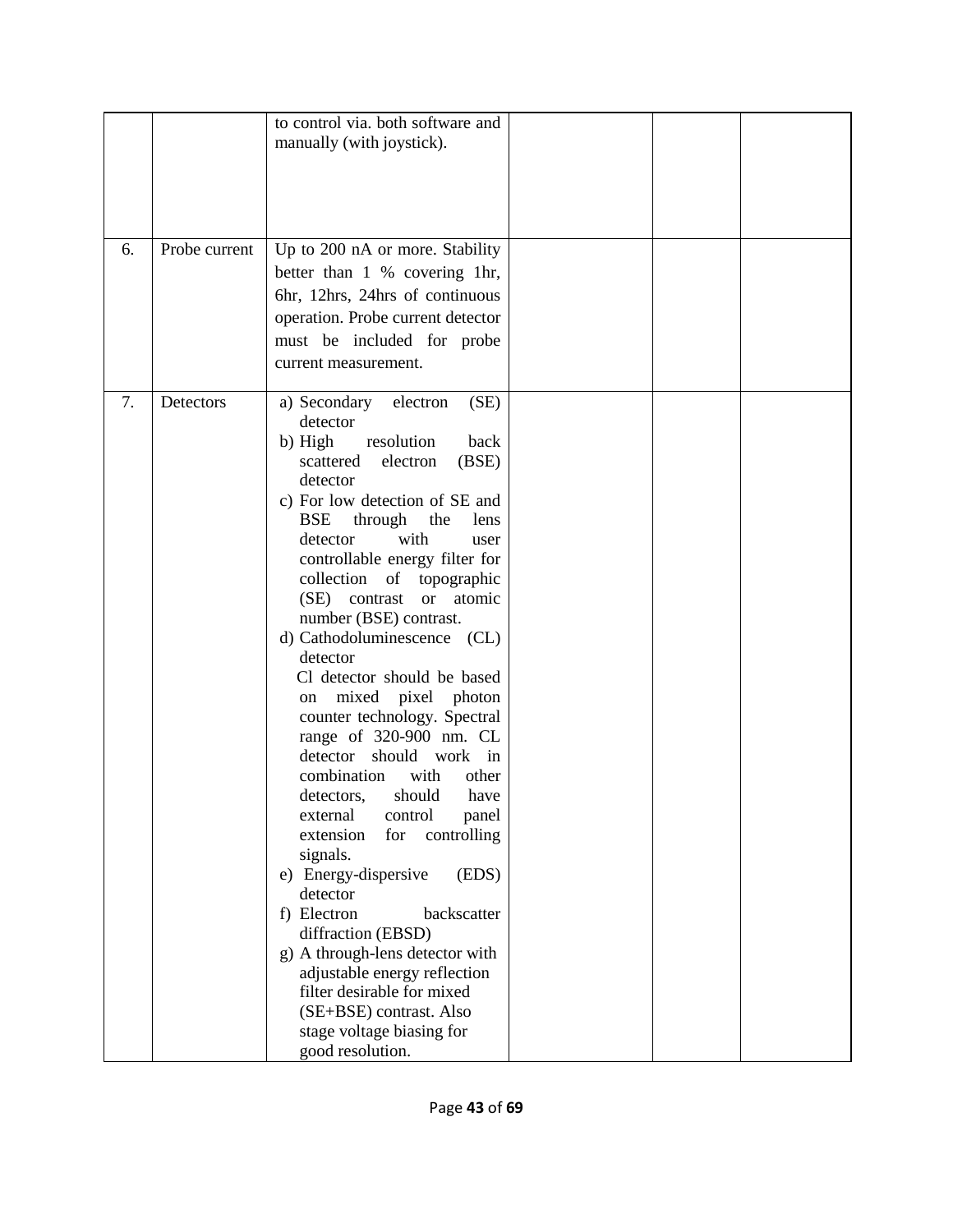| 8.  | Electron gun         | Schottky field emission electron<br>The emitter should be<br>gun.<br>covered under warranty. The<br>warranty period would include<br>extended<br>warranty<br>any<br>purchased.                                                                                                                                                                                                                                                                                                                                                                                                                                                            |  |  |
|-----|----------------------|-------------------------------------------------------------------------------------------------------------------------------------------------------------------------------------------------------------------------------------------------------------------------------------------------------------------------------------------------------------------------------------------------------------------------------------------------------------------------------------------------------------------------------------------------------------------------------------------------------------------------------------------|--|--|
| 9.  | User interface       | Keyboard, mouse, control panel<br>multifunction<br>with<br>for<br>the<br>control and adjustment of SEM<br>parameters.                                                                                                                                                                                                                                                                                                                                                                                                                                                                                                                     |  |  |
| 10. | Electron<br>Optics   | The Condenser lens system<br>should consist of dual condenser<br>lens to allow changes in beam<br>current continuously.<br>Objective lens<br>should<br>The<br>consist of both Electrostatic and<br>Electromagnetic Lenses<br>with<br>acceleration<br>beam<br>and<br>deceleration within the lens to<br>reduce aberration and improve<br>probe diameter.<br>There must not be any Objective<br>Lens electromagnetic leakage<br>flux below the lens allowing<br>imaging<br>magnetic<br>of<br><b>or</b><br>paramagnetic samples at short<br>Working Distance<br>and<br>preventing pattern distortion<br>while carrying<br>out<br><b>EBSD</b> |  |  |
|     |                      | analysis. There should be a<br>dedicated lense setting for ultra-<br>long depth of focus for the wide<br>area EBSD analysis using beam<br>scan.<br>The system should have beam<br>deceleration or stage biasing<br>technology for High resolution<br>analysis.                                                                                                                                                                                                                                                                                                                                                                            |  |  |
| 11. | Display/comp<br>uter | 24" high end TFT flat screen or<br>better<br>monitors<br>for<br>SEM,<br>capable to store<br>images<br>in<br>various formats like jpeg, tif,<br>bmp, etc. Image store resolution                                                                                                                                                                                                                                                                                                                                                                                                                                                           |  |  |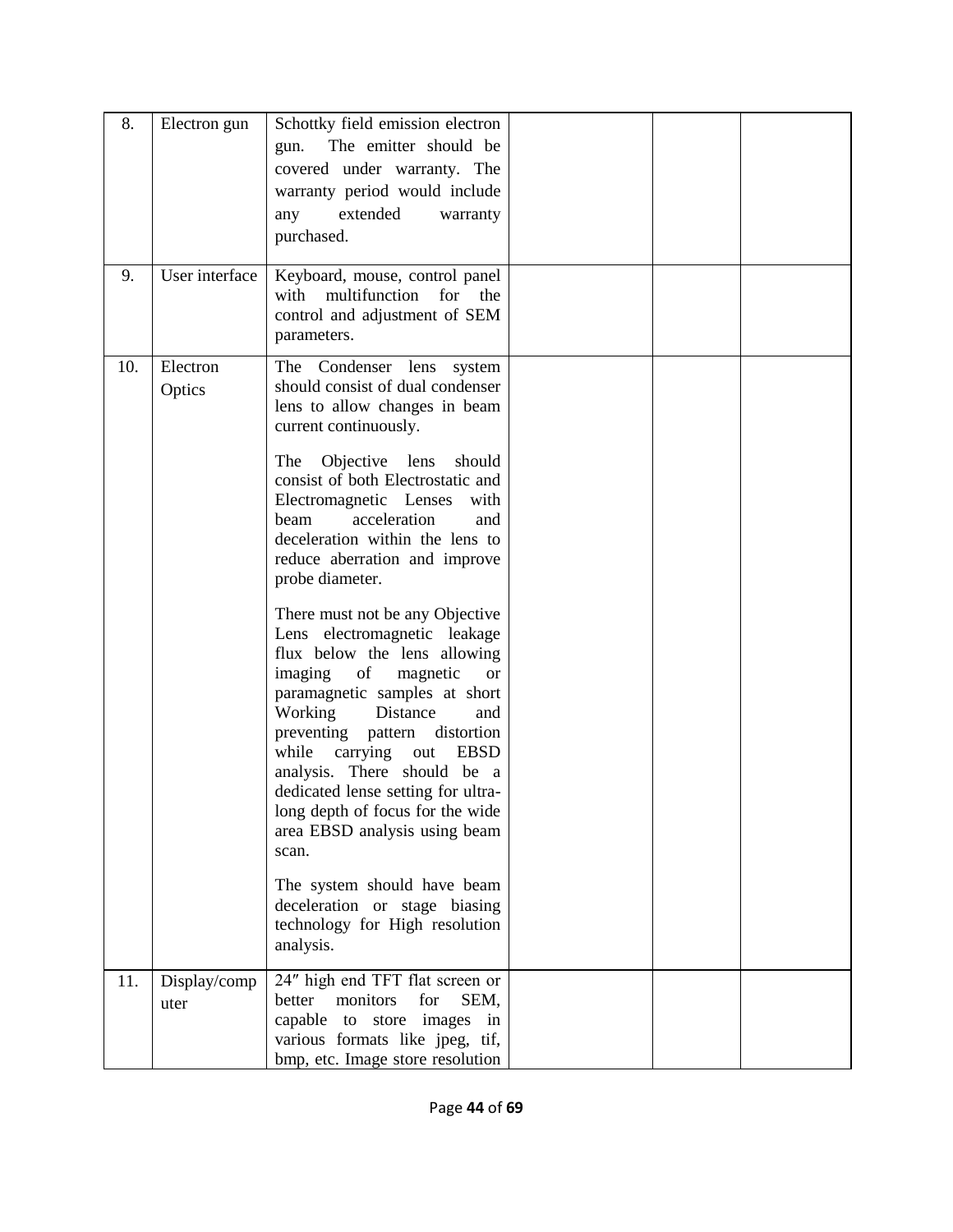|     |                          | of 5120 x 3840 or better.<br>Should<br>be<br>high<br>end<br>computer/workstation with not<br>less than 16 GB RAM, 2 GB<br>graphics card and 2TB hard<br>drive and Intel i7 processor to<br>handle large image, volumes of<br>with<br>data<br>along<br>image<br>processing software. Provision<br>for USB and CD/DVD record.                       |  |  |
|-----|--------------------------|---------------------------------------------------------------------------------------------------------------------------------------------------------------------------------------------------------------------------------------------------------------------------------------------------------------------------------------------------|--|--|
|     |                          | Provide colour Laser Printer<br>with photocopy/scanning facility<br>with minimum speed of 20<br>pages per minute and 600 DPI.                                                                                                                                                                                                                     |  |  |
| 12. | Vacuum<br>system         | Fully<br>controlled<br>automated<br>Suitable<br>vacuum<br>system.<br>vacuum system having ion<br>pump, turbo pump and rotary<br>pump (should be of reputed<br>brands). Pump down<br>time<br>should be less than 5<br>min.<br>FESEM should be equipped a<br>suitable vacuum system to avoid<br>contamination.                                      |  |  |
| 13. | Essential<br>Accessories | a) CCD colour camera (to view<br>inside chamber), also see<br>point 4<br>b) Chiller<br>required<br>for<br>operation of the FE-SEM<br>Compressor<br>c) Interface between FESEM,<br>EDS, WDS and EBSD<br>d) Sputter<br>unit<br>(gold)<br>and<br>carbon unit separately<br>e) 5 number of single stubs and<br>5 number of multiple sample<br>holders |  |  |
| 14. | Calibration<br>standards | Standard<br>samples<br>check<br>to<br>calibration<br>system<br><i>i.e.</i> ,<br>magnification<br>should<br>be<br>supplied along with the system.<br>magnification<br>standard<br>1.<br>(Mesh Sample),<br>single-element EDS/WDS<br>2.<br>multi-element<br>and<br>standards<br>covering<br>56                                                      |  |  |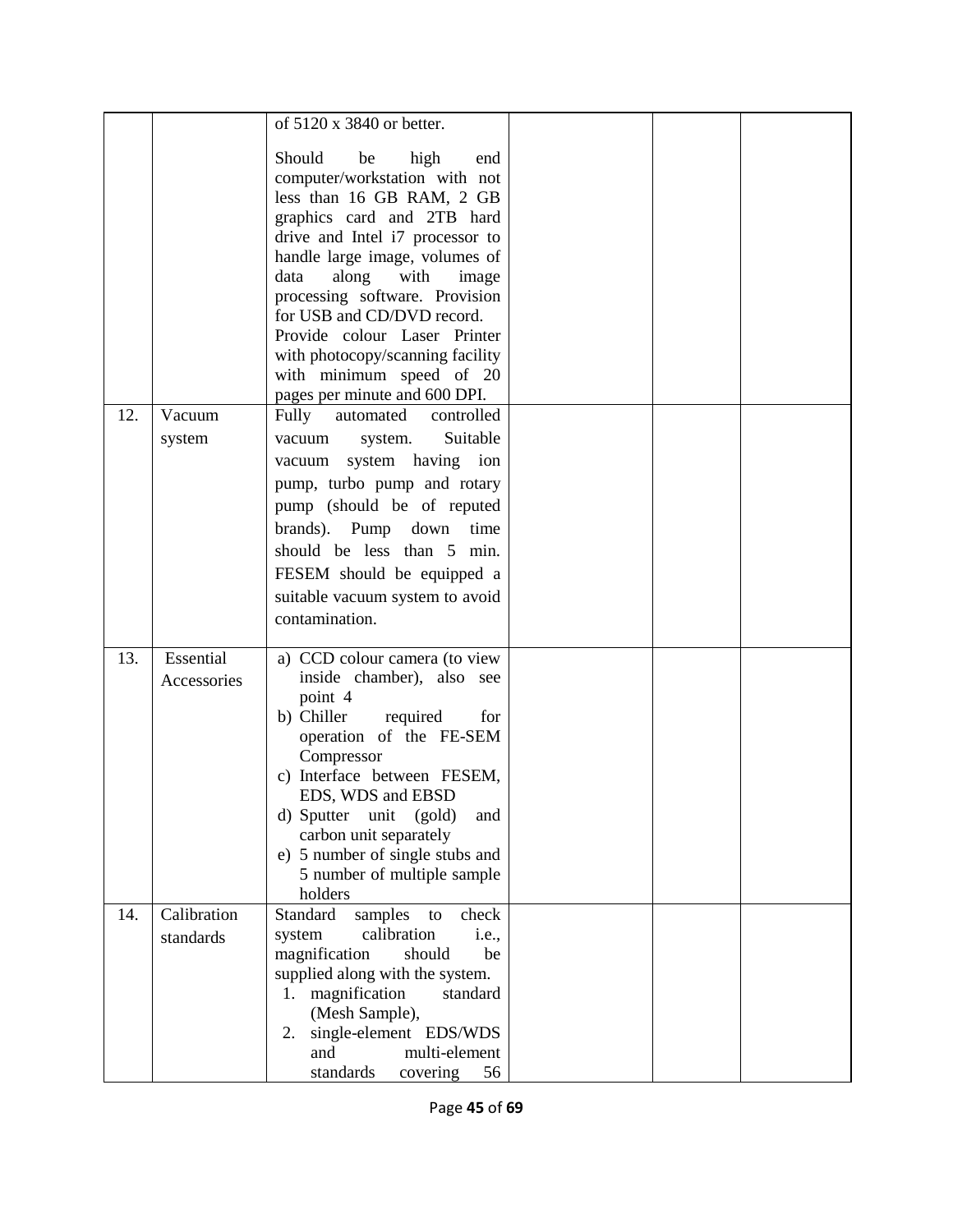|     |            | elements with Faraday cup                                   |  |  |
|-----|------------|-------------------------------------------------------------|--|--|
|     |            | resolution standards - Gold<br>3.                           |  |  |
|     |            | on Carbon standard for                                      |  |  |
|     |            | SEM,                                                        |  |  |
|     |            | Separate Faraday cup for<br>4.<br>probe current measurement |  |  |
| 15. | <b>EDS</b> | LN2 free EDS. System. $40mm^2$                              |  |  |
|     |            | $\pm$ 10mm 127eV resolution or                              |  |  |
|     |            |                                                             |  |  |
|     |            | better capable of identifying<br>Boron                      |  |  |
|     |            | elements<br>from<br>to                                      |  |  |
|     |            | Uranium,<br>should<br>do<br>the                             |  |  |
|     |            | functions<br>like<br>qualitative,                           |  |  |
|     |            | elemental<br>quantitative<br>and                            |  |  |
|     |            | should<br>mapping. EDS<br>be                                |  |  |
|     |            | capable of line scan, selected                              |  |  |
|     |            | area analysis and multipoint                                |  |  |
|     |            | analysis. EDS need to be                                    |  |  |
|     |            | integrated with FESEM. The                                  |  |  |
|     |            | detector should be as per ISO                               |  |  |
|     |            | norms.                                                      |  |  |
|     |            | EDS server & analysis software                              |  |  |
|     |            | should have capability to do                                |  |  |
|     |            | Qualitative & Quantitative                                  |  |  |
|     |            | Analysis, Peak and Auto ID                                  |  |  |
|     |            | Spectral<br>routine,<br>Match                               |  |  |
|     |            |                                                             |  |  |
|     |            | Analysis, Database management                               |  |  |
|     |            | reporting,<br>Elemental<br>and                              |  |  |
|     |            | Mapping, Point Analysis, Line                               |  |  |
|     |            | Scanning, Real time Phase                                   |  |  |
|     |            | mapping, Phase to Element and                               |  |  |
|     |            | Element to Phase maps with                                  |  |  |
|     |            | specimen drift correction. Pile                             |  |  |
|     |            | up correction and background                                |  |  |
|     |            | noise reduction, simultaneous                               |  |  |
|     |            | imaging and analysis should be                              |  |  |
|     |            | possible.                                                   |  |  |
|     |            | All these capabilities should be                            |  |  |
|     |            | applicable for polished flat                                |  |  |
|     |            | specimens, fractured samples                                |  |  |
|     |            | and nanostructured particulate                              |  |  |
|     |            |                                                             |  |  |
|     |            | systems.                                                    |  |  |
|     |            | User interactive qualitative and                            |  |  |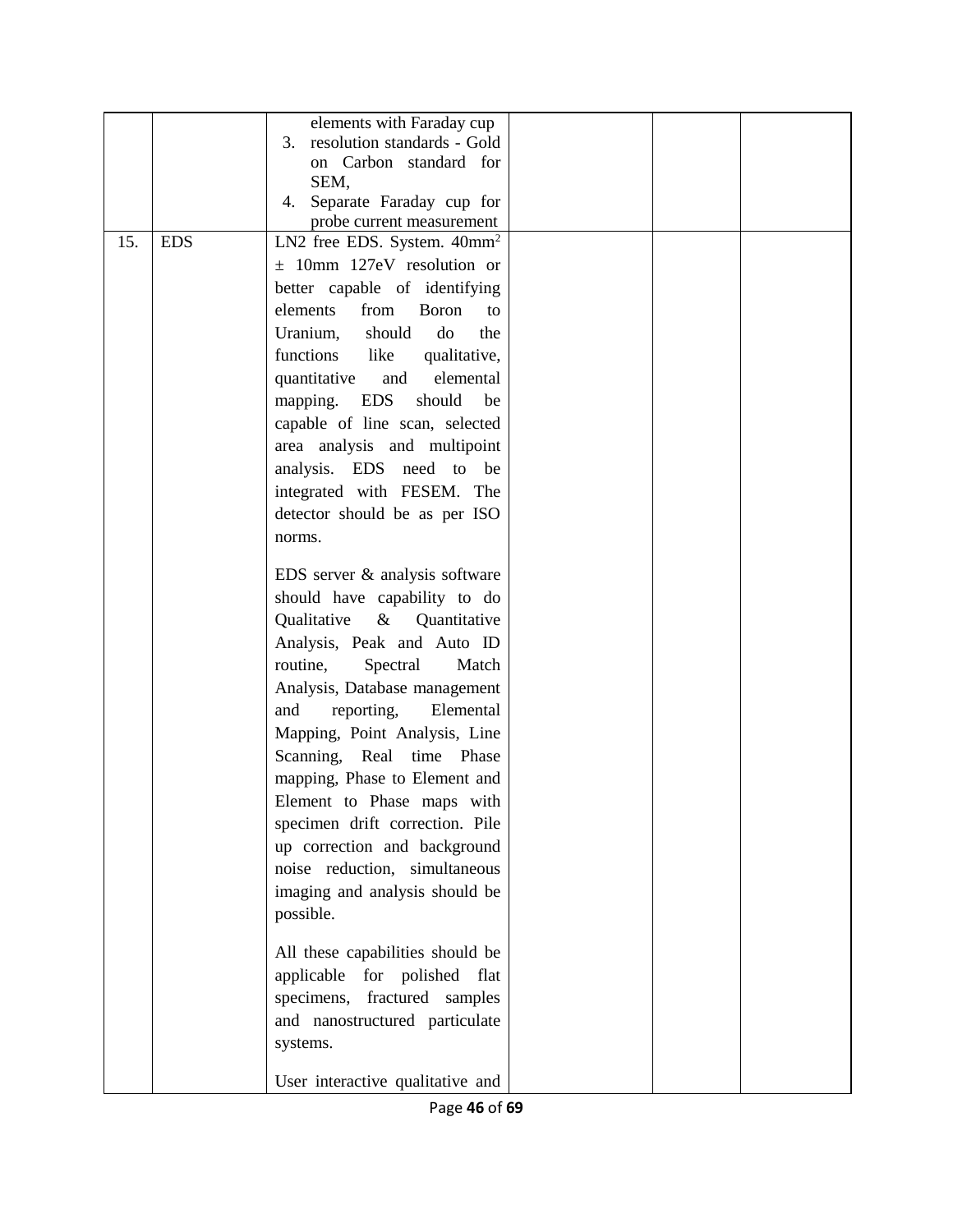|     |             | standard less/ standards based          |  |  |
|-----|-------------|-----------------------------------------|--|--|
|     |             | quantification with K, L, M, N          |  |  |
|     |             | line<br>database.<br>Real<br>time       |  |  |
|     |             | elemental mapping with auto             |  |  |
|     |             | elemental<br>identification,            |  |  |
|     |             | quantification based on ZAF,            |  |  |
|     |             | PhiZAF.                                 |  |  |
|     |             |                                         |  |  |
|     |             | Should<br>quantification<br>have        |  |  |
|     |             |                                         |  |  |
|     |             | algorithm for uneven surfaces           |  |  |
|     |             | and under tilted conditions             |  |  |
| 16. | <b>EBSD</b> | 1. The EBSD system should               |  |  |
|     |             | include Hardware consisting of          |  |  |
|     |             | <b>EBSD</b><br>camera/detector<br>and   |  |  |
|     |             | control electronics.                    |  |  |
|     |             | and software for acquisition and        |  |  |
|     |             | indexing of electron backscatter        |  |  |
|     |             | diffraction patterns and phase          |  |  |
|     |             | mapping                                 |  |  |
|     |             | with SEM beam and stage                 |  |  |
|     |             | control with interface, pre-tilt        |  |  |
|     |             | holders,<br>sample<br>Calibration       |  |  |
|     |             | samples, Operation                      |  |  |
|     |             | manuals should be included.             |  |  |
|     |             | 2. CMOS based EBSD camera               |  |  |
|     |             | with at least $1244 \times 1024$ pixels |  |  |
|     |             | resolution and indexing speeds          |  |  |
|     |             | of 4500 pps (or better) for             |  |  |
|     |             | geology samples                         |  |  |
|     |             | 3. The EBSD system Angular              |  |  |
|     |             | resolution should be $< 0.08$ deg.      |  |  |
|     |             | 4. The EBSD camera should               |  |  |
|     |             | have tapered nose design to             |  |  |
|     |             | prevent shadowing to<br>other           |  |  |
|     |             | of FESEMs.<br>detectors<br>The          |  |  |
|     |             | EBSD camera<br>should<br>have           |  |  |
|     |             | insertion<br>motorised<br>and           |  |  |
|     |             | mechanism<br>with<br>retraction         |  |  |
|     |             | remote control digital                  |  |  |
|     |             | handset. The position accuracy          |  |  |
|     |             | is to be 0.1mm.                         |  |  |
|     |             | 5. The system software should           |  |  |
|     |             | include following features              |  |  |
|     |             | Latest<br>Acquisition<br>Data           |  |  |
|     |             | Software<br>working<br>on               |  |  |
|     |             | WINDOWS 64bit platform,                 |  |  |
|     |             | System software with latest             |  |  |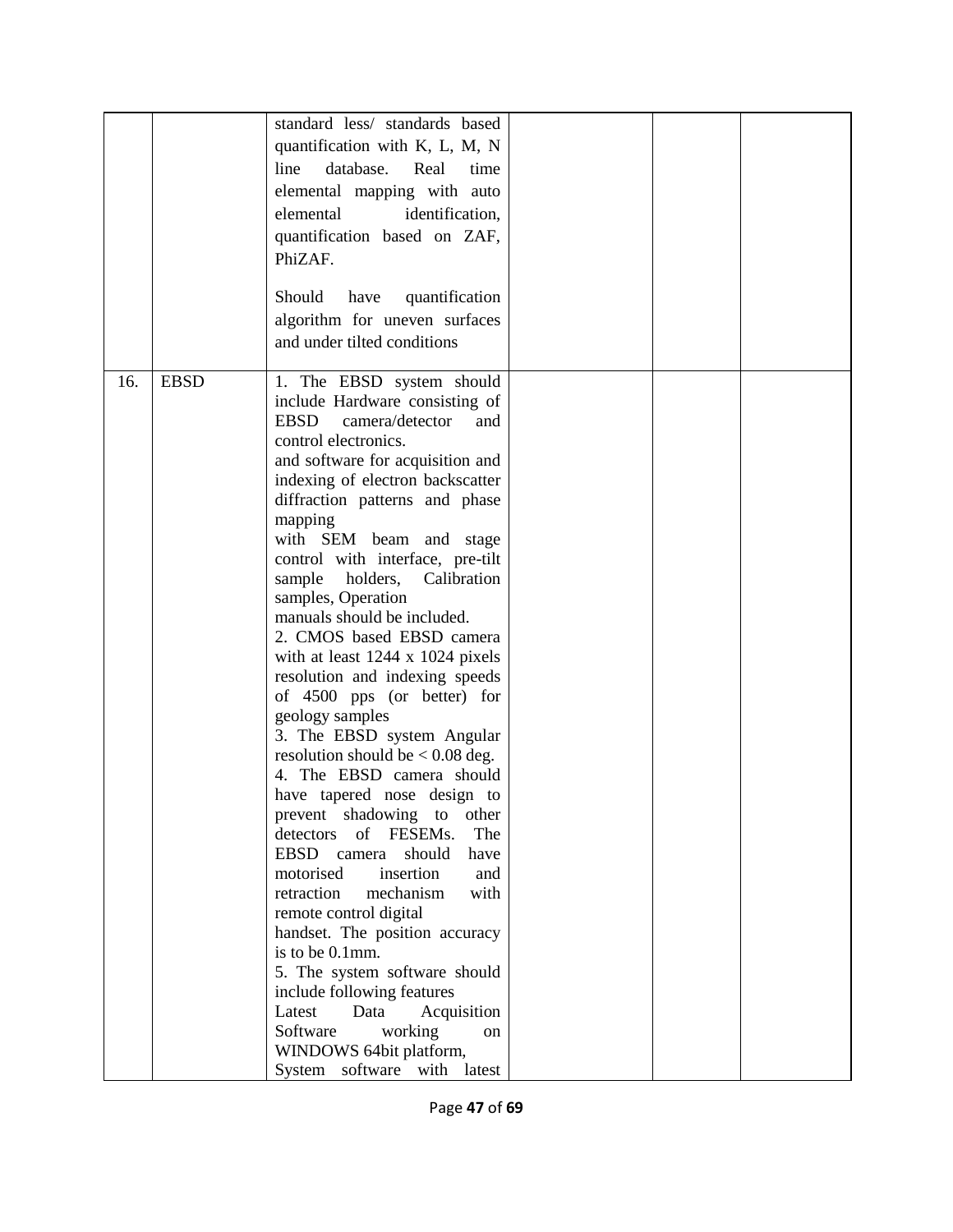|     |                              | indexing algorithms.<br>Auto tilt correction<br>$\bullet$<br>Phase Reflector<br>File<br><b>Creation Software</b><br>Pole Figure Software -<br>٠<br>texture analysis<br>Mapping Software<br>post processing for grain<br>size, Grain Boundary<br>characteristics, etc<br>Large area Mapping<br>ODF Software - texture<br>analysis<br>Imaging<br>and<br>Beam<br><b>Control Software</b><br><b>Stage Control Software</b><br>Identification<br>Phase<br>Software<br><b>ICSD</b> Data Base<br>1 additional off line<br>licence |  |  |
|-----|------------------------------|----------------------------------------------------------------------------------------------------------------------------------------------------------------------------------------------------------------------------------------------------------------------------------------------------------------------------------------------------------------------------------------------------------------------------------------------------------------------------------------------------------------------------|--|--|
| 18. | Spares and<br>consumables    | a) 10 nos. Carbon rod/thread &<br>Carbon tapes (20m).<br>b) Provide<br>recommended<br>essential consumables for<br>uninterrupted operation of<br>the equipment for five years.<br>c) 50 numbers of specimen<br>stubs.<br>electrostatic<br>d) 2<br>tweezers<br>suitable for handling stub.<br>e) Other specimen handling<br>sample preparation<br>tools,<br>materials and general tools<br>for the<br>maintenance of<br>FESEM should be provided.                                                                           |  |  |
| 19. | Warranty<br>$\&$<br>Training | comprehensive<br>a) $3$<br>year<br>warranty. Warranty should<br>from<br>the date<br>of<br>start<br>completion of installation.<br>b) Full on-site training must be<br>given to BGRL/MoES free<br>of cost for the smooth<br>operation of FESEM and, for<br>data acquisition, processing<br>and interpretation.<br>c) One week initial training<br>during installation and at                                                                                                                                                |  |  |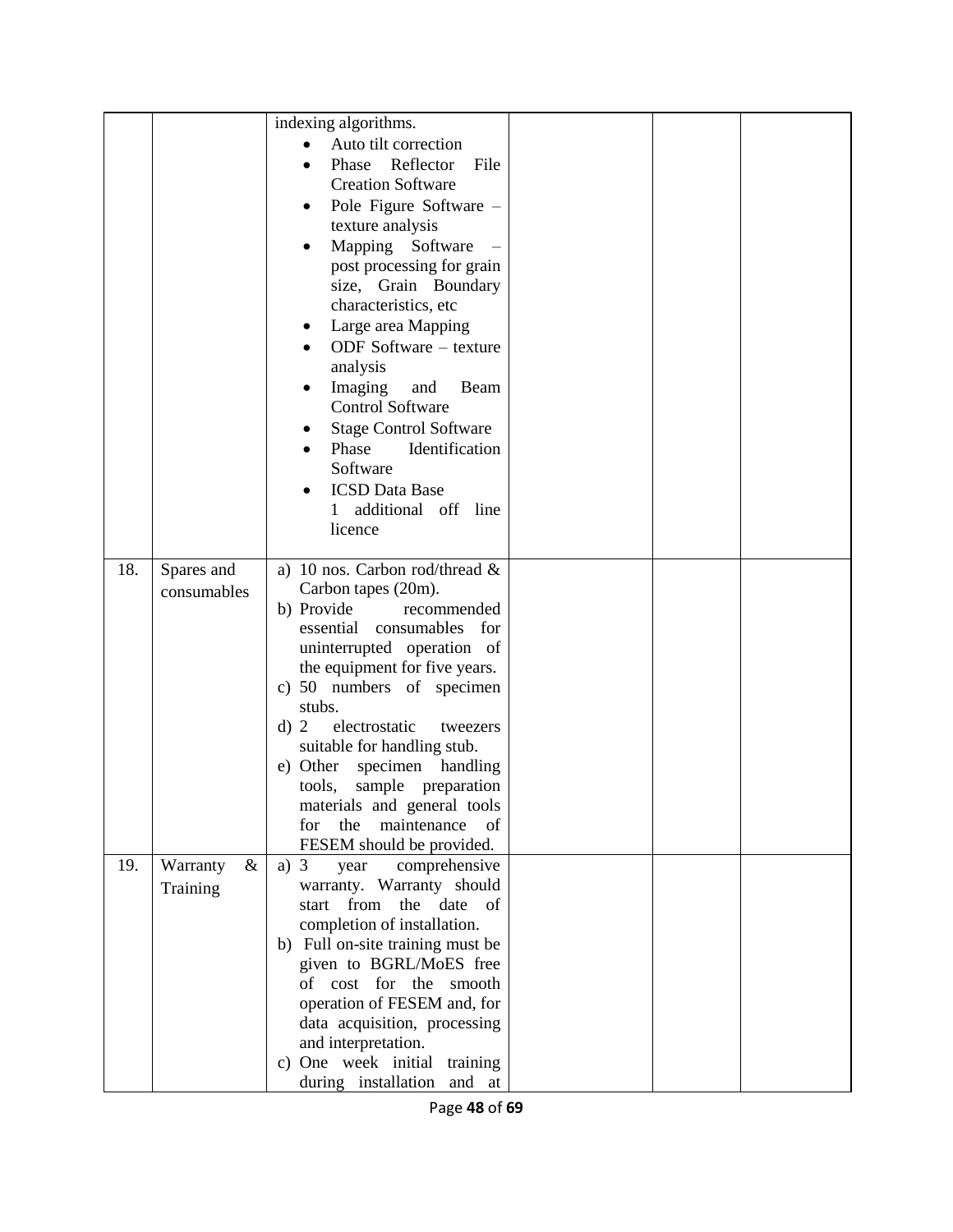| 20. | <b>UPS</b>                                                           | least 10 days of advanced<br>training after 4 months of<br>installation of machine at the<br>site.<br>All<br>the<br>customer<br>training should be free of<br>cost.<br>Branded 15 KVA or better with<br>at least 1 hour back-up time and<br>3 year warranty. |  |  |
|-----|----------------------------------------------------------------------|--------------------------------------------------------------------------------------------------------------------------------------------------------------------------------------------------------------------------------------------------------------|--|--|
| 21. | Sputter unit                                                         | Good quality sputter units (gold<br>and carbon separately) with<br>necessary vacuum gauges and<br>pumps.                                                                                                                                                     |  |  |
| 22. | Required<br>documents<br>along<br>with<br>technical<br>specification | of<br>3<br>a) List<br>least<br>at<br>Institute/laboratories in India<br>with similar system installed<br>during last 5 years<br>b) The supplier should provide<br>calibration<br>/traceability<br>certificate of the equipment.                              |  |  |
| 23. | Pre-<br>installation<br>requirements                                 | Pre-installation<br>requirement<br>such as required power, space,<br>etc. are to be surveyed by the<br>supplier at the installation site<br>and inform to BGRL.                                                                                              |  |  |
| 24. | Operation<br><b>Table Tool</b><br>kit                                | Anti-vibration table along with<br>associated accessories.<br>Essential tool kit for FESEM to<br>be provided for handling during<br>preventive maintenance.                                                                                                  |  |  |
| 25. | Application<br>notes                                                 | The supplier must provide up-<br>to-date<br>technical<br>brochures<br>adequately<br>explaining<br>the<br>availability of the features in the<br>model<br>of<br>equipment<br>the<br>supplied.                                                                 |  |  |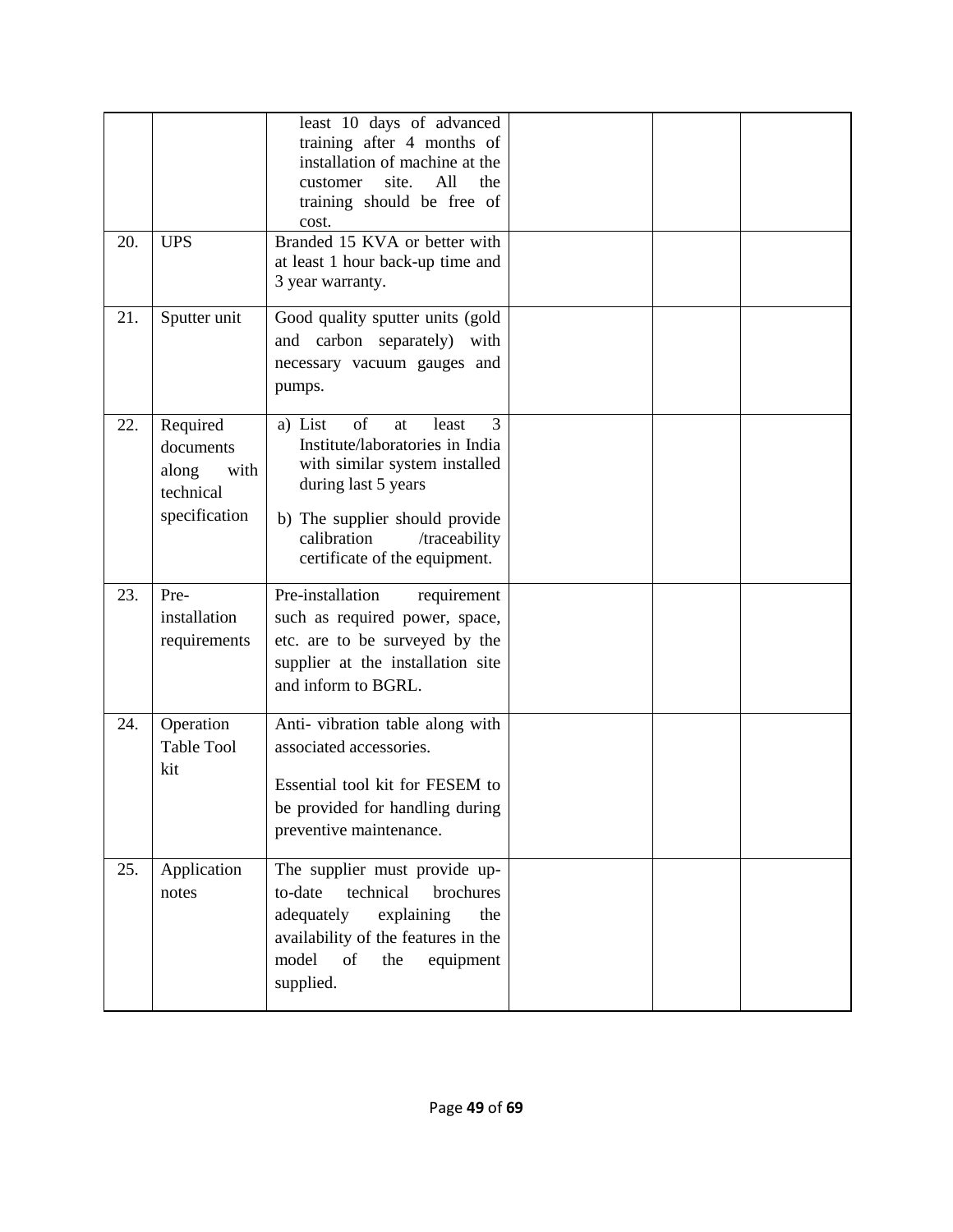| 26. | Up-gradation            | supplier should<br>The<br>supply<br>upgraded softwares whenever<br>there is an up-gradation during<br>warranty period.                                                                                                                                                                                                                                                                                                                                                                     |  |  |
|-----|-------------------------|--------------------------------------------------------------------------------------------------------------------------------------------------------------------------------------------------------------------------------------------------------------------------------------------------------------------------------------------------------------------------------------------------------------------------------------------------------------------------------------------|--|--|
| 27. | Compliance<br>statement | The supplier must submit a table<br>indicating the compliance of the<br>features of the model of the<br>equipment being quoted with<br>those given in the indent<br>verifiable through<br>Printed<br>brochures of the Principals /<br>OEM and webpage:-<br>Features not matching $-$ must be<br>clearly indicated.<br>Additional features and features<br>in the quoted equipment which<br>are better than those in the<br>$\text{indent}$ – may be<br>clearly<br>mentioned and explained. |  |  |
| 28. | <b>AMC</b>              | The model quoted should be<br>explicit and one of the latest<br>with spares availability letter<br>from principals for next 10 years<br>post the expiry of the warranty.<br>AMC charges for the next 3<br>years to be mentioned with a<br>yearly charge breakup.                                                                                                                                                                                                                           |  |  |

#### **3. Commercial and Other Terms & Conditions**

|          |                              | <b>Specification</b><br>s Offered by<br>the Bidder | <b>Complied/Non-</b><br><b>Complied</b>                                                         | <b>Deviation</b><br>if any<br>with<br>remarks |
|----------|------------------------------|----------------------------------------------------|-------------------------------------------------------------------------------------------------|-----------------------------------------------|
| Delivery | Delivery of one no. of FE-   |                                                    |                                                                                                 |                                               |
| schedule |                              |                                                    |                                                                                                 |                                               |
|          | accessories,<br>above<br>and |                                                    |                                                                                                 |                                               |
|          |                              |                                                    |                                                                                                 |                                               |
|          |                              |                                                    |                                                                                                 |                                               |
|          | Hazarmachi,                  |                                                    |                                                                                                 |                                               |
|          | Maharashtra within<br>120    |                                                    |                                                                                                 |                                               |
|          | days from the date of        |                                                    |                                                                                                 |                                               |
|          | placement of supply order.   |                                                    |                                                                                                 |                                               |
|          |                              | <b>Requirements</b>                                | SEM including all detectors<br>specified attachments shall<br>be done at BGRL campus,<br>Karad, |                                               |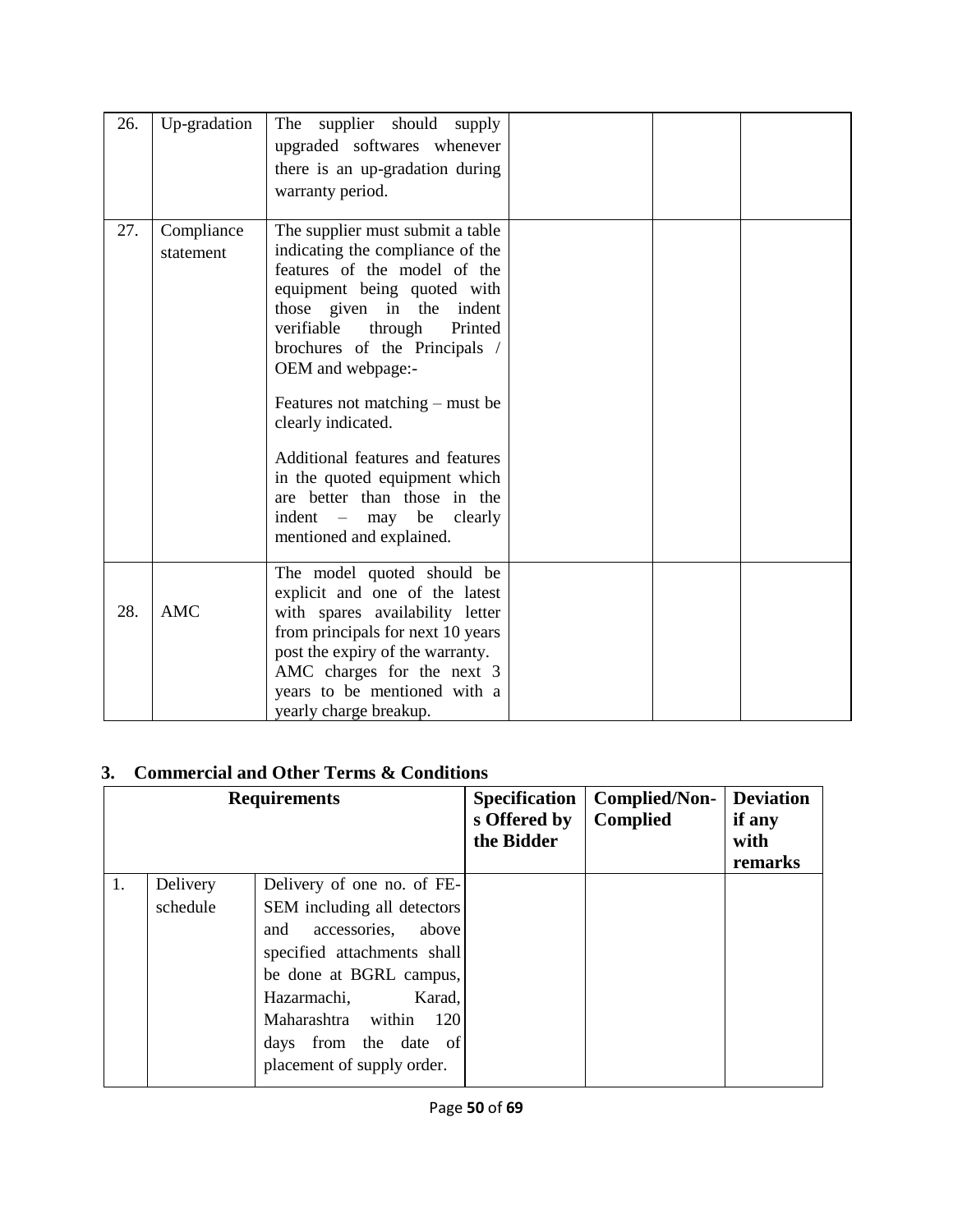| 2.               | Late<br>Delivery<br>Charges          | If firm is unable to meet<br>above delivery schedule a<br>Late Delivery charges of<br>0.5% of the goods value for<br>undelivered portion per<br>will<br>week<br>be<br>levied,<br>subject to maximum value<br>of LD being not higher                                                                                                                                                                                                                                                                                   |  |  |
|------------------|--------------------------------------|-----------------------------------------------------------------------------------------------------------------------------------------------------------------------------------------------------------------------------------------------------------------------------------------------------------------------------------------------------------------------------------------------------------------------------------------------------------------------------------------------------------------------|--|--|
|                  |                                      | than 10% of the value of<br>the delayed stores. Late<br>delivery charges will be<br>deducted from the final<br>payment.                                                                                                                                                                                                                                                                                                                                                                                               |  |  |
| 3.               | Installation<br>Terms                | shall<br>installed<br>be<br>Item<br>within 90 days from the<br>date of delivery of stores at<br><b>BGRL</b><br>campus,<br>Hazarmachi,<br>Karad,<br>Maharashtra.<br>If Firm is unable to install<br>the system within 90 days,<br>of the delivery, then also<br>LD charges of 0.5% of total<br>value of the uncompleted<br>portion of work per week is<br>levied,<br>subjected<br>to<br>maximum of 10% of the<br>total value of the store. Late<br>installation charges will be<br>deducted from the final<br>payment. |  |  |
| $\overline{4}$ . | Factory<br>Acceptance<br>Test (FAT): | As per the clause 6.1.1 in<br><b>RPF</b>                                                                                                                                                                                                                                                                                                                                                                                                                                                                              |  |  |
| 5.               | Site<br>Acceptance<br>Test           | As per the clause 6.1.2 in<br><b>RPF</b>                                                                                                                                                                                                                                                                                                                                                                                                                                                                              |  |  |
| 6.               | On<br>Training                       | Site The successful bidder should<br>provide in-depth training on<br>operation and maintenance<br>of the instrument to the                                                                                                                                                                                                                                                                                                                                                                                            |  |  |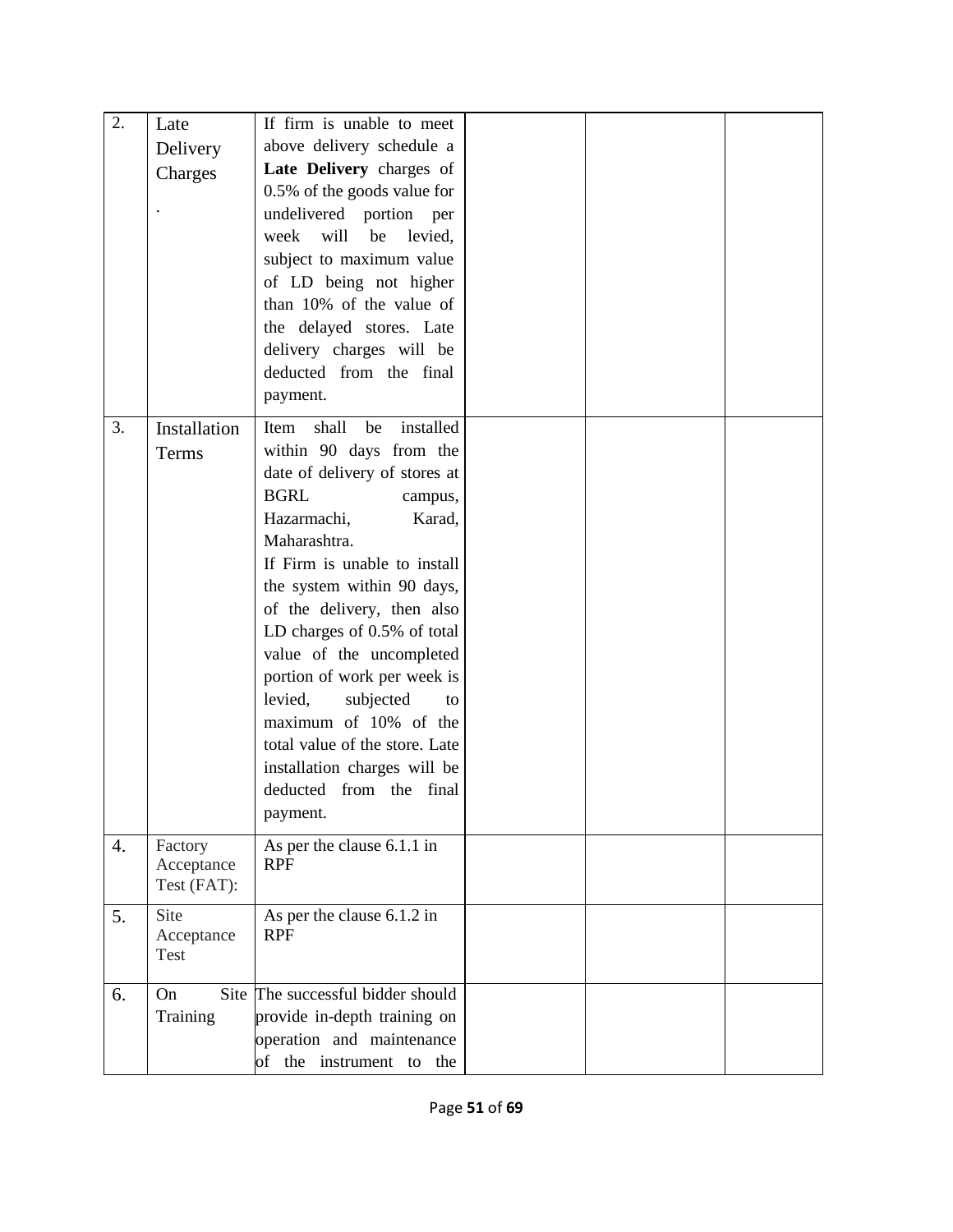|    |                         | of<br>nominated personnel<br>BGRL. One week initial<br>training during installation                                                            |  |  |
|----|-------------------------|------------------------------------------------------------------------------------------------------------------------------------------------|--|--|
|    |                         | and at least 10 days of<br>advanced training after 4<br>months of installation of<br>machine should be provided.<br>All the training should be |  |  |
|    |                         | given by factory qualified<br>engineers, free of cost.                                                                                         |  |  |
| 7. | Warranty<br>Terms       | As per the clause 6.4 in<br><b>RPF</b>                                                                                                         |  |  |
| 8. | Bidder's<br>Obligation: | As per the clause 9 in RPF                                                                                                                     |  |  |

#### **4. General terms and conditions**

|    |                                   | <b>Requirements</b>                                                                                                                                                                                                                                         | Specificatio<br>ns Offered<br>by the<br><b>Bidder</b> | Complied/N<br>on-<br><b>Complied</b> | <b>Deviation</b><br>if any<br>with<br>remarks |
|----|-----------------------------------|-------------------------------------------------------------------------------------------------------------------------------------------------------------------------------------------------------------------------------------------------------------|-------------------------------------------------------|--------------------------------------|-----------------------------------------------|
| 1. | Validity<br>of<br>Tender          | The tenders shall remain valid<br>for acceptance for a period of<br>180 days (One Hundred Eighty<br>Days) for Technical Bid and 240<br>days (Two Hundred Forty Days)<br>for EMD after the date of<br>opening of tender as prescribed<br>in the TE document. |                                                       |                                      |                                               |
| 2. | Bid security<br>declaration       | As per Annexure-2a                                                                                                                                                                                                                                          |                                                       |                                      |                                               |
| 3. | Performance<br>Security           | As per the clause 25 in GIB<br>(Section II)                                                                                                                                                                                                                 |                                                       |                                      |                                               |
| 4. | Penalty/<br>Liquidity<br>Damage:  | As per the clause 29 in GIB<br>(Section II)                                                                                                                                                                                                                 |                                                       |                                      |                                               |
| 5. | Terms and<br>Mode of<br>Payments: | As per the clause 34 in GIB<br>(Section II)                                                                                                                                                                                                                 |                                                       |                                      |                                               |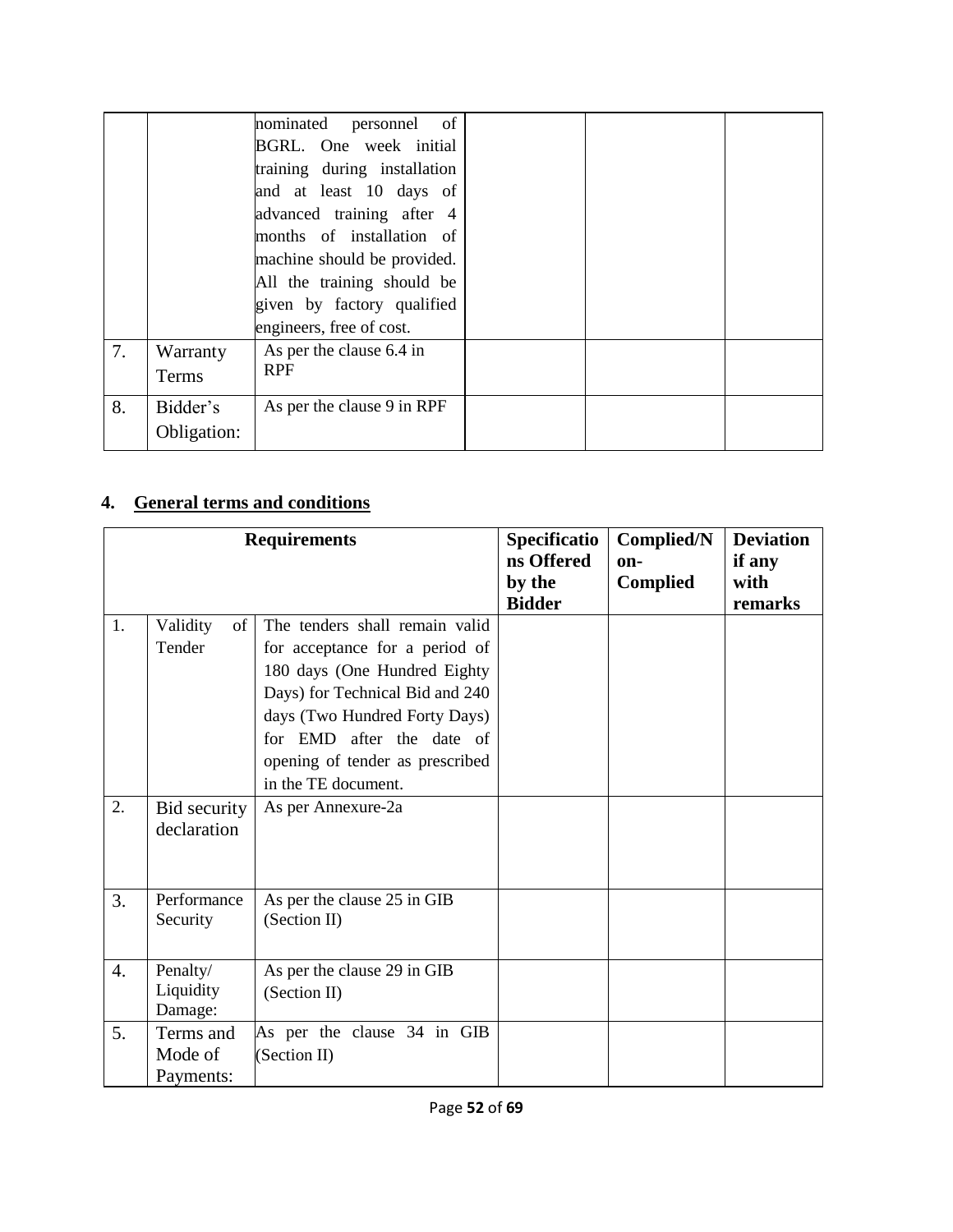| 6. | Termination<br>of tender: | As per the clause 35 in GIB<br>(Section II) |  |  |
|----|---------------------------|---------------------------------------------|--|--|
| 7. | Arbitration               | As per the clause 36 in GIB<br>(Section II) |  |  |
| 8. | Force<br>Majore           | As per the clause 37 in GIB<br>(Section II) |  |  |
| 9. | <b>Fall Clause</b>        | As per the clause 38 in GIB<br>(Section II) |  |  |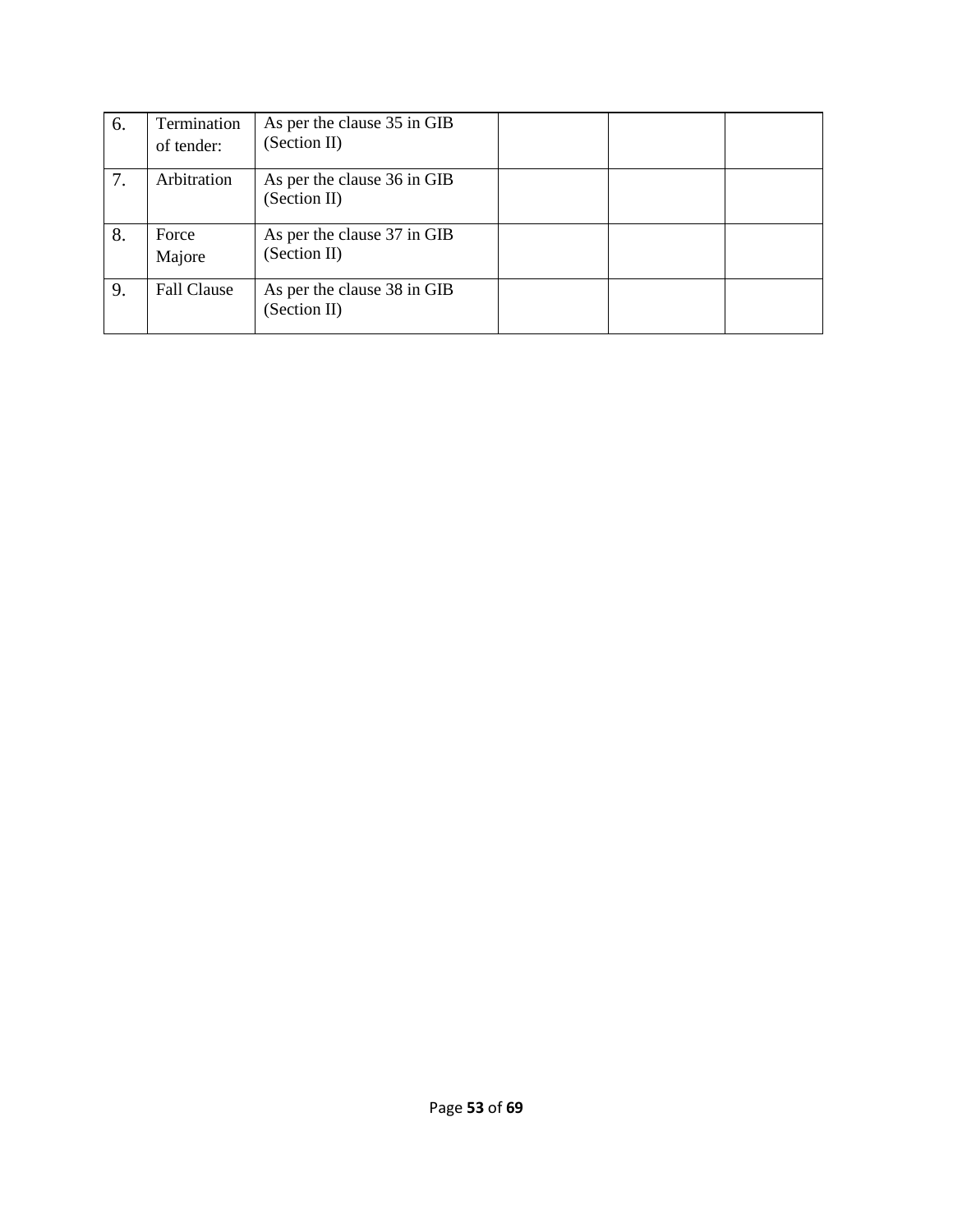#### **Letter Head of the OEM**

#### **AGENCY AGREEMENT.**

**Tender Enquiry No. N……………………………… dated ………………………………….** 

This is to certify that \_\_\_\_\_\_\_\_\_\_\_\_\_\_\_(as Indian Agent) having their registered Office at\_\_\_\_\_\_\_\_\_\_\_\_\_\_\_\_\_\_\_\_\_\_\_\_\_\_\_\_\_\_\_\_\_ (complete Address of Indian Agent ) will be representing \_\_\_\_\_\_\_\_\_\_\_\_\_\_\_\_\_\_\_\_\_\_ (as Manufacturer/OEM) as our Agents in India for products being manufactured, under following terms.

|    | Date of appointment as Indian Agent       |  |
|----|-------------------------------------------|--|
| 2. | Date to which the Agreement is valid      |  |
| 3. | Authority to commit $&$ sign on behalf of |  |
|    | OEM whose signature, Name,                |  |
|    | Designation are given.                    |  |
| 4. | Product (s) covered in Agreement.         |  |
| 5. | After-sales Services and Back up          |  |
|    | Support                                   |  |
| 6. | Back to Back arrangement during           |  |
|    | installation, warranty, CAMC              |  |

| (Authorized signatory of OEM) | (Authorized signatory)   |
|-------------------------------|--------------------------|
|                               |                          |
| Designation                   | Designation              |
| Name:                         | Name:                    |
| Address of Indian Agent:      | Address of Indian Agent: |
| Email Id:                     | Email Id:                |
| Tel No.                       | Tel No.                  |
| Fax No.                       | Fax No.                  |
|                               |                          |
| Company seal                  | Company seal             |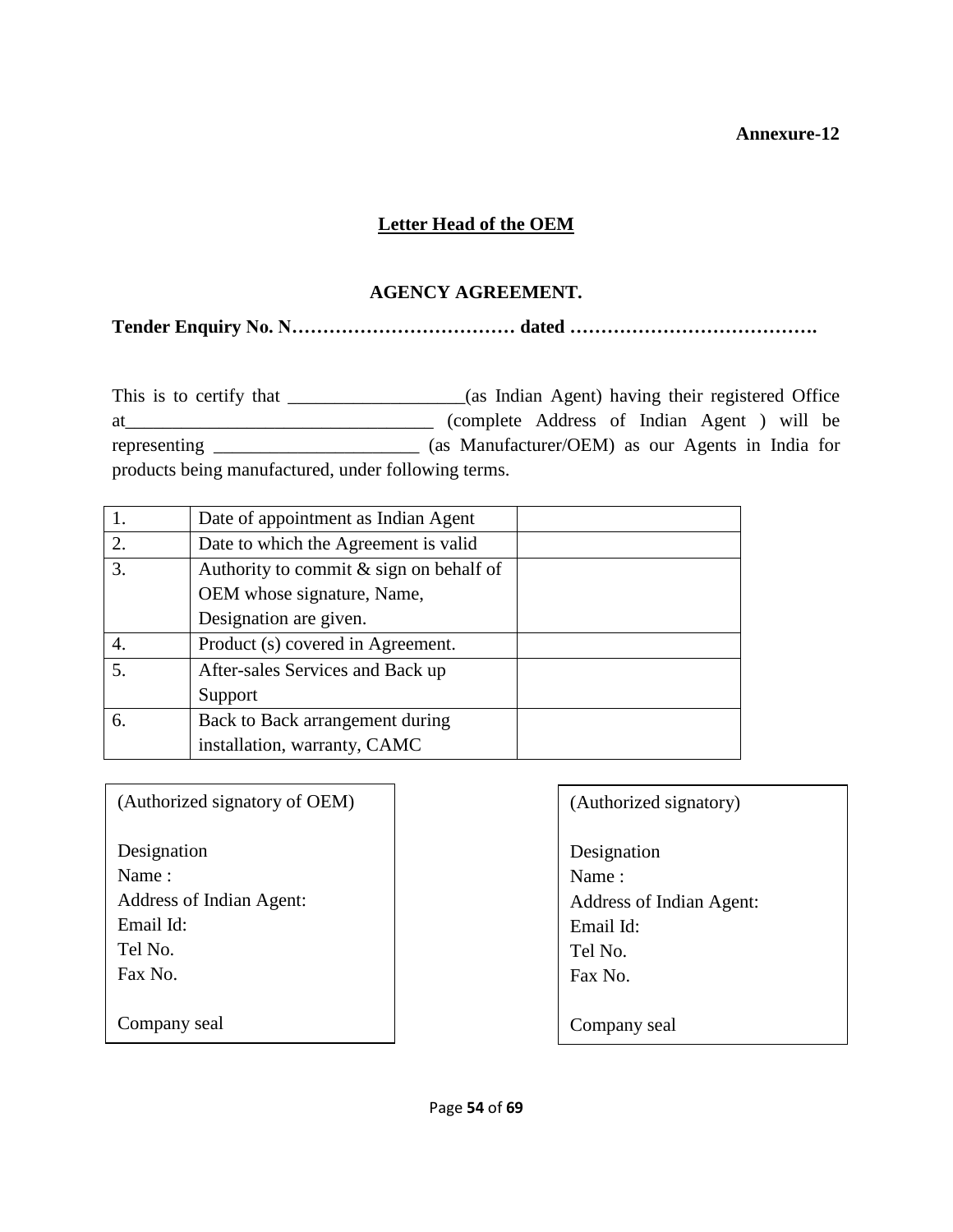#### **Request for Proposal Document**

Supply, Installation & Commissioning of Field Emission Scanning Electron Microscope and detectors/accessories for BGRL, Karad, Maharashtra

**December 2021**

**Project Implementing Agency**

**NATIONAL CENTER FOR SEISMOLOGY BOREHOLE GEOPHYSICS RESEARCH LABORATORY MINISTRY OF EARTH SCIENCES, GOVERNMENT OF INDIA KARAD 415 105, MAHARASHTRA, INDIA**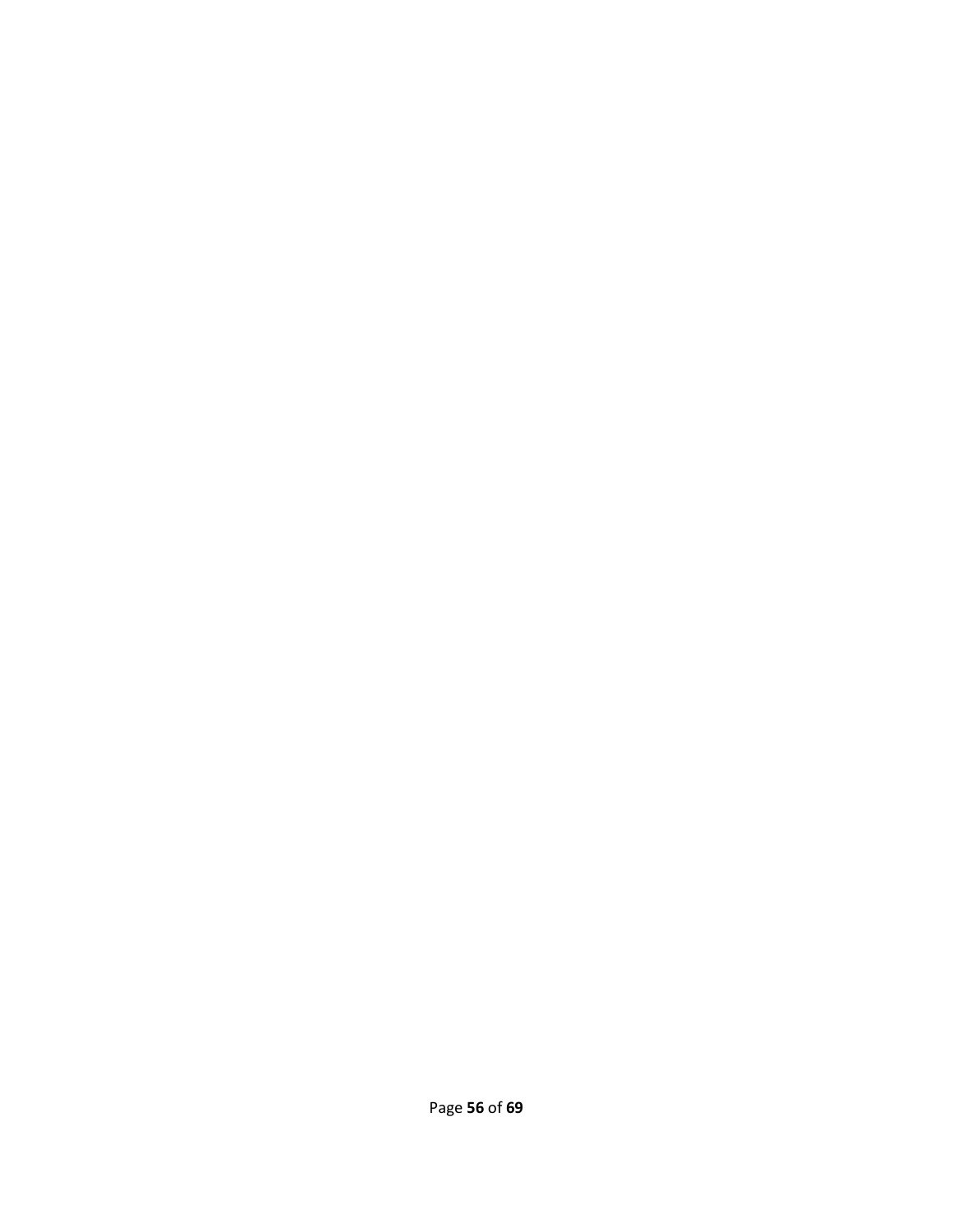#### **1. Introduction**

Borehole Geophysics Research Laboratory (BGRL), Ministry of Earth Sciences, Govt. of India is carrying out integrated geological and geophysical studies on the genesis of earthquakes. The geological studies include detailed petrological and microstructural investigations on rock core samples recovered from scientific drilling to identify the seismic signatures in the granitic and basaltic rock formations. To facilitate such studies, a petrology and microstructure laboratory is under development at BGRL. Knowledge about parameters like grain size, grain shape, mutual arrangement of minerals, etc., in turn helps to study seismic signatures via changes in parameter behaviour at fault/ damaged zones. Moreover, fluid rock interaction is to be studied with thin sections from different depth to know the role of fluid in the rock weakening and subsequent fracturing.

A comprehensive microstructural investigation is possible only at higher magnification. Since a polarising microscope is limited in magnification and in delineating mineral properties, it is proposed to procure a field emission scanning electron microscope (FE-SEM) for detailed investigations. A FE-SEM with various detectors shall help to identify orientation/pattern and nature of microcracks, grain to grain relation etc., which might have developed during seismic events. Besides, deformation features evolved during seismicity may be studied substantially. These shall throw light to the microstructural control of strength and deformation in the fault zone rocks. Considerable mineralogical and elemental information can also be obtained. Appropriate detectors will make it possible to identify different mineral phases in a rock via mineral/elemental mapping. Along with the main equipment, it is also proposed to procure the accessories required for sample preparation and associated jobs.

The present proposal is to purchase FE-SEM as a part of developing laboratory facilities in BGRL campus at Hazarmachi, Karad.

#### **2. Scope of present tender enquiry**

a) Supply of following equipment:

| Sl. No | Name of the equipment                            | Quantity |
|--------|--------------------------------------------------|----------|
| 1.     | Field Emission Scanning Electron Microscope with | One      |
|        | following detectors                              |          |
|        | g. Secondary Electron (SE)                       |          |
|        | h. Back Scattered Electron (BSE)                 |          |
|        | i. Cathodoluminescence (CL)                      |          |
|        | <i>i.</i> Energy dispersive spectroscopy (EDS)   |          |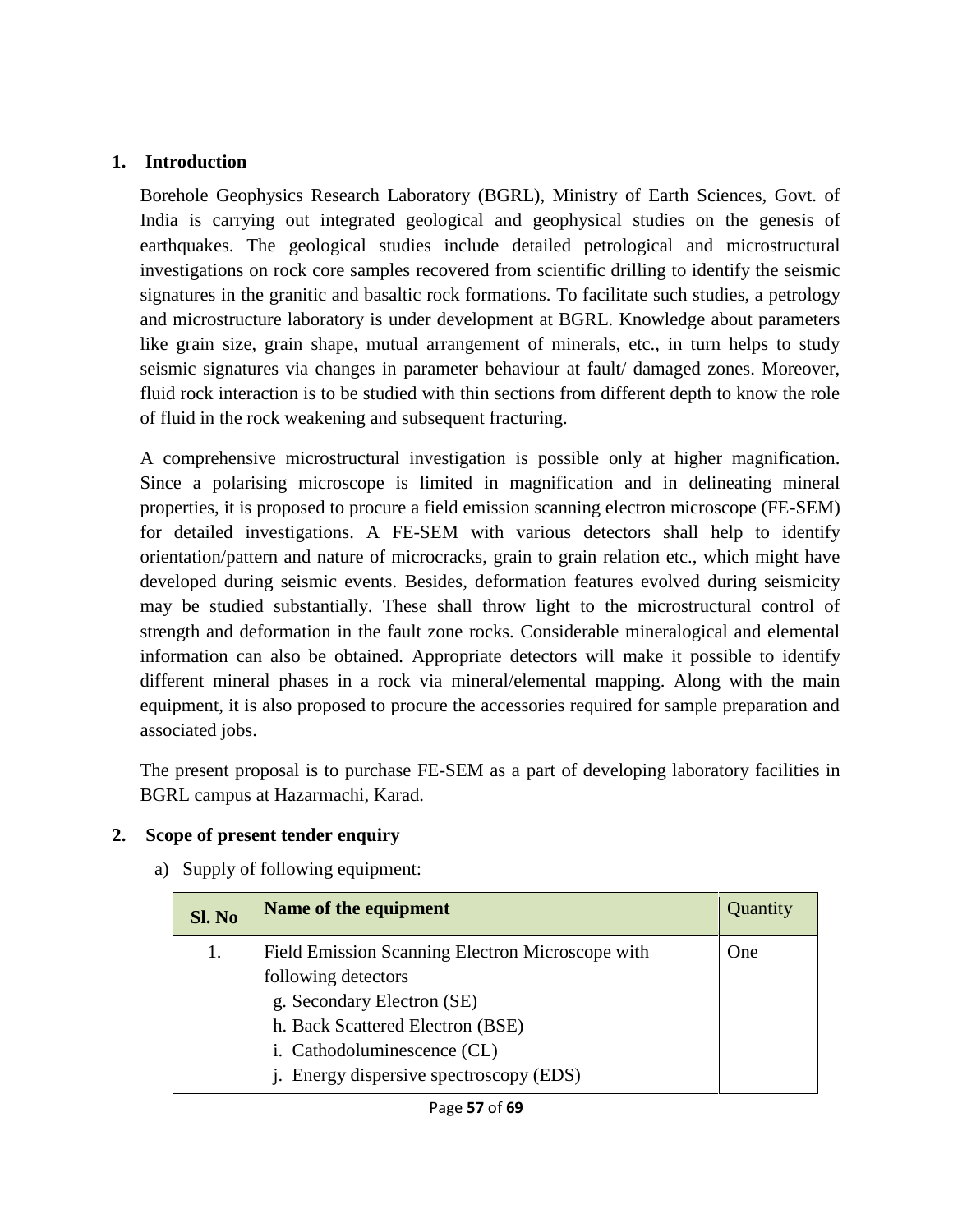| k. Electron backscatter diffraction (EBSD)<br>1. Accessories and spares for proper functioning of<br>the laboratory |  |
|---------------------------------------------------------------------------------------------------------------------|--|
|                                                                                                                     |  |

- b) Installation and commissioning of Field Emission Scanning Electron Microscope with all the above attachments and accessories at BGRL Campus, Hazarmachi, Karad.
- c) Training in operation and maintenance of the whole system at BGRL Campus, Hazarmachi.
- d) Three years comprehensive warranty and five annual maintenance contract (AMC) for the items mentioned at (a) above.
- e) The bidder shall take all necessary actions related to the supply, transportation of equipments to the sites, installation, configuration and integration of the complete hardware and software modules to meet the requirements as per RFP on turn-key basis.

#### **3. Technical Specifications**

Field Emission Scanning Electron Microscope (FE-SEM) should be user friendly system for high resolution imaging of rock/geologic thin sections. This should be one of the latest models and should be documented through a support letter from the Principals / OEM (to mention the launch date and also availability of spares for the next 10 years).

The following are the minimum technical specifications and user requirements for the FE-SEM.

| SI. | <b>Features</b>             | <b>Specifications</b>                                                                                                                                                                                                                                                                                                                                                                                                                                 |
|-----|-----------------------------|-------------------------------------------------------------------------------------------------------------------------------------------------------------------------------------------------------------------------------------------------------------------------------------------------------------------------------------------------------------------------------------------------------------------------------------------------------|
| No. |                             |                                                                                                                                                                                                                                                                                                                                                                                                                                                       |
| 1.  | Resolution                  | 1.3 nm $\pm$ 0.1 nm at 1 kV or better                                                                                                                                                                                                                                                                                                                                                                                                                 |
| 2.  | Magnification               | X 10 to X10,00,000 (display size $-128$ mm x 96 mm)                                                                                                                                                                                                                                                                                                                                                                                                   |
| 3.  | <b>Acceleration Voltage</b> | 0.1 or less to 30 kV or higher. All voltage settings should be<br>controlled with software.                                                                                                                                                                                                                                                                                                                                                           |
| 4.  | Chamber                     | Large chamber with at least 7 accessory ports. Chamber design<br>should allow quick changing of the specimens. Chamber<br>should be provided with CCD camera or suitable device to<br>view the sample & stage inside the chamber without<br>interfering with detectors. CCD camera should be able to<br>display both colour image with visible light and monochrome<br>images with IR light source. The chamber must have fully<br>focussed WDS port. |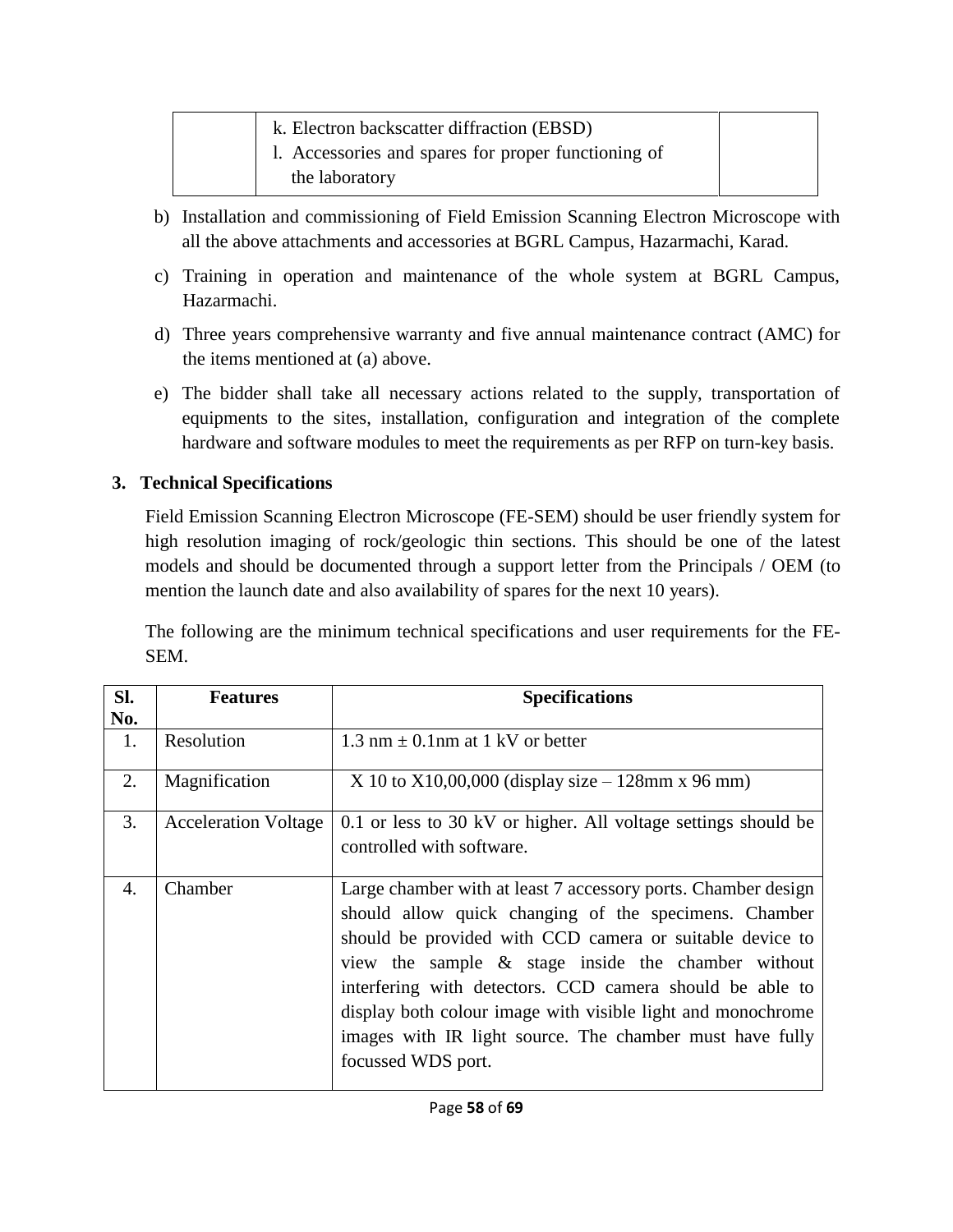| 5.  | <b>Stage</b>           | 5 axes motorised eucentric stage. Movements equivalent to or                                 |
|-----|------------------------|----------------------------------------------------------------------------------------------|
|     |                        | better than below                                                                            |
|     |                        | $X = 100$ mm or more                                                                         |
|     |                        | $Y = 100$ mm or more                                                                         |
|     |                        | $Z = 50$ mm or more                                                                          |
|     |                        | Tilt = $-3$ to $70^{\circ}$                                                                  |
|     |                        | $R = 360^\circ$                                                                              |
|     |                        | Stage movement should be able to control via. both software<br>and manually (with joystick). |
| 6.  | Probe current          | Up to 200 nA or more. Stability better than 1 % covering 1hr,                                |
|     |                        | 6hr, 12hrs, 24hrs of continuous operation. Probe current                                     |
|     |                        | detector must be included for probe current measurment.                                      |
|     |                        |                                                                                              |
| 7.  | Detectors              | Secondary electron (SE) detector<br>h)                                                       |
|     |                        | High resolution back scattered electron (BSE) detector<br>$\mathbf{i}$                       |
|     |                        | For low detection of SE and BSE through the lens detector<br>$\mathbf{j}$                    |
|     |                        | with user controllable energy filter for collection of                                       |
|     |                        | topographic (SE) contrast or atomic number (BSE)                                             |
|     |                        | contrast.                                                                                    |
|     |                        | k) Cathodoluminescence (CL) detector                                                         |
|     |                        | Cl detector should be based on mixed pixel photon counter                                    |
|     |                        | technology. Spectral range of 320-900 nm. CL detector                                        |
|     |                        | should work in combination with other detectors, should                                      |
|     |                        | have external control panel extension for controlling                                        |
|     |                        | signals.                                                                                     |
|     |                        | Energy-dispersive (EDS) detector<br>$\left  \right\rangle$                                   |
|     |                        | m) Electron backscatter diffraction (EBSD)                                                   |
|     |                        | A through-lens detector with adjustable energy reflection<br>n)                              |
|     |                        | filter desirable for mixed (SE+BSE) contrast. Also stage                                     |
|     |                        | voltage biasing for good resolution.                                                         |
|     |                        | Compatibility<br>with Wavelength-dispersive<br>(WDS)<br>O)                                   |
|     |                        | detector                                                                                     |
| 8.  | Electron gun           | Schottky field emission electron gun. The emitter should be                                  |
|     |                        | covered under warranty. The warranty period would include                                    |
|     |                        | any extended warranty purchased.                                                             |
|     |                        |                                                                                              |
| 9.  | User interface         | Keyboard, mouse, control panel with multifunction for the                                    |
|     |                        | control and adjustment of SEM parameters.                                                    |
| 10. | <b>Electron Optics</b> | The Condenser lens system should consist of dual condenser                                   |
|     |                        | lens to allow changes in beam current continuously.                                          |
|     |                        | The Objective lens should consist of both Electrostatic and                                  |
|     |                        | Electromagnetic<br>Lenses<br>with<br>beam<br>acceleration<br>and                             |
|     |                        | deceleration within the lens to reduce aberration and improve                                |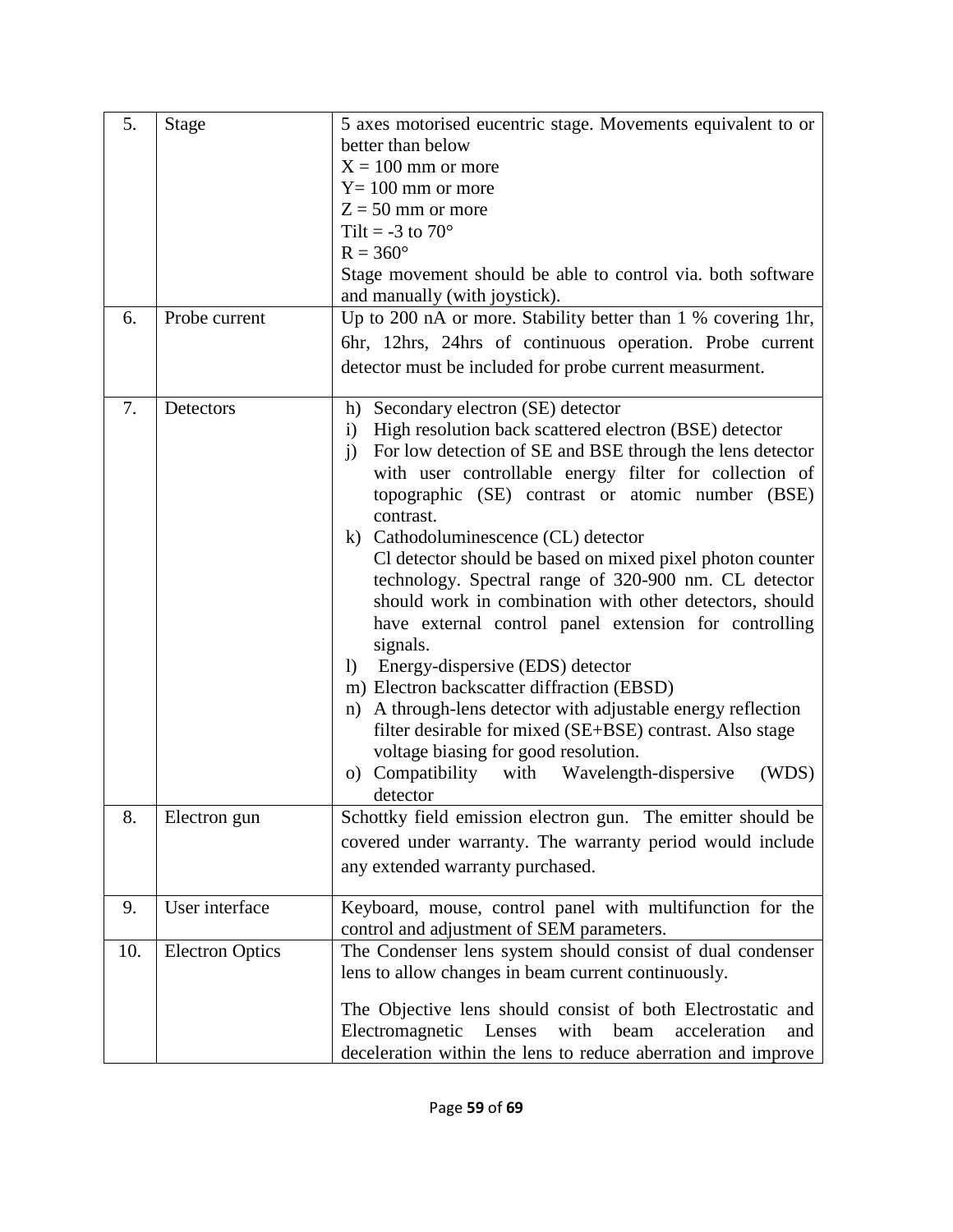|     |                              | probe diameter.                                                                                                                                                                                                                                                                                                                                                                                |
|-----|------------------------------|------------------------------------------------------------------------------------------------------------------------------------------------------------------------------------------------------------------------------------------------------------------------------------------------------------------------------------------------------------------------------------------------|
|     |                              | There must not be any Objective Lens electromagnetic leakage<br>flux below the lens allowing imaging of magnetic or<br>paramagnetic samples at short Working Distance and<br>preventing pattern distortion while carrying out EBSD<br>analysis. There should be a dedicated lense setting for ultra-<br>long depth of focus for the wide area EBSD analysis using<br>beam scan.                |
|     |                              | The system should have beam deceleration or stage biasing<br>technology for High resolution analysis.                                                                                                                                                                                                                                                                                          |
| 11. | Display/computer             | 24" high end TFT flat screen or better monitors for SEM,<br>capable to store images in various formats like jpeg, tif, bmp,<br>etc. Image store resolution of 5120 x 3840 or better.                                                                                                                                                                                                           |
|     |                              | Should be high end computer/workstation with not less than 16<br>GB RAM, 2 GB graphics card and 2TB hard drive and Intel i7<br>processor to handle large image, volumes of data along with<br>image processing software. Provision for USB and CD/DVD<br>record.<br>Provide colour Laser Printer with photocopy/scanning facility                                                              |
| 12. |                              | with minimum speed of 20 pages per minute and 600 DPI.                                                                                                                                                                                                                                                                                                                                         |
|     | Vacuum system                | Fully automated controlled vacuum system. Suitable vacuum<br>system having ion pump, turbo pump and rotary pump (should<br>be of reputed brands). Pump down time should be less than 5<br>min. FESEM should be equipped a suitable vacuum system to<br>avoid contamination.                                                                                                                    |
| 13. | Essential                    | f) CCD colour camera (to view inside chamber), also see                                                                                                                                                                                                                                                                                                                                        |
|     | Accessories                  | point 4<br>g) Chiller required for operation of the FE-SEM Compressor<br>h) Interface between FESEM, EDS, WDS and EBSD<br>i) Sputter unit (gold) and carbon unit separately<br>j) 5 number of single stubs and 5 number of multiple sample<br>holders                                                                                                                                          |
| 14. | <b>Calibration</b> standards | Standard<br>samples to check system calibration i.e.,<br>magnification should be supplied along with the system.<br>5. magnification standard (Mesh Sample),<br>single-element EDS/WDS and multi-element standards<br>6.<br>covering 56 elements with Faraday cup<br>7. resolution standards - Gold on Carbon standard for<br>SEM,<br>Separate Faraday cup for probe current measurement<br>8. |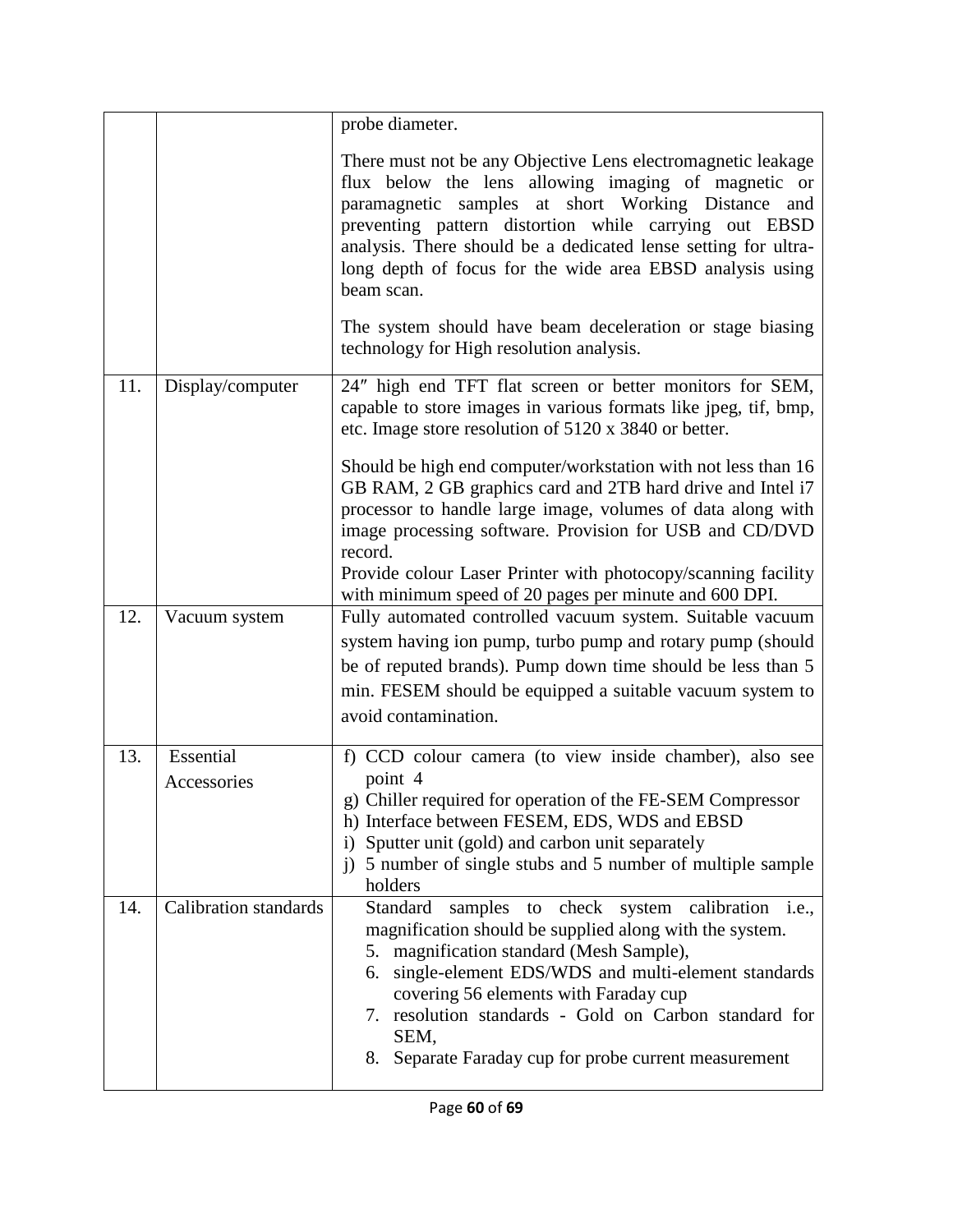| 15. | <b>EDS</b>  | LN2 free EDS. System. $40mm^2 \pm 10mm$ 127eV resolution or<br>better capable of identifying elements from Boron to Uranium,<br>should do the functions like qualitative, quantitative and<br>elemental mapping. EDS should be capable of line scan,<br>selected area analysis and multipoint analysis. EDS need to be<br>integrated with FESEM. The detector should be as per ISO<br>norms.                                                                                                                                                                                                                                                                                                                                                                        |
|-----|-------------|---------------------------------------------------------------------------------------------------------------------------------------------------------------------------------------------------------------------------------------------------------------------------------------------------------------------------------------------------------------------------------------------------------------------------------------------------------------------------------------------------------------------------------------------------------------------------------------------------------------------------------------------------------------------------------------------------------------------------------------------------------------------|
|     |             | EDS server $\&$ analysis software should have capability to do<br>Qualitative & Quantitative Analysis, Peak and Auto ID<br>routine, Spectral Match Analysis, Database management and<br>reporting, Elemental Mapping, Point Analysis, Line Scanning,<br>Real time Phase mapping, Phase to Element and Element to<br>Phase maps with specimen drift correction. Pile up correction<br>and background noise reduction, simultaneous imaging and<br>analysis should be possible.                                                                                                                                                                                                                                                                                       |
|     |             | All these capabilities should be applicable for polished flat<br>specimens, fractured samples and nanostructured particulate<br>systems.                                                                                                                                                                                                                                                                                                                                                                                                                                                                                                                                                                                                                            |
|     |             | User interactive qualitative and standard less/ standards based<br>quantification with K, L, M, N line database. Real time<br>elemental mapping with auto elemental identification,<br>quantification based on ZAF, PhiZAF.                                                                                                                                                                                                                                                                                                                                                                                                                                                                                                                                         |
|     |             | Should have quantification algorithm for uneven surfaces and<br>under tilted conditions                                                                                                                                                                                                                                                                                                                                                                                                                                                                                                                                                                                                                                                                             |
| 16. | <b>EBSD</b> | 1. The EBSD system should include Hardware consisting of<br>EBSD camera/detector and control electronics.<br>and software for acquisition and indexing of electron<br>backscatter diffraction patterns and phase mapping<br>with SEM beam and stage control with interface, pre-tilt<br>sample holders, Calibration samples, Operation<br>manuals should be included.<br>2. CMOS based EBSD camera with at least 1244 x 1024 pixels<br>resolution and indexing speeds of 4500 pps (or better) for<br>geology samples<br>3. The EBSD system Angular resolution should be $< 0.08$ deg.<br>4. The EBSD camera should have tapered nose design to<br>prevent shadowing to other detectors of FESEMs. The EBSD<br>camera should have motorised insertion and retraction |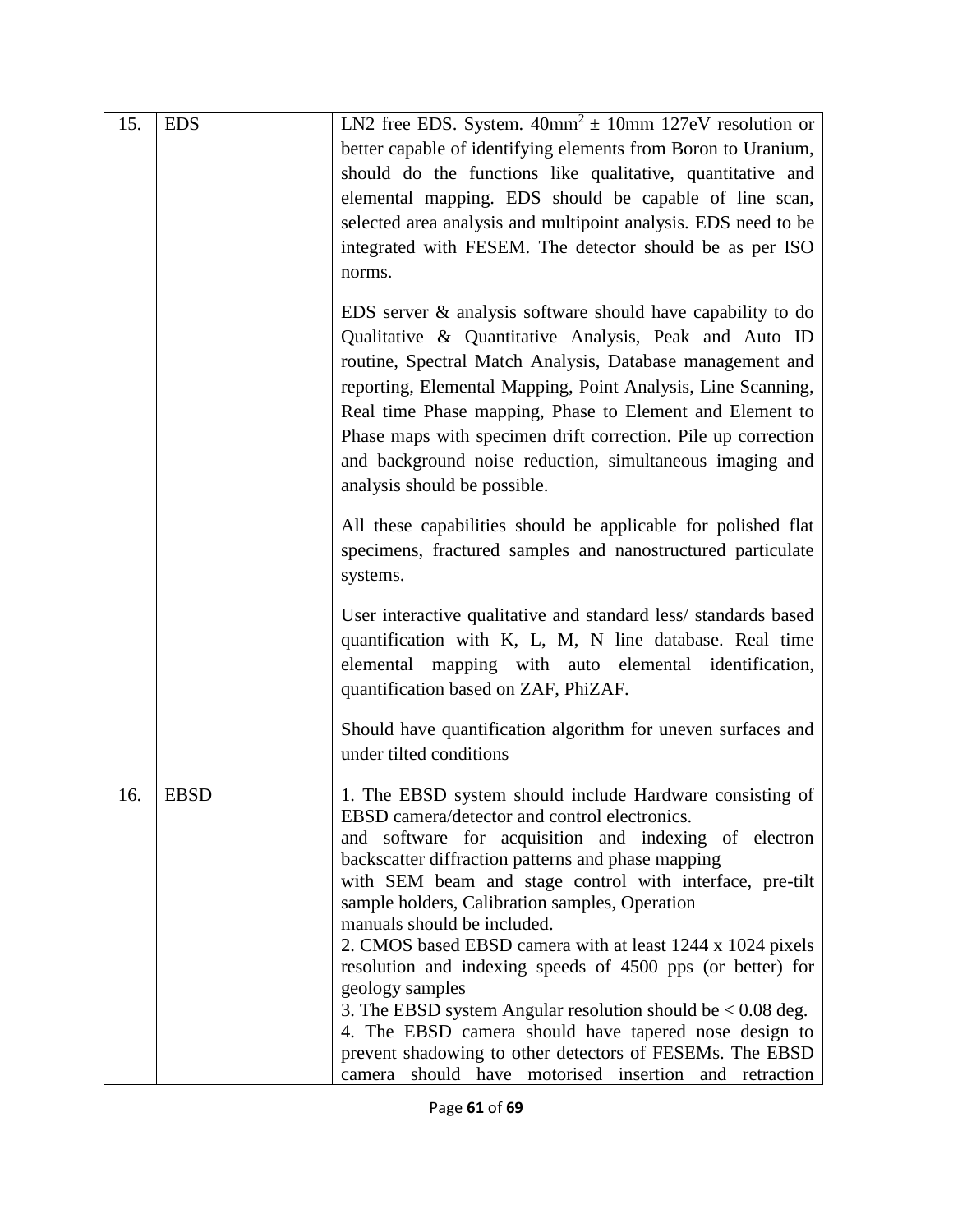|     |                           | mechanism with remote control digital handset. The position<br>accuracy is to be 0.1mm.<br>5. The system software should include following features<br>Latest Data Acquisition Software working on WINDOWS<br>64bit platform,<br>System software with latest indexing algorithms.<br>Auto tilt correction<br><b>Phase Reflector File Creation Software</b><br>Pole Figure Software – texture analysis<br>$\bullet$<br>Mapping Software – post processing for grain size,<br>Grain Boundary characteristics, etc<br>Large area Mapping<br>ODF Software - texture analysis<br>$\bullet$<br>Imaging and Beam Control Software<br><b>Stage Control Software</b><br><b>Phase Identification Software</b><br><b>ICSD</b> Data Base<br>1 additional off line licence                             |
|-----|---------------------------|-------------------------------------------------------------------------------------------------------------------------------------------------------------------------------------------------------------------------------------------------------------------------------------------------------------------------------------------------------------------------------------------------------------------------------------------------------------------------------------------------------------------------------------------------------------------------------------------------------------------------------------------------------------------------------------------------------------------------------------------------------------------------------------------|
| 18. | Spares and<br>consumables | f) 10 nos. Carbon rod/thread & Carbon tapes (20m).<br>recommended<br>essential<br>g) Provide<br>consumables<br>for<br>uninterrupted operation of the equipment for five years.<br>h) 50 numbers of specimen stubs.                                                                                                                                                                                                                                                                                                                                                                                                                                                                                                                                                                        |
|     |                           | i) 2 electrostatic tweezers suitable for handling stub.<br>j) Other specimen handling tools, sample preparation<br>materials and general tools for the maintenance of FESEM<br>should be provided.                                                                                                                                                                                                                                                                                                                                                                                                                                                                                                                                                                                        |
| 19. | Vibratory Polisher        | A good quality vibratory polisher that should remove minor<br>deformation remaining after mechanical preparation revealing<br>a stress-free. Also, oscillate horizontally; maximizing the<br>length of time the specimen touches the polishing cloth.<br>Supplier should provide collidal silica to chemo-mechanically<br>polish a rock specimen to a surface finish suitable for electron-<br>backscatter diffraction (EBSD). Specimens should naturally<br>rotate around the polishing bowl allowing users to set-up the<br>system and walk away. The instrument along with the<br>following accessories should be supplied.<br>a) 3 numbers of specimen holders - 2 inches (50mm) length<br>b) Colloidal Silica, 64oz (2 litres)<br>c) 10 numbers of MicroCloth, 12in (305mm) diameter |
| 20. | Warranty & Training       | d) 3 year comprehensive warranty. Warranty should start from                                                                                                                                                                                                                                                                                                                                                                                                                                                                                                                                                                                                                                                                                                                              |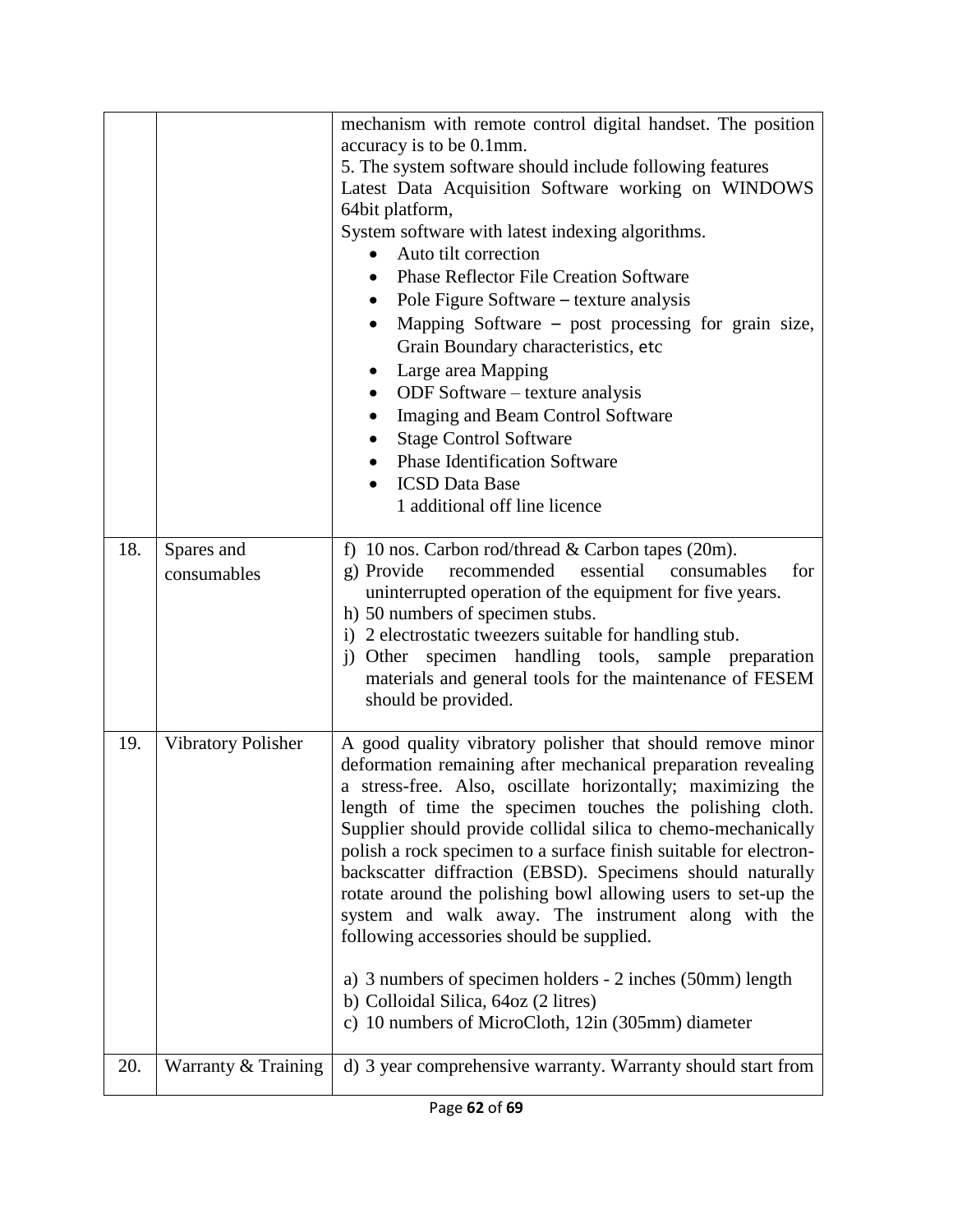|     |                                                             | the date of completion of installation.<br>e) Full on-site training must be given to BGRL/MoES free of<br>cost for the smooth operation of FESEM and, for data<br>acquisition, processing and interpretation.<br>f) One week initial training during installation and at least 10<br>days of advanced training after 4 months of installation of<br>machine at the customer site. All the training should be free<br>of cost. |
|-----|-------------------------------------------------------------|-------------------------------------------------------------------------------------------------------------------------------------------------------------------------------------------------------------------------------------------------------------------------------------------------------------------------------------------------------------------------------------------------------------------------------|
| 21. | <b>UPS</b>                                                  | Branded 15 KVA or better with at least 1 hour back-up time<br>and 3 year warranty.                                                                                                                                                                                                                                                                                                                                            |
| 22. | Sputter unit                                                | Good quality sputter units (gold and carbon separately) with<br>necessary vacuum gauges and pumps.                                                                                                                                                                                                                                                                                                                            |
| 23. | Required documents<br>along with technical<br>specification | c) List of at least 3 Institute/laboratories in India with similar<br>system installed during last 5 years<br>d) The supplier should provide calibration /traceability<br>certificate of the equipment.                                                                                                                                                                                                                       |
| 24. | Pre-installation<br>requirements                            | Pre-installation requirement such as required power, space, etc.<br>are to be surveyed by the supplier at the installation site and<br>inform to BGRL.                                                                                                                                                                                                                                                                        |
| 25. | <b>Operation Table</b><br>Tool kit                          | Anti-vibration table along with associated accessories.<br>Essential tool kit for FESEM to be provided for handling<br>during preventive maintenance.                                                                                                                                                                                                                                                                         |
| 26. | <b>Application notes</b>                                    | The supplier must provide up-to-date technical brochures<br>adequately explaining the availability of the features in the<br>model of the equipment supplied.                                                                                                                                                                                                                                                                 |
| 27. | Up-gradation                                                | The supplier should supply upgraded softwares whenever there<br>is an up-gradation during warranty period.                                                                                                                                                                                                                                                                                                                    |
| 28. | Compliance<br>statement                                     | The supplier must submit a table indicating the compliance of<br>the features of the model of the equipment being quoted with<br>those given in the indent verifiable through Printed brochures<br>of the Principals / OEM and webpage:-<br>Features not matching – must be clearly indicated.<br>Additional features and features in the quoted equipment<br>which are better than those in the indent $-$ may be clearly    |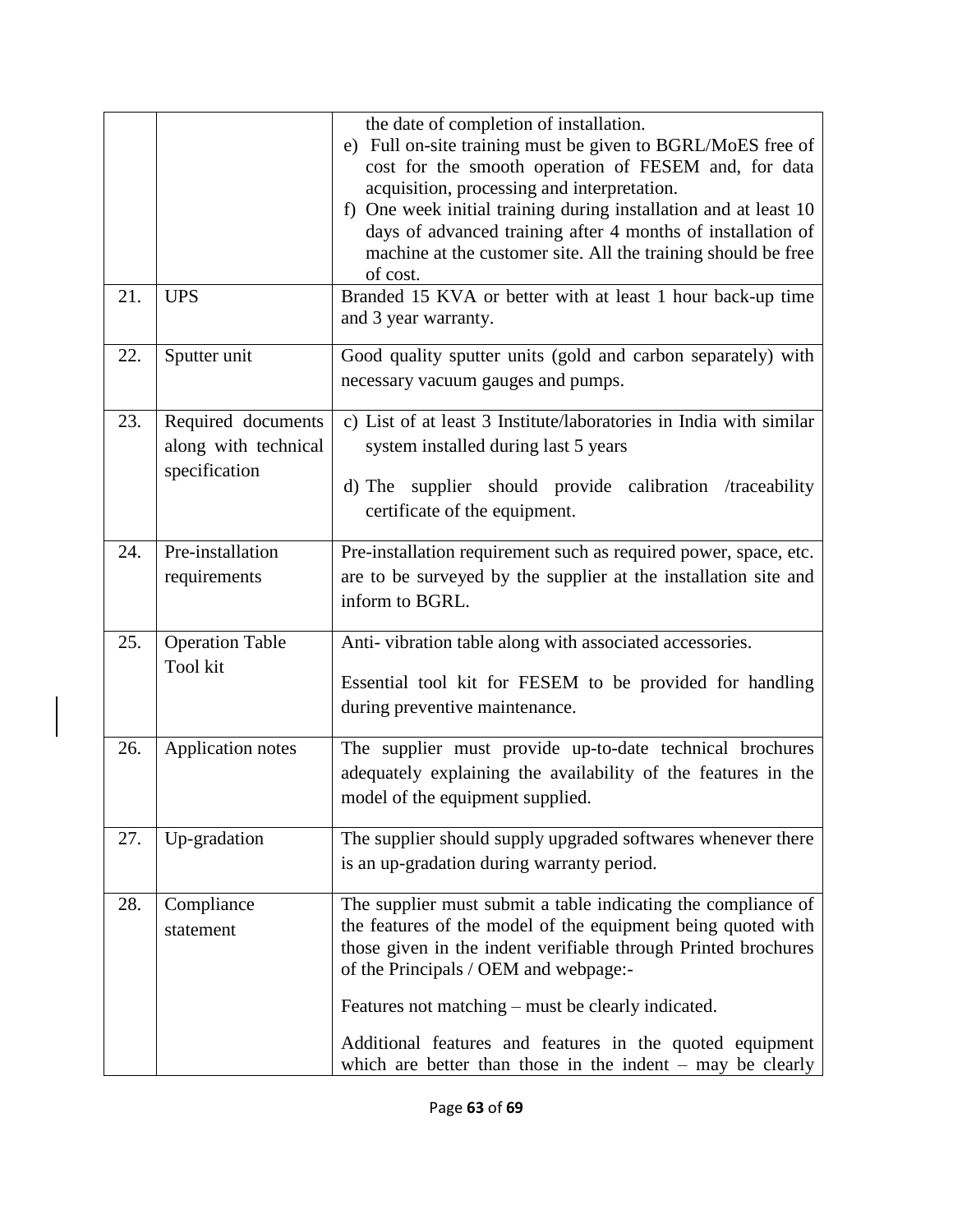|    |      | mentioned and explained.                                                                                                                                           |
|----|------|--------------------------------------------------------------------------------------------------------------------------------------------------------------------|
| 29 | AMC. | The model quoted should be explicit and one of the latest with<br>spares availability letter from principals for next 10 years post<br>the expiry of the warranty. |
|    |      | AMC charges for the five years to be mentioned with a yearly<br>charge breakup.                                                                                    |

#### **4. Qualification Criteria for Bidders**

- a) Bids are invited from Original Equipment Manufacturers (OEM) or its authorized agent. A certificate from end user in this regard must be attached to technical bid.
- b) The principal bidder or Indian representative firm must have a registered and/or incorporated office in India. The said firm must be fulfilling the requirement of having valid permanent account number (PAN) and service tax account number.
- c) A certificate from at least three end users about satisfactory performance of these items shall be enclosed with the technical bid.

#### **5. Commercial and Other Terms & Conditions**

#### **5.1. Delivery Terms**

#### **5.1.1. Delivery schedule**

Delivery of one no. of FE-SEM including all detectors and accessories, above specified attachments shall be done at BGRL campus, Hazarmachi, Karad, Maharashtra within 120 days from the date of placement of supply order.

#### **5.1.2. Late Delivery Charges**

If firm is unable to meet above delivery schedule a **Late Delivery** charges of 0.5% of the goods value for undelivered portion per week will be levied, subject to maximum value of LD being not higher than 10% of the value of the delayed stores. Late delivery charges will be deducted from the final payment.

#### **6. Installation Terms**

Item shall be installed within 90 days from the date of delivery of stores at BGRL campus, Hazarmachi, Karad, Maharashtra.

If Firm is unable to install the system within 90 days, of the delivery, then also LD charges of 0.5% of total value of the uncompleted portion of work per week is levied, subjected to maximum of 10% of the total value of the store. Late installation charges will be deducted from the final payment.

#### **6.1. Acceptance Tests**

6.1.1.**Factory Acceptance Test (FAT):** Supplier should submit FAT certificate providing the satisfactory Quality Assurance /Performance Tests of equipments,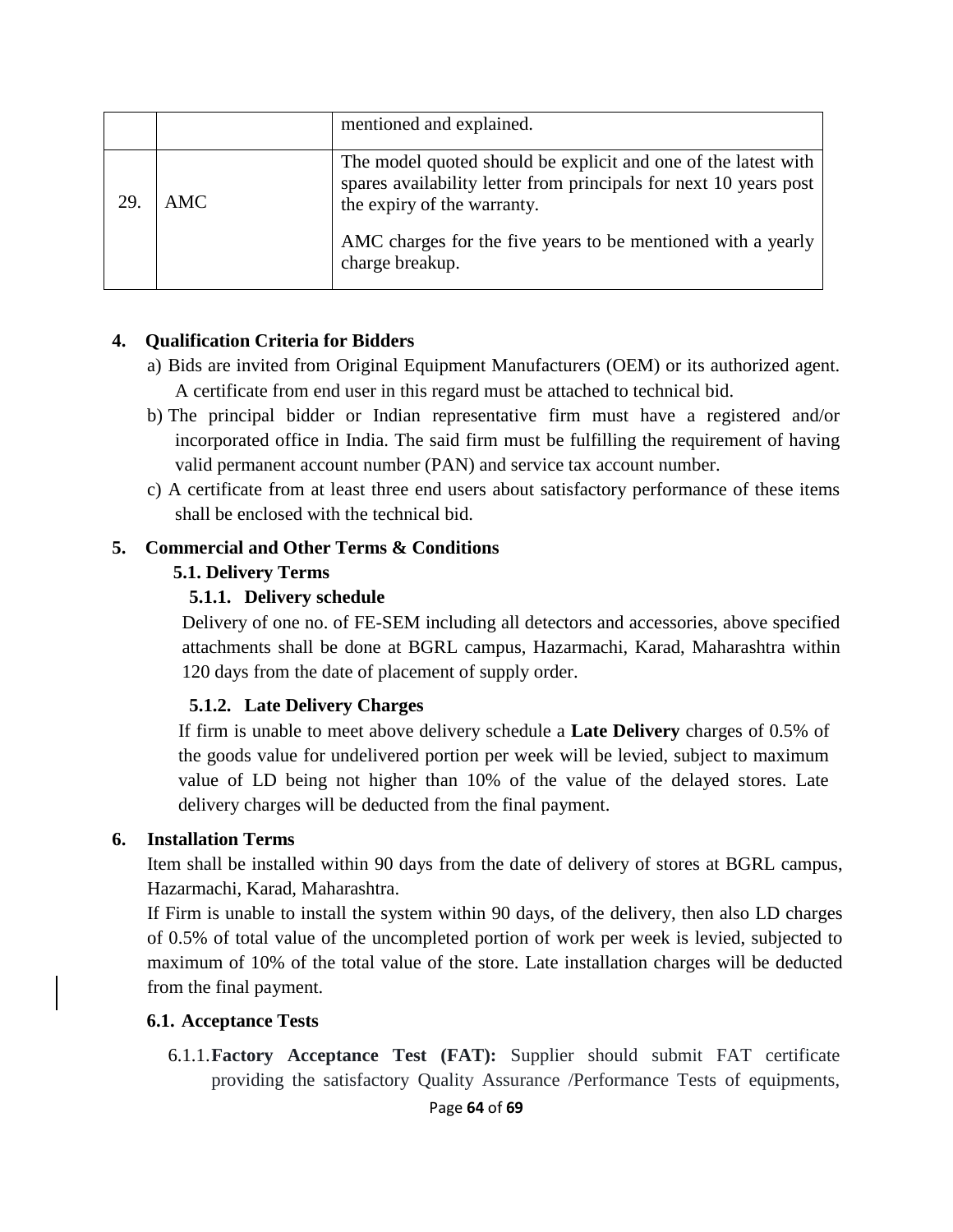with the model and serial number of equipment to be dispatched, along with proof of dispatch for making a payment through Bank L/C. The objective of the FAT shall be the verification of performance of the system as per the specifications and functional requirements detailed in the tender document, before shipment. All FAT tests should be carried out at Supplier's premises prior to shipment.

#### 6.1.2. **Site Acceptance Test:**

- a) The supplier shall submit detailed Site Acceptance Test (SAT) plans for system acceptance. The supplier should submit the test plan well in advance for each phase separately. The test plan shall require concurrence by the Purchaser.
- b) The purpose of the site acceptance test is to verify the performance of the system as per the specifications and functional requirements. This will include both the hardware and software tests. The acceptance tests will comprise of overseeing and evaluating the satisfactory and fail proof performance to ensure trouble-free operations of all the components simultaneously and collectively in conformity with the Technical Specifications and RFP.
- c) As per the mutually agreed test procedures, site acceptance test should be carried out at site after installation. The supplier shall arrange the test.
- d) In the event of equipment failing to pass the site acceptance test, a period not exceeding four weeks will be given to rectify the defects and clear the acceptance test, failing which the Purchaser reserves the right to get the equipment replaced by the Bidder at no extra cost to the Purchaser or to cancel the order and recall all the payments with applicable interest rate from the date of the respective payments.
- 6.1.3.The Firm shall inform the consignee for acceptance of the stores after installation.
- 6.1.4.The Firm shall submit an acceptance test procedures (ATP) well in advance for its finalization.
- 6.1.5.NIST traceable Calibration Certificate or equivalent authorized certificate is mandatory for the instruments for acceptance of the store.

#### **6.2. On Site Training**

The successful bidder should provide in-depth training on operation and maintenance of the instrument to the nominated personnel of BGRL. One week initial training during installation and at least 10 days of advanced training after 4 months of installation of machine should be provided. All the training should be given by factory qualified engineers, free of cost.

#### **6.3. Documentation**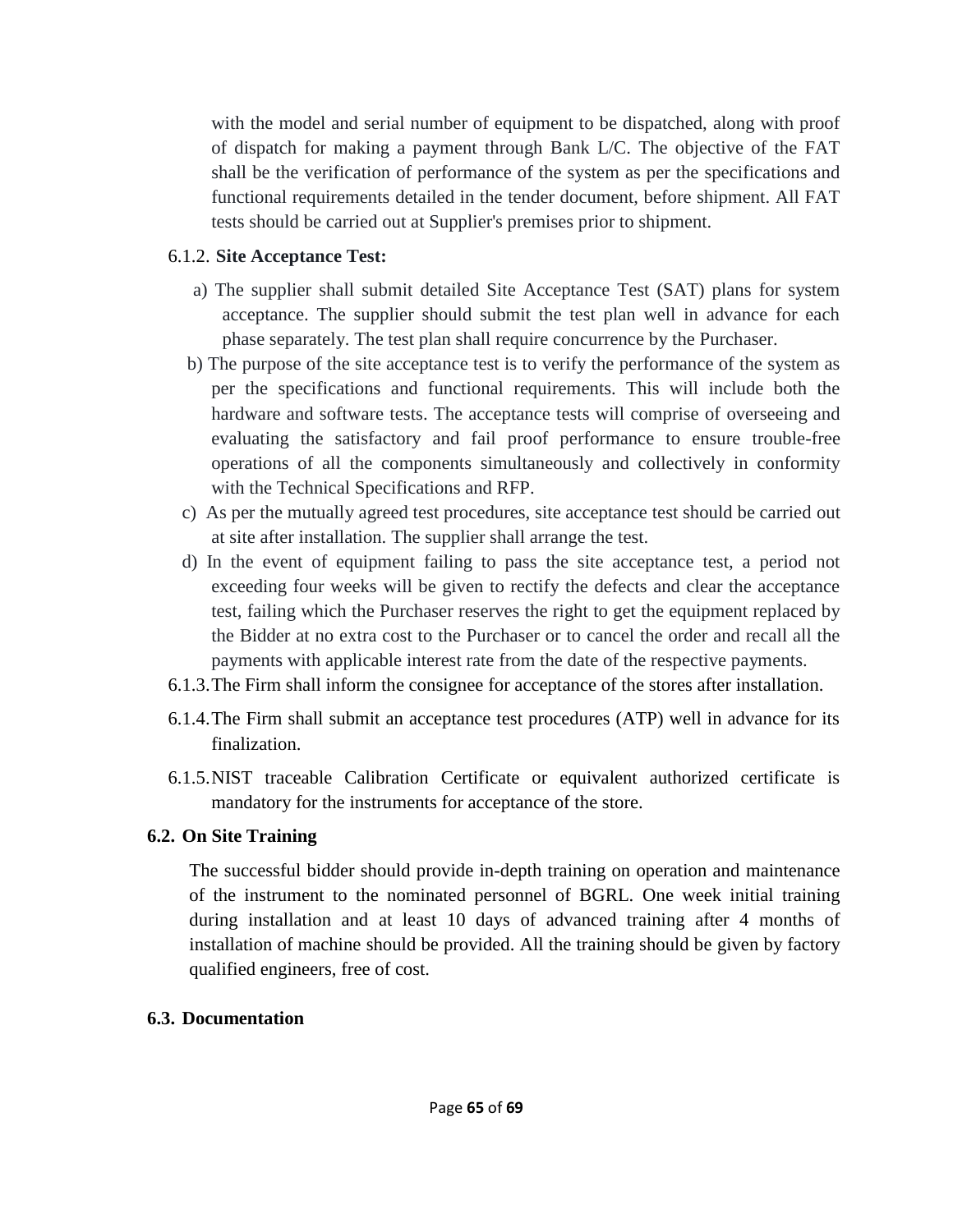- The manufacturer should provide at least three copies with detailed operational, maintenance and servicing manuals for each equipment without additional cost to buyer.
- Calibration certificate should be provided by the vendor with no extra charges to the buyer.
- All documentation should be in English language

#### **6.4. Warranty Terms**

The Bidder warrants that all Goods supplied under this Contract should be free from defect. The following warranty will form part of the contract places on the successful bidder. Except as otherwise provided in the invitation tender, the seller hereby declares that the goods, stores articles sold/supplied to the buyer under this contract shall be of the best quality and workmanship and new in all respects and shall be strictly in accordance with the specification and particulars contained/mentioned in contract. Bidder shall give a separate under-taking for acceptance of term and conditions.

#### **6.4.1. Commencement of warranty**

- Warranty period for three years will begin after installation and acceptance of the FE-SEM.
- The warranty of document should be included warranty registration card covering various consumable and non-consumable items/accessories.
- However, the list of consumable items chargeable to BGRL/NCS under warranty/comprehensive warranty period and non-warranty period should be clearly specified by the authorized vendor.

#### 6.4.2.**Comprehensive Warranty**

- a) After expiry of standard warranty period, from the date acceptance of all the equipments, the Firm shall provide a annual maintenance contract (AMC) for **five** years, without any additional cost to the purchaser.
- b) Any problem encountered during the period shall be repaired/ replaced by the firm free of cost.
- c) The bidder shall give a separate under taking for acceptance of these terms and conditions.
- d) The Firm shall do preventive maintenance and two breakdown visits per year. The preventive maintenance visits will be at least once in 6 months or as per the requirement of client, during which it shall check the performance of all components of the equipment. The preventive maintenance shall be duly countersigned by the local authorized official. The duly signed satisfactorily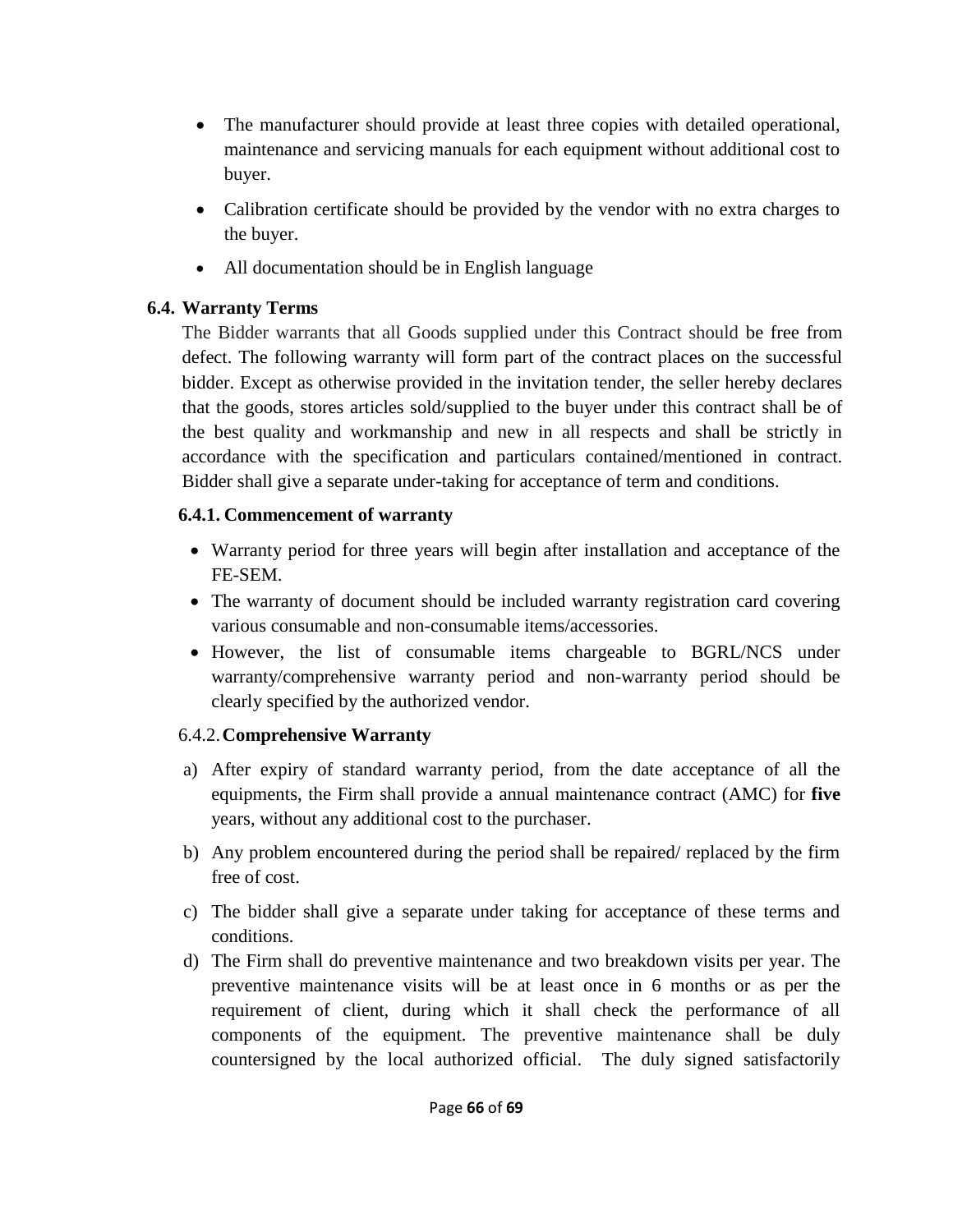preventive maintenance report countersigned by the designated official shall be the basis of releasing the periodic AMC payment.

- e) Vendor shall submit a security bond of 5% of the order value for entering into the comprehensive/Extended warranty terms.
- f) 10% of warranty performance bond will be returned back to the firm within six months after receiving 5% security bond for comprehensive/Extended warranty. The security bond for comprehensive/Extended warranty will be retained by NCS/MoES till the completion of three years of comprehensive/Extended warranty.
- g) Extended / Comprehensive warranty charges quoted by the firm shall be taken into account for the cost comparison purpose and arriving at the lowest extended/comprehensive warranty shall be quoted in lump sum and not as percentage of the cost of the system.
- h) Proportionate amount for extended / comprehensive warranty will be paid to the firm once in half year after successful maintenance of the system and after deduction of applicable penalty if any.
- i) During the period of warranty, in the event of the equipment developing snags or malfunctioning or if it stops functioning altogether, the Purchaser will promptly inform the Bidder, and the Bidder's maintenance engineers should attend to the complaint immediately and operationalize the equipment in the least possible time.

#### *Firm shall provide License updates for software during Comprehensive Warranty.*

#### **8. Compliance/ Non-Compliance**

The bidders shall submit a detailed item-wise compliance/non-compliance statement referring to para-wise requirements given in this tender document for quick evaluation of the bid and for any future reference. The compliance statement shall be supported by original brochure(s) of the equipment or sub-components from manufacturer. Technical specifications and other requirements contained in this document are essentially required by BGRL. However, reasons for non-compliance, if any, for certain limited paras or even subparas of the document may also be given by the bidder. If certain paras of the specifications are partially complied, these should be specifically addressed in the compliance statement giving full details of the deviations from the given specifications and their likely impact on the overall system performance. All non-compliance of specifications, even of small nature, should be clearly brought out. Silence on any part of the technical specification or failure/omission to provide any such details will be treated as non-compliance.

#### **9. Bidder's Obligation:**